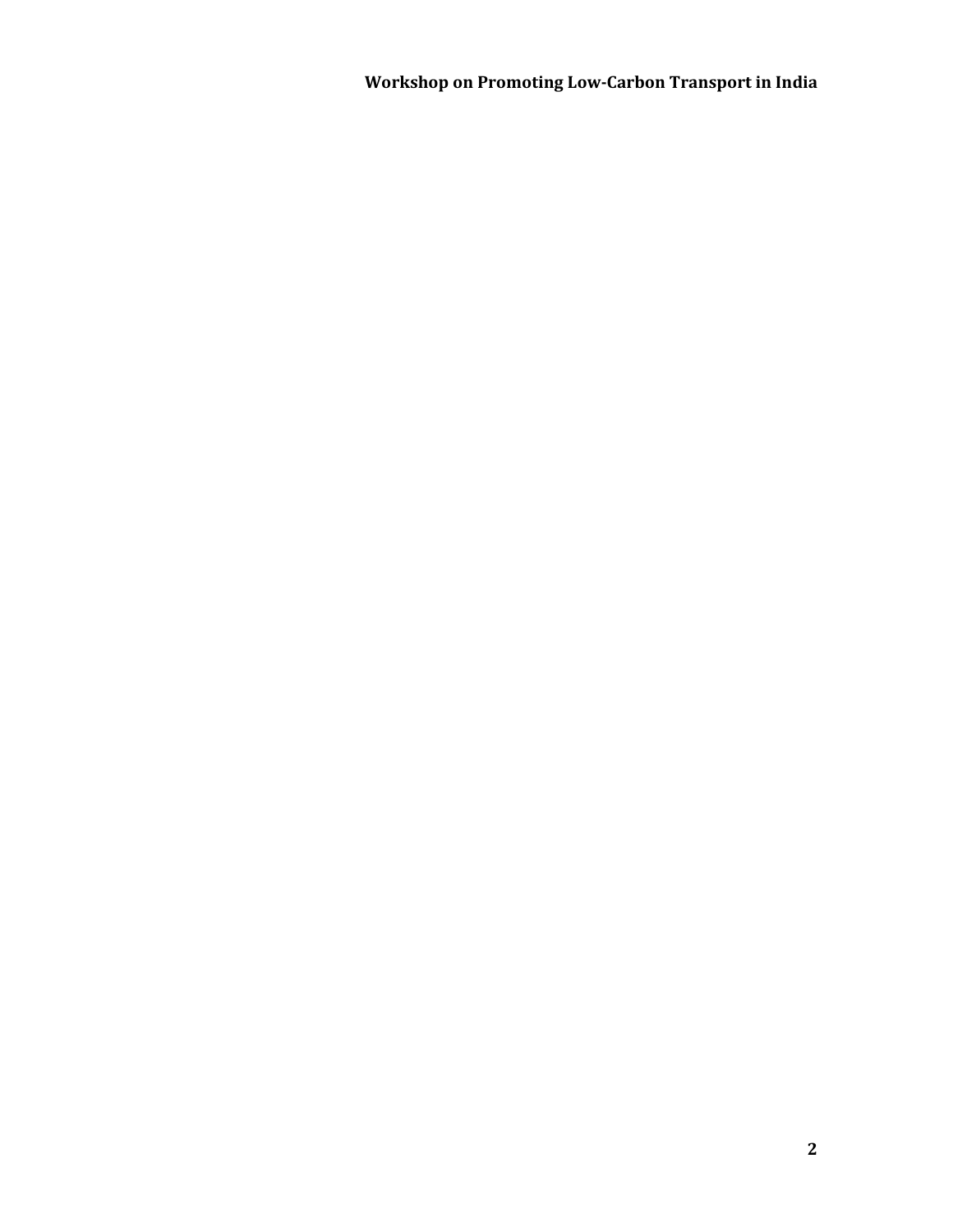# **Summary**

The Indian Institute of Management organized a 2 day workshop related to the project on Promoting Low Carbon Transport in India, at Hotel Le Meridian, New Delhi on 24-25 August, 2012. The workshop focused on "Developing Policies and Strategies for Low-Carbon Transport in India".

This workshop was a part of the UNEP project on "Promoting Low Carbon Transport in India", a major initiative of Germany's International Climate Initiative (ICI), and the United Nations Environment Programme (UNEP), and endorsed by the Ministry of Environment and Forests (MoEF), Government of India. The project is being jointly implemented by the UNEP Risoe Centre, Denmark (URC); Indian Institute of Technology, Delhi (IIT-D); Indian Institute of Management, Ahmedabad (IIM-A); and CEPT University, Ahmedabad

The workshop involved review and discussions on the case studies that have been already completed under the project (National level case studies), strategies for the development of Low-carbon mobility Plans for the Indian cities (City level case studies). It focused on reviewing the data collection methodology employed and the primary results arrived at for low carbon mobility plans of the three case cities (Rajkot, Udaipur and Vizag) based on the already developed sustainability indicators, bringing about integrated assessment (energy and transport modelling) for development of a national transport action plan, and assessment of transport technology options and leading towards inclusiveness of the various transport systems in city mobility. They aimed at addressing transportation growth, development challenges and climate change issues in an integrated manner while demonstrating the requirements of a low carbon development path.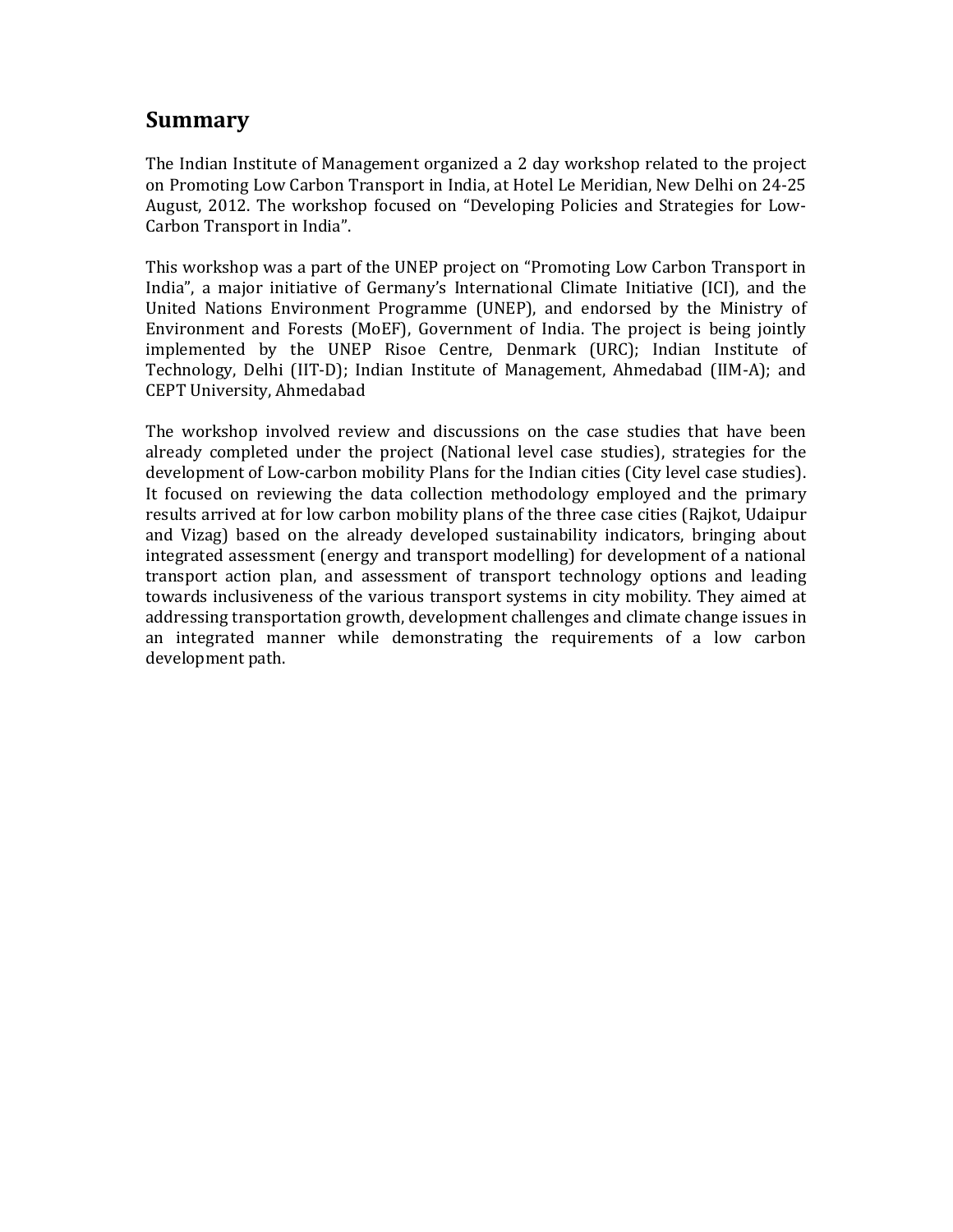#### **Workshop on Developing Policies and Strategies for Low‐Carbon Transport in India Venue: Inspire, Hotel Le Meridien, Janpath, New Delhi**

### **24thAugust 2012**

### **Workshop Programme**

09:30 - 10:00 Registration

### *<i>Inaugural Session*

Chair: Prof. P.R. Shukla, Indian Institute of Management, Ahmadabad

| $10:00 - 10:05$ | Welcome & Workshop Agenda, Prof. P.R. Shukla, IIMA                               |
|-----------------|----------------------------------------------------------------------------------|
| $10:05 - 10:20$ | Inaugural Address, Dr. Sudhir Krishna, Secretary, Ministry of Urban Development, |
|                 | Gol                                                                              |
| $10:20 - 10:30$ | UNEP Transport Programme, Mr. Robertus J Jozef, UNEP                             |
| $10:30 - 10:50$ | India's Second National Communication to UNFCCC - Overview, Dr. Subodh Sharma,   |
|                 | Senior Advisor, Ministry of Environment & Forests, Gol                           |
| $10:50 - 11:05$ | Integrated Assessment at National Level, Prof. P R Shukla, IIMA                  |
| 11:05 - 11:30   | Tea Break                                                                        |

### *Session 2 : Low‐Carbon Scenarios for Transport Systems*

Chair : Dr. Manoj Singh, Advisor Transport, Planning Commission

| $11:30 - 11:50$ | Alternative Scenarios with Logistic Grids, Dr. Subash Dhar, UNEP Risoe Centre |
|-----------------|-------------------------------------------------------------------------------|
|-----------------|-------------------------------------------------------------------------------|

- 11:50 12:10 Case Study Delhi Mumbai Freight Corridor, Prof. Prem Pangotra, IIMA
- 12:10 12:30 Case Study Konkan Railway Corporation Limited, Prof. Amit Garg, IIMA
- 12:30 13:00 Panellists: Mr. Rajesh Jain, General Manager, DFCCIL

Mr. S A Verma, Additional General Manager, Delhi Metro Rail Corp.

 $13:00 - 14:00$  Lunch Break

### *Session 3: Low‐Carbon Scenarios for Sustainable Vehicles*

Chair: Mr. Robertus J Jozef, UNEP

| $14:00 - 14:20$ | Fuel Economy and Emissions at National Level, Dr. Subash Dhar, UNEP Risoe Centre  |
|-----------------|-----------------------------------------------------------------------------------|
| $14:20 - 14:40$ | Characteristics of Vehicle Technologies within Indian Cities, Prof. Dinesh Mohan, |
|                 | HTD.                                                                              |
| $14:40 - 15:15$ | Panellists: Dr. Sudhir Sharma, UNEP Risoe Centre                                  |
|                 | Ms. Anumita Roychoudhary, CSE                                                     |
| $15:15 - 15:30$ | Tea Break                                                                         |

### *Session 4: Low‐Carbon Scenarios for Sustainable Mobility*

Chair : Prof. Prem Pangotra, Indian Institute of Management, Ahmedabad

|  | 15:30 - 15:50 Sustainable Mobility and Passenger Transport, Prof. P R Shukla, IIMA |  |  |
|--|------------------------------------------------------------------------------------|--|--|
|--|------------------------------------------------------------------------------------|--|--|

- 15:50 16:05 Travel Behaviour in Delhi, Prof. Geetam Tiwari, IITD
- 16:05 -16:20 Inclusive Transport for Cities, Prof. Darshini Mahadevia, CEPT
- 16:20 17:00 Panellists: Prof. Dinesh Mohan, IITD
- Representatives of Rajkot, Udaipur and Vizag

### **17:00 – 17:15 Conclusion & Summing Up**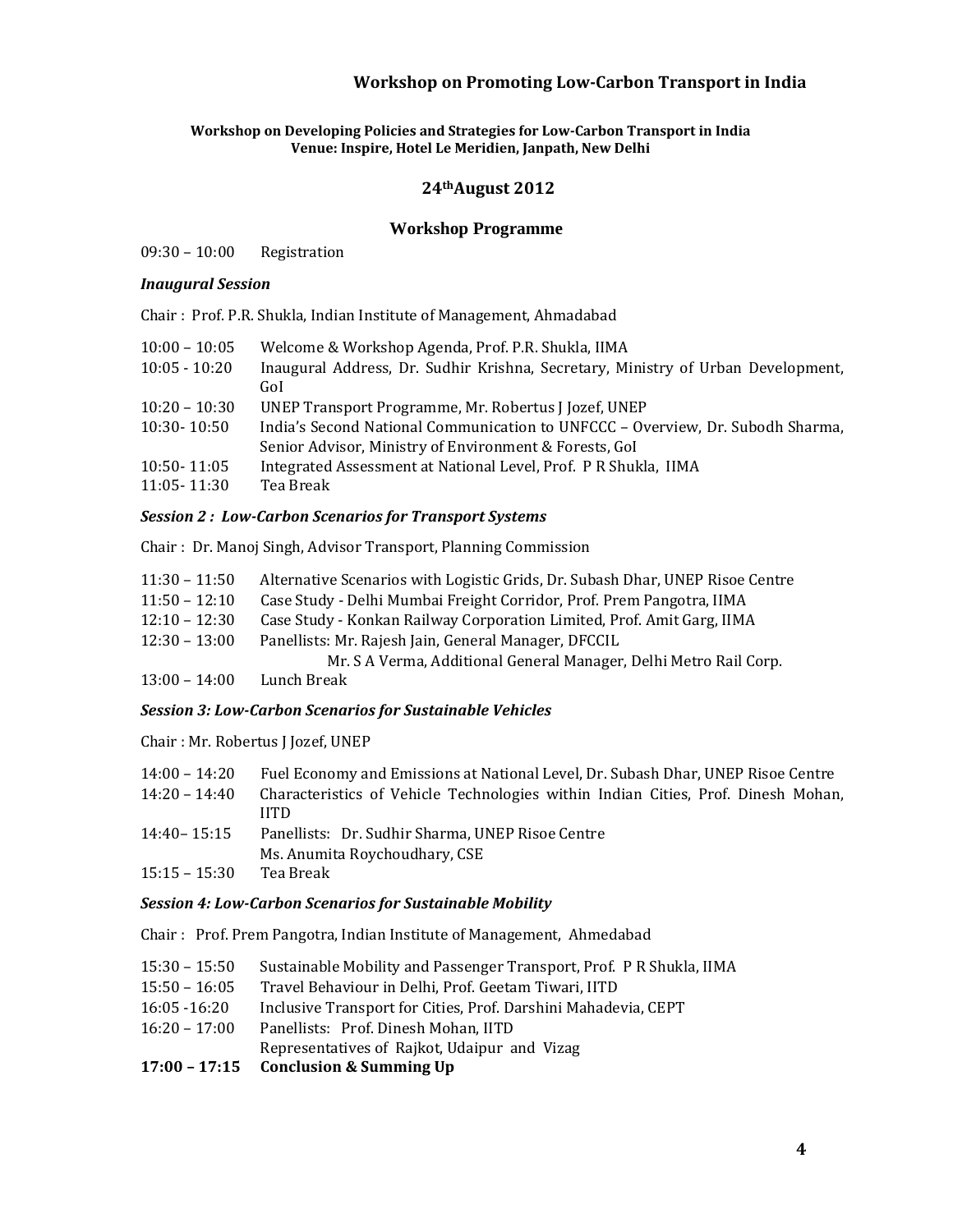#### **Project Workshop on Low Carbon Mobility Plan for selected cities Venue: Inspire, Hotel Le Meridien, Janpath, New Delhi**

### **25thAugust 2012**

### **Workshop Programme**

#### *Session 1: Review of interim outputs from cities (Based on results from surveys within cities)*

|                 | Chair: Mr. B. I. Singal, Director General, Institute of Urban Transport |
|-----------------|-------------------------------------------------------------------------|
| $09:30 - 09:35$ | Welcome, Prof. Geetam Tiwari, IITD                                      |
| $09:35 - 10:05$ | Rajkot: Prof Talat Munshi, CEPT                                         |
| $10:05 - 10:35$ | Vizag : Dr. Anvita Arora, iTrans                                        |
|                 |                                                                         |
| $10:35 - 10:45$ | Tea Break                                                               |
|                 |                                                                         |
| $10:45 - 11:15$ | Udaipur: Mr. Ankush Malhotra, UMTC                                      |
| $11:15 - 11:45$ | Comments and Q&A from the Floor                                         |

#### *Session 2: Scenarios for LCMP*

Chair: Prof Geetam Tiwari, IITD

| $11:45 - 12:05$ | BAU and Alternative Scenarios for Transport and Land Use, Prof R R Kalaga, IITD |
|-----------------|---------------------------------------------------------------------------------|
| $12:05 - 12:20$ | Back-casting approach for achieving a climate target, Prof P. R. Shukla, IIMA   |
| $12:20 - 12:40$ | Comments and $Q & A$ from the floor                                             |
|                 |                                                                                 |

12:40 – 13:40 Lunch Break

### *Session 3: Indicators & Benchmarks*

Chair: Prof Darshini Mahadevia, CEPT

- 13:40 13:55 Indicators and benchmarks for Mobility and Accessibility, Prof Darshini Mahadevia, **CEPT**
- 13:55 14:10 Indicators and benchmarks for Infrastructure and land use, Prof Geetam Tiwari, IITD
- 14:10 14:30 Indicators and benchmarks for Safety, Security, and Environment, Prof Dinesh Mohan, IITD 14:30 – 15:15 Discussion
- 
- 15:15 – 15:30 Tea Break

#### *Session 4: Training on Stakeholder Consultation*

### Discussion Facilitator: Dr. Subash Dhar, UNEP Risoe Centre

- 15:30 16:00 Multi criteria approach for prioritising infrastructures and technologies (URC)
- 16:00 16:15 Template for LCMP report (URC /IITD)
- 16:15 16:30 Discussion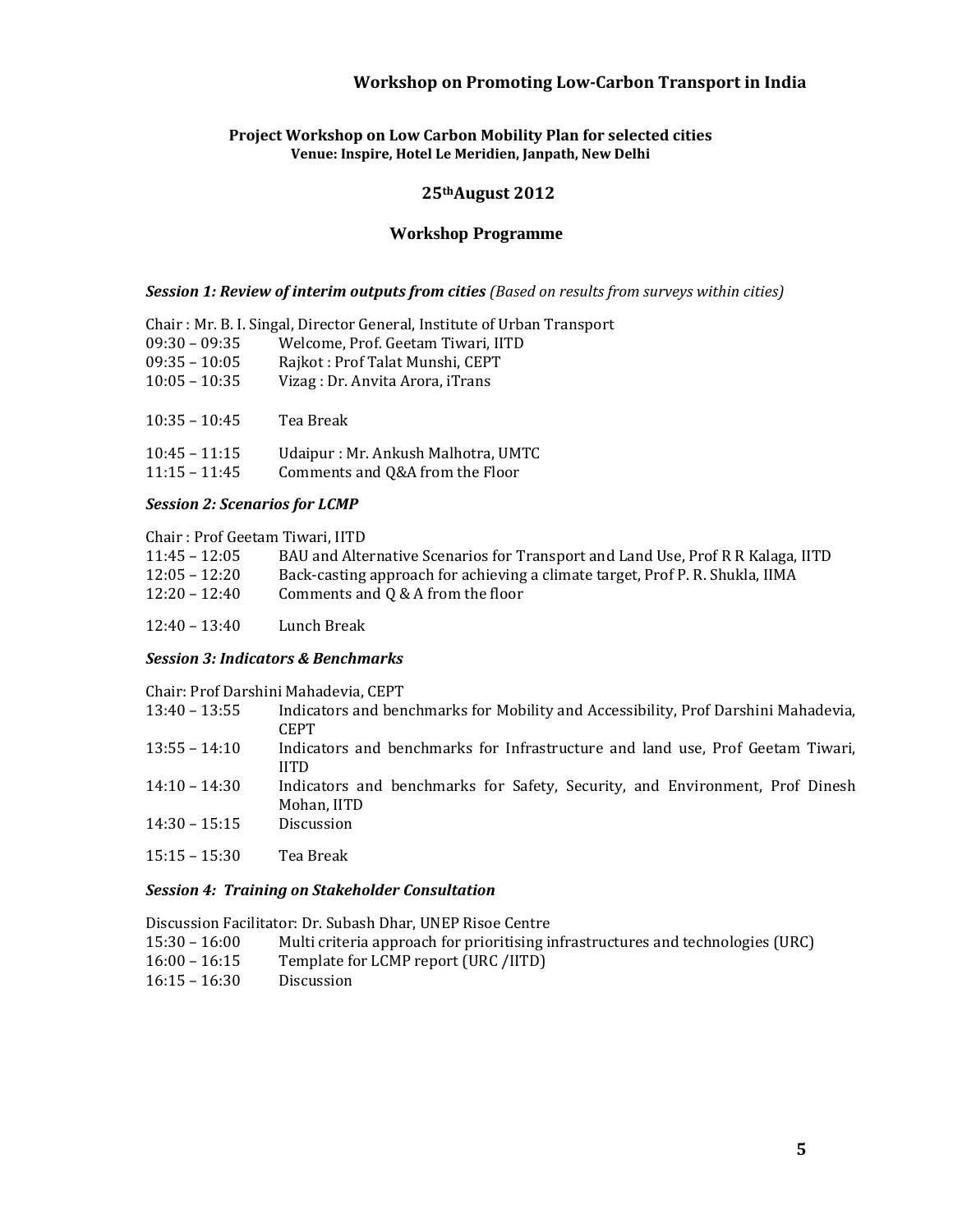# **Day 1: 24thAugust, 2012**

# **Workshop on "Developing Policies and Strategies for Low‐Carbon Transport in India"**

The Workshop on "Developing Policies and Strategies for Low-Carbon Transport in India" was held on 24-25<sup>th</sup> August, 2012. Prof. P R Shukla welcomed the delegates and requested Dr. Sudhir Krishna, to inaugurate the workshop and chaired the inaugural session. The workshop was inaugurated by Dr. Sudhir Krishna, Secretary, Ministry of Urban Development (MoUD), Government of India. Dr. Subodh Sharma, Senior Advisor, Ministry of Environment & Forests (MoEF), Government of India was an invited speaker during the inaugural session.

# **Session 1: Inaugural Session**

# **Key points from the Inaugural Speech by Dr. Sudhir Krishna, Secretary, Ministry of Urban Development (MoUD), Government of India**

In his speech, Dr. Sudhir Krishna highlighted the urbanization and development linkages. He expressed that he felt privileged for being a part of the workshop of developing policies and strategies for low carbon transport in India. He suggested that the efforts put by the participants were very important for the country. He noted that he has learnt so much over the period since he has been associated with this sector and felt very much benefited. He further noted that in spite of India getting independence around the same time as a few other countries, its obsession with the rural development, its obsession with the villagers, republic and its obsession with poverty probably did not let it think in a visionary mode. According to him, if one was to match the level of urbanization with the development indicators of countries one would see the positive connotation. He further talked on what is urbanization? Urbanization is planned densification of settlements. From 1947 to 2007 there are no programmes worth the while for urban development. In 2007 the Jawaharlal Nehru Urban renewal mission was launched. He gave an insight into the National Urban Renewal Mission  $($ InNURM) adopted by the government in 2007, drawing attention to the recent good practices cases of Agra and Indore solid waste management systems. He also acknowledged the fact that socio-economic justice, inclusivity and financial viability are some of the issues that the projects face. The ruralization policy as per his views has led to pauperization. If common man is impoverished the country will be impoverished. This is simple dynamics of development and so for those who are working for urban development, the cities must be developed in a planned manner. Cities must become host to economic activities which is happening worldwide. But the learning in India happens in villages.

By providing good transport services, people will be able to move from one end to the other end; with out hassle and adding value to their efforts in terms of their time, their energy, their money, whatever they are investing must give them value. He pointed out the importance of transit oriented development and how it helps the cities. Dr. Krishna stressed upon the importance of statutory backup to various initiatives.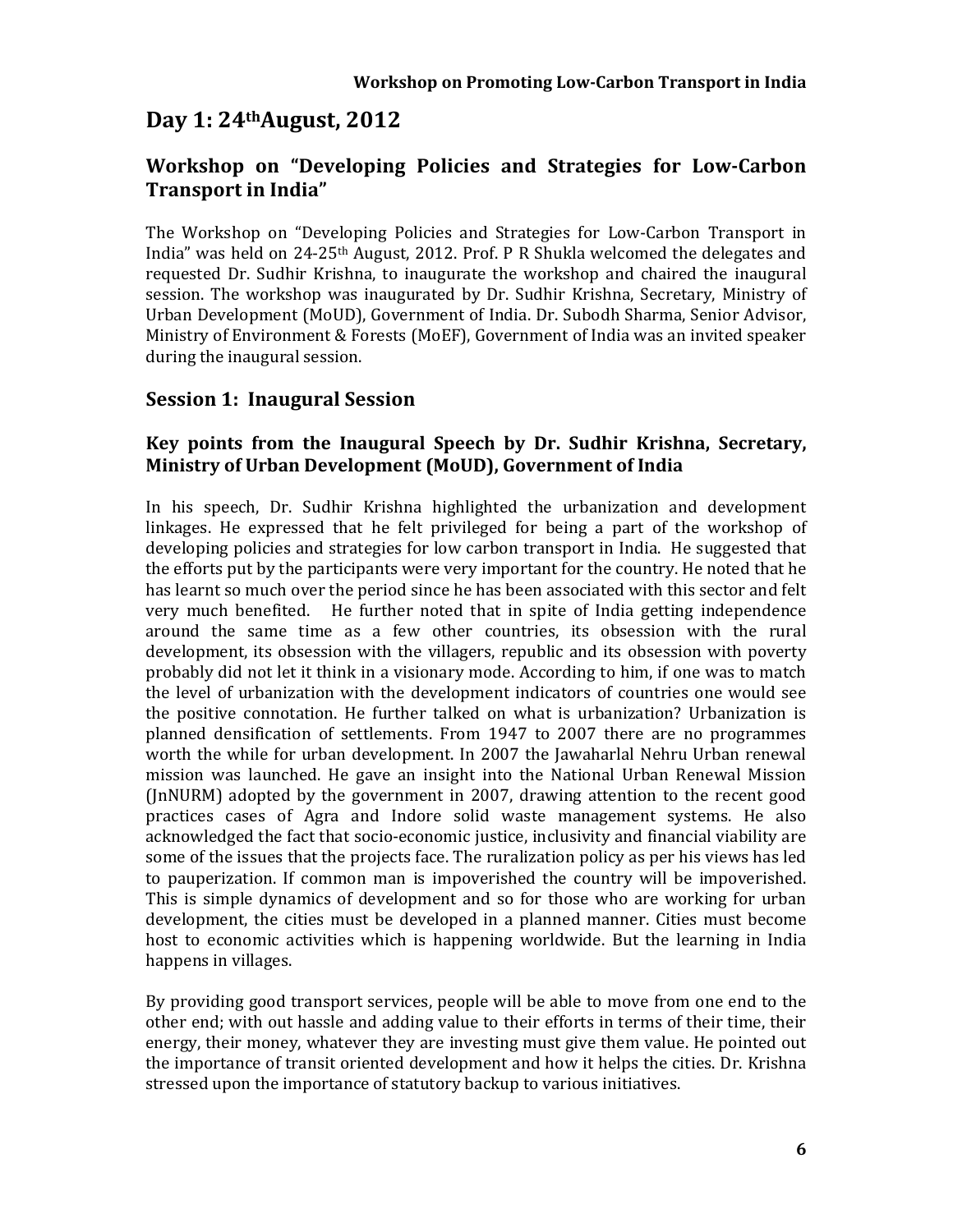He informed the participants of the works being undertaken by the ministry like that of developing bench marks on urban infrastructure like solid waste and sewage and water supply. The one on transport were developed in 2009. So they become the framework for operating the government policies. He intimated to the participants about the Urban Mobility in India workshop in December. They will be partnering with governments at various levels, the centre state and local bodies and also educational institutions including IIT Delhi, IIM Ahmedabad, IIT Chennai, and CEPT. The Ministry is partnering with over 50 such institutions in the country and is proposing to expand the network of institutions to work with them. They also hope to increase the collaboration in an increasingly sustainable and expansive way in the future. He concluded by thanking Dr. Subodh Sharma and Prof. Shukla and his team for giving him the opportunity and hosting a very important workshop. Lastly, he wished the event all success. A transcript of the speech is available in Annexure-1

# **UNEP Transport Programme, Mr. Robertus J. Jozef, UNEP**

Mr. Robertus J. Jozef, Head, UNEP Transport Unit, based in Nairobi, Kenya, made a presentation on UNEP's transport programme. This presentation provided a quick overview on the core activities of the Transport Unit at the UNEP. He began the presentation with an insight into the link between the increasing vehicle ownership all over the globe and environment. He update everybody present with the fact that the global vehicle fleet is set to triple by 2050 and over 90% of this growth will take place in developing and transition countries leading to increase in the remarkable increase in the energy consumption.

UNEP has adopted an integrated approach for project development that covers fuel, vehicle, non-motorized transport and public transport systems. He informed the participants of the four major campaigns that UNEP Transport Unit has taken up, namely: 

- $\bullet$  Reduce small PM pollution through cleaner fuels and vehicles
- Vehicles and climate change
- Investment in non-motorised transport road infrastructure
- $\bullet$  Bus rapid transit

Further he provided detailed information on these four focus areas and the projects that UNEP has undertake under each of them. The Partnership for Clean Fuels and Vehicles (PCFV) campaign is a part of the focus on to reduce Vehicular PM Pollution and desulphurization of fuels is promoted under this campaign.

The Global Fuel Economy Initiative (GFEI) intends to double the fuel efficiency of the global fleet by increasing the fuel economy. Launched on March 4 2009 at the Geneva Motor Show, by 4 partners - International Transport Forum (ITF), International Energy Agency (IEA), Fédération Internationale de l' Automobile (FIA) and the United Nations Environment Programme (UNEP), the Global Fuel Economy Initiative (GFEI) aims to catalyze and help harmonize large reductions of greenhouse gas emissions and oil use through improvements in automotive fuel economy in the face of rapidly growing car use worldwide.

The Fuel Efficiency Initiative aims to promote a 50% improvement in the average efficiency of the whole world's car fleet by  $2050$  (hence the  $50x50$  campaign slogan):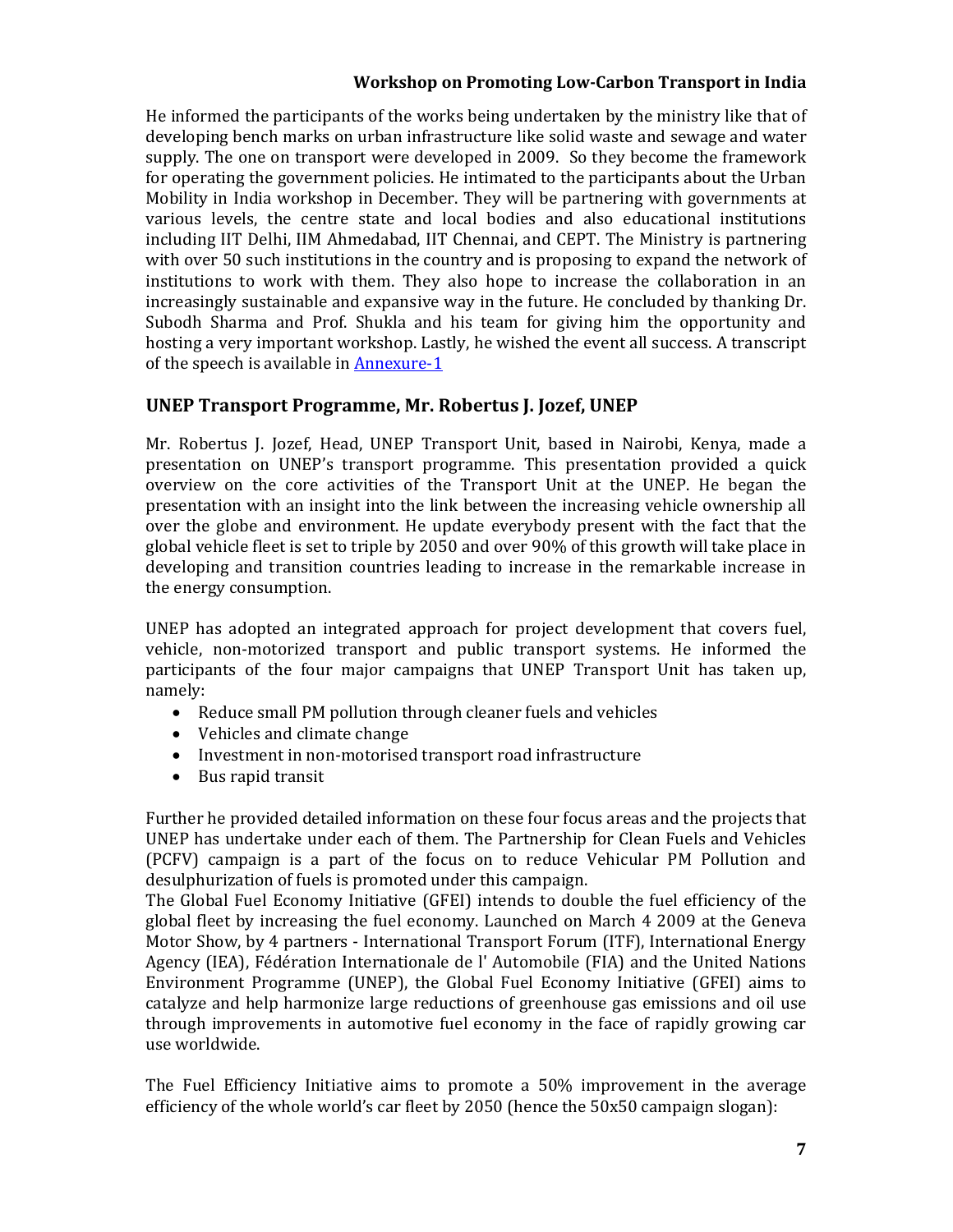Currently the global fuel economy average is around  $8L/100km$ . The goal is to have a global fleet average of  $4L/100km$  (25km/L). This represents a 50% improvement in fuel economy of new cars by 2030, leading to the overall goal of a 50% improvement in the fuel economy across the global vehicle fleet by 2050. While the initial focus is on cars and other light duty vehicles, this could expand to include heavy duty trucks. The primary focus is on new vehicles, but will also contain elements relating to the fuel economy of in-use vehicles. Cutting global average automotive fuel consumption by 50% would reduce emissions of CO2 by over 1 gigatonne (Gt) a year by 2025 and over 2 gigatonnes  $(6t)$  by 2050, and result in savings in annual oil import bills alone worth over USD 300 billion in 2025 and 600 billion in 2050 (based on an oil price of USD 100/bbl), in addition to lowering harmful pollutant emissions – including black carbon. Each of the four partners will play a part in implementing the four components of the GFEI, as well as specializing in certain tasks/areas as follows: FIA Foundation - Secretariat, Communications and outreach IEA – data and modelling

ITF - cost effectiveness, 2010 Roundtable event

UNEP - Toolkits, Regional meetings

Data collection and analysis of fuel economy potentials by country and region: there is little information on fuel economy levels, trends and potential for improvement for many countries that could greatly benefit from this information. Support for national and regional policy-making efforts: currently there is a patchwork of policies in OECD countries and almost no policies in non-OECD countries except China; we need to assist governments to develop and implement strong, cost-effective fuel economy policies Outreach to stakeholders (e.g. vehicle manufacturers): we need to build capacity in this area. Information campaigns around the world to educate consumers, stakeholders: there is a low level of awareness of this issue and the potential latent in a fuel economy approach to vehicle emissions.

He also discussed the IEA scenarios on the transport fuel consumption under the Promote Investment in NMT infrastructure in Africa - The UNEP Share the Road programme. IEA scenarios show modal shift as one of the top three areas for GHG reduction  $-$  in urban areas, this means integrated NMT and public transport systems. Mobility is essential to development, but current infrastructure investment is unsustainable and largely disregards the poor, who rely on NMT modes. Over  $90\%$  of the 1.3 million people who die in road crashes are in low-income and middle-income countries  $-$  in large part due to pedestrians  $\&$  cyclists lacking NMT infrastructure.

Under the Clean and Efficient mass Transit focus, the UNEP is Promoting Bus Rapid Transit Systems in African cooperation with a group of partners since BRT is the most affordable option and is being used in many countries.

He concluded by introducing the three year project on "Promoting Low Carbon" Transport in India" that was initiated in November 2010, and shall run till 2013. The main implementing agency is UNEP and four implementing partners led by URC alongside IIMA, IITD and CEPT University, Ahmedabad. The project has been funded by ICI.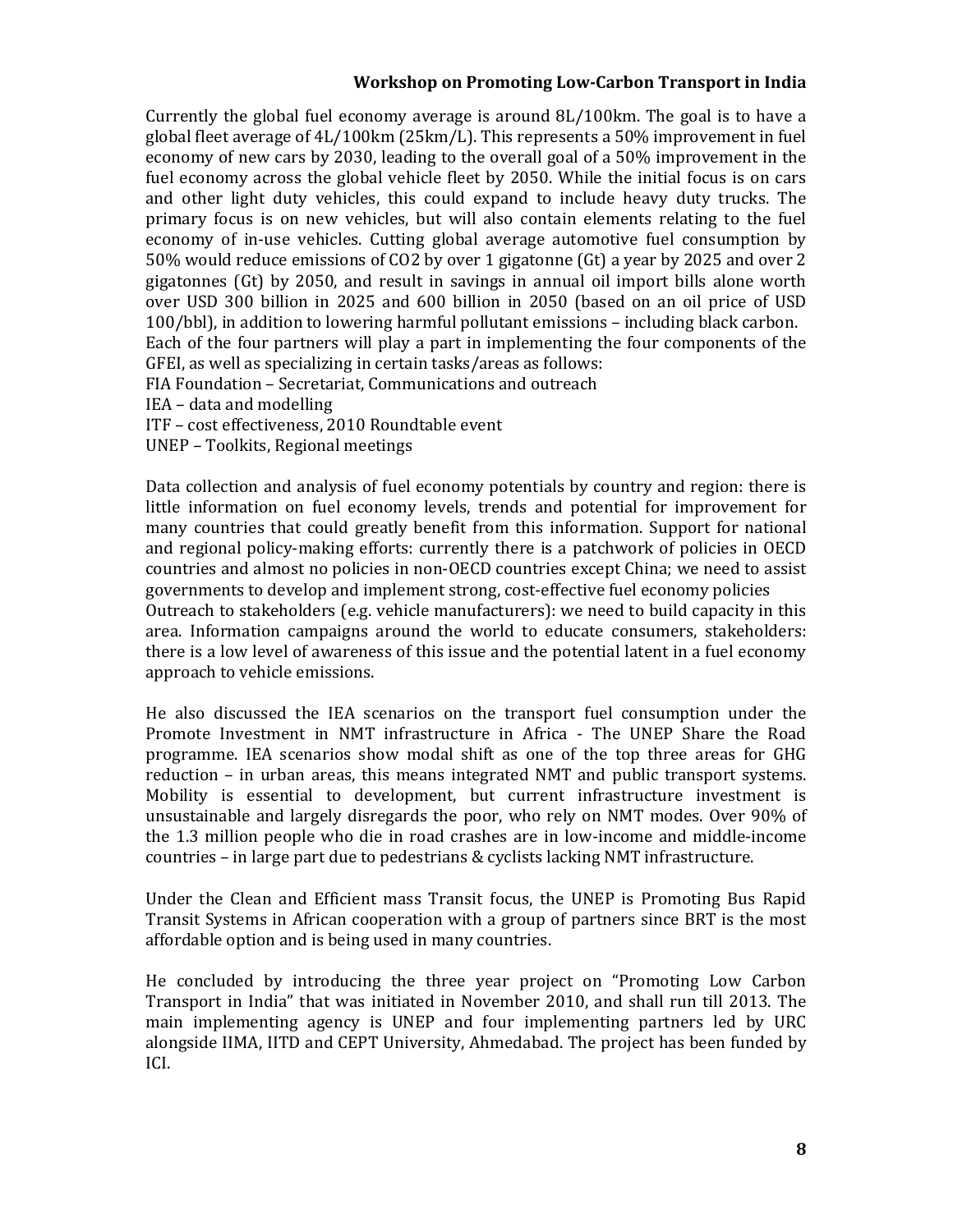# **Presentation by Dr. Subodh Sharma, Senior Advisor, Ministry of Environment & Forests (MoEF), Government of India**

Dr. Subobh Sharma, Senior Advisor, Ministry of Environment & Forests (MoEF), Government of India was the invited speaker for the session. He presented India's Second National Communication to the UNFCCC. He opened with the demographic and economic national circumstances of India in 2010 and then further proceeded to the key outcomes of the exercise of generating the GHG emissions inventory for the country.

According to the UNFCCC, all Parties are required to report on the steps they are taking or envisage undertaking to implement the Convention. Each non-Annex I Party (that includes India) is required to submit their national communication and biennial update report. India had already submitted its Initial National Communication in 2004. This report had a 1994 baseline and the emission information of upto 2000 had been included. The  $2<sup>nd</sup>$  report was submitted in May this year with information upto 2007.

He outlined the positive aspects and improvements in the emissions inventory making process that the NATCOM had achieved during the preparation of this report as compared to the  $1<sup>st</sup>$  report. The second national communication consists of GHG inventory by sources and sinks for the base year 2000 &2007 with reduced uncertainties. India is the only country to submit the 2007 inventory. This was possible due to strengthened institutional networks and improved scientific measurements, monitoring, reporting, and learning capacities and informed decision-making. He also acknowledged the 31 institutes that were involved at various stages of the inventory making. The total Greenhouse Gas (GHG) emissions from India in 2000 (excl. LULUCF<sup>\*</sup>) were 1523.78 million tons of  $CO<sub>2</sub>$  equivalent (eq) of which

- $CO<sub>2</sub>$  emissions were 1024.77 million tons;
- CH<sub>4</sub> emissions were 19.39 million tons; and
- $N_2$ O emissions were 0.26 million tons

GHG emissions from Energy, Industry, Agriculture, and Waste sectors constituted  $67.4\%$ , 5.8%, 23.3% and 3.4% of the net  $CO<sub>2</sub>$  eq emissions respectively.

Energy sector emitted 1027.02 million tons of  $CO<sub>2</sub>$  eq, of which 543.75 million tons of  $CO<sub>2</sub>$  eq were emitted from electricity generation and 98.10 million tons of  $CO<sub>2</sub>$  eq from the transport sector. Industry sector emitted 88.61 million tons of  $CO<sub>2</sub>$  eq. while LULUCF sector was a net sink. It sequestered 222.57 million tons of  $CO<sub>2</sub>$ .

The second report also talks about the Impacts, Vulnerability Assessment and Adaptation Approach other than just providing with the emissions estimates. Under this section, the tasks of Development of improved Climate Change Scenarios (A1B) scenario), Projections of climate change scenarios using PRECIS regional climate model Generate scenarios for extreme events, Projects to Study impacts of climate change on onset of monsoon, Sectoral impact assessments of climate change in key sectors

Enhanced institutional capacity for undertaking V&A assessments and informed decision making were taken up. He also informed the participants of the key challenges that exist. He concluded by giving away the steps forward to the third national communication report and the biennial update reports.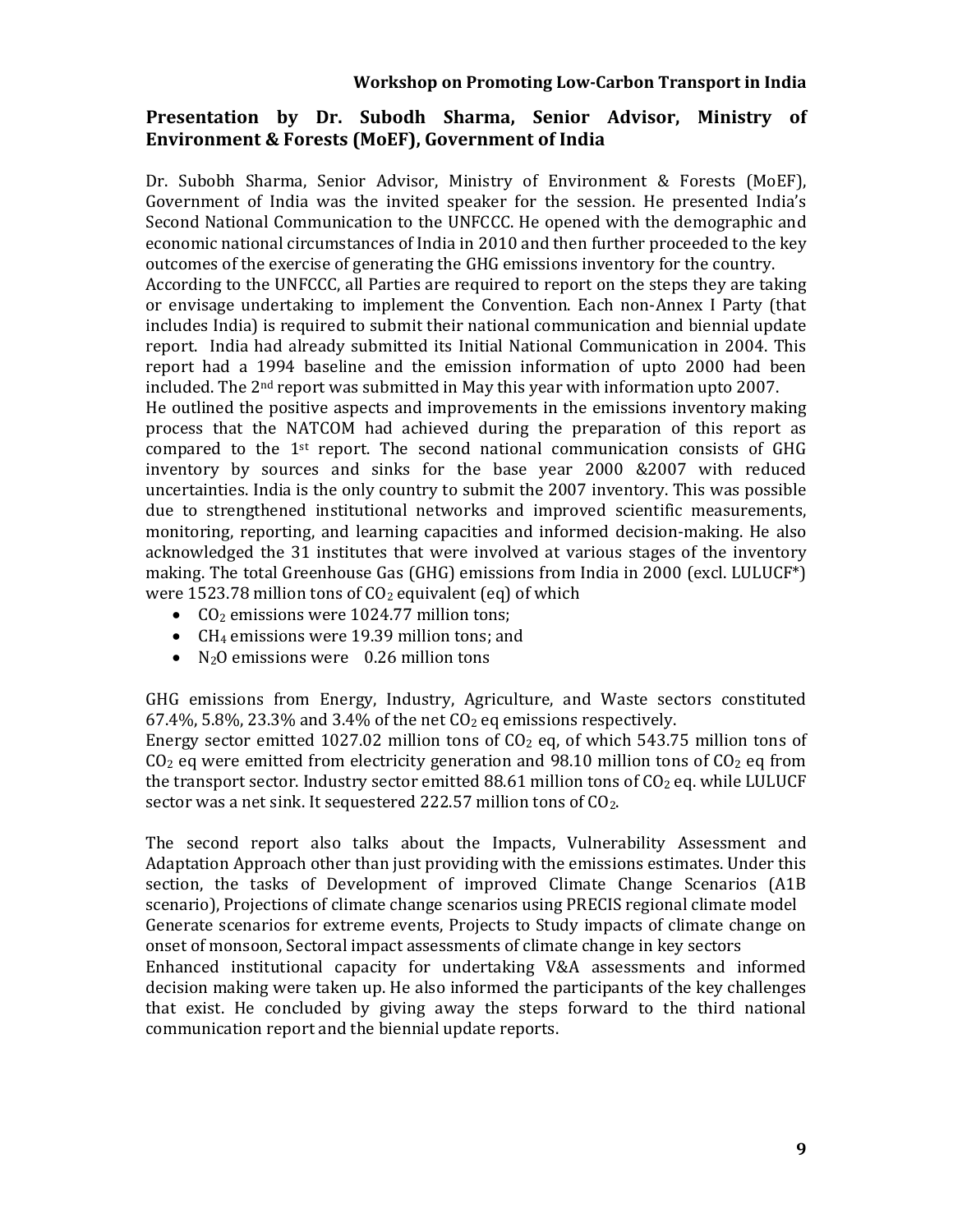# **Presentation by Prof. P. R. Shukla, IIM, Ahmedabad**

Prof P. R. Shukla made a presentation on Integrated Assessment of Low Carbon Transport at National Level on behalf of himself and Dr. Subash Dhar. He introduced the concept of Low Carbon within the climate negotiation arena  $(e.g., Copenhagen$  Accord to which India is a signatory) which is essentially the IPCC  $2^{\circ}$ C stabilization scenario which is the broadly agreed upon scenario in the global discussions. Reduction of carbon from the transport sector could be achieved either by interventions from the demand or supply side. He also pointed that the national level assessment is a little different from the city level assessment since it is inclusive of the aviation and the intercity passenger/freight transportation.

The presentation consisted of the various global emission pathways. It also gave a framework on the sustainable low carbon society development and the importance of transport in the assessment of the same. He further described the IPCC discussions have started revolving around the year 2300 scenarios as long term and discussions around  $2100$  is being labelled as medium term globally, whereas for India 2050 could be the medium term and 2030 may be refer as short term discussions.

Further he presented a sustainable low carbon mobility framework acknowledging the fact that the urban patterns, population age profile, income levels and the carbon policies are very varied and a lot of changes will happen in future making it a difficult to consider all the aspects rendering the currently built infrastructure as an investment lock-in. While describing the architecture and the results of the low carbon transport scenarios, he also gave the various scenario storylines. The scenarios he discussed included 

- Business as Usual (BaU) Scenario
- Sustainable Low Carbon (Examples)
	- $-$  Coal by wire
	- Regional Pipelines
	- Dedicated Freight Corridors
	- Urban Low Carbon Transition

He highlighted the energy security co-benefits from the technology as well as policy choices that we have on both the transport supply and the demand management sides and described it as a portfolio problem that India faces today.

The key conclusion that he brought out are as follows:

- Passenger transport: Sustainable urban design, modal shift can contribute nearly a quarter of emissions reduction in freight transport, Facilitate non-motorized transport
- Freight transport: Location decisions, Modal shift and regional energy market development can contribute nearly a quarter of emissions reduction in freight transport.
- Vehicle Technologies: Fuel-Efficiency Standards, Remove fuel-subsidies, Environmental taxes,
- Fuel Mix: Low carbon transition due to global carbon price will influence significant change in the transport fuel mix including decarbonisation of electricity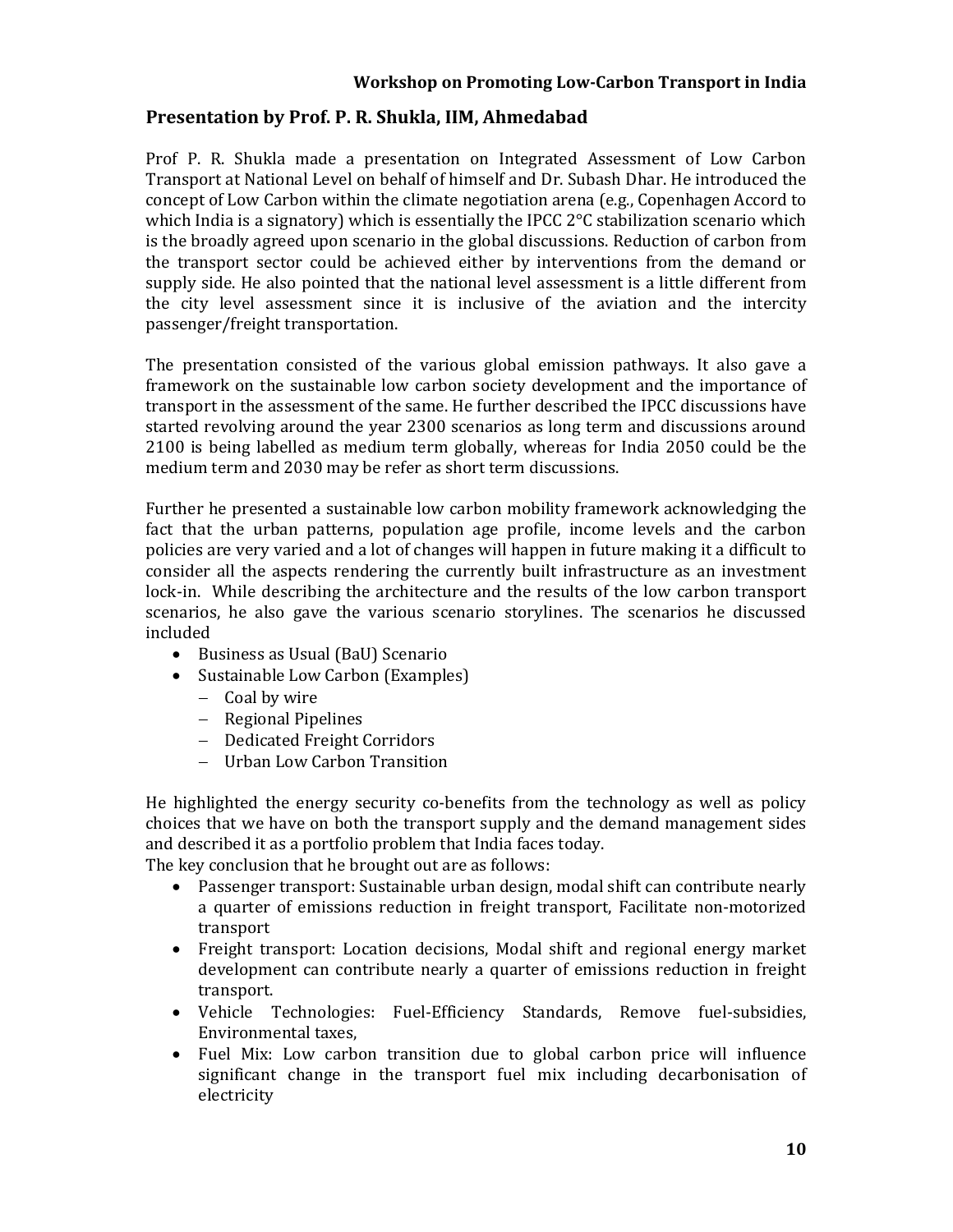• Co-benefits: Sustainable low carbon transitions will deliver significant co benefits, e.g., reduced air pollution, energy security, energy access, etc.

# **Session 2: Low‐Carbon Scenarios for Transport Systems**

Dr. Manoj Singh, Advisor Transport, Planning Commission served as the chair throughout this session. While Mr. Rajesh Jain, General Manager, DFCCIL and Mr. S A Verma, Additional General Manager, Delhi Metro Rail Corp. served as the esteemed panellists for this session.

# **Presentation by Dr. Subash Dhar, UNEP Risoe Centre**

Dr. Dhar made a presentation on Alternative Scenarios with Logistic Grids. The presentation focused on the logistics and freight transportation assessment for making them low carbon and sustainable. Dr. Dhar pointed out that a substantial amount of emissions come from the freight movement all over the country.

The presentation further described the transport scenarios for passenger as well as freight transport in terms of the conventional and sustainable development pathways. He outlined the demand side management strategies. Reducing the freight demand through options like Coal by Wire that has the potential to reduce  $43\%$  of the coal transportation that happens through rail by moving the power plants to the coal mine pitheads was illustrate further. He emphasized on a strong central policy requirement to achieve such goals. He also discussed the option of regional pipeline network development that would reduce gas transportation through LNG mode along with Modal Shift options like Road to Rail shift by improving efficiency of railways and Rail to Pipelines shifts. As per Dr. Dhar's assessment the overall demand for energy from freight would decrease due to sustainable logistics by  $3.3\%$  in 2020 and by 25.1% in 2050. Despite a lower share in demand the share of energy for road transport is obtained to be higher.

He concluded with the results of his assessment. These results are as below:

- Location decisions for industries which consume or produce materials with large demand for logistics essential for reducing freight demand (e.g., Coal based power plants)
- Railways can play a major part in reducing CO2 emissions from freight. The contribution can be much higher if electricity is cleaned.
- Regional gas pipelines can deliver reductions in GHG emissions by lowering fugitive emissions.

# **Presentation by Prof. Prem Pangotra, IIM, Ahmedabad**

Prof. Pangotra presented the results of the case study of the Delhi - Mumbai Freight Corridor that was conducted under the UNEP project on "Promoting Low Carbon Transport in India". He opened the presentation with the role of infrastructure in developing a low carbon transport future. Dedicated Freight corridor was one such infrastructure that was of substantial importance. The Eastern Dedicated Freight Corridor  $(1839 \text{ km})$  and the Western Corridor  $(1483 \text{ km})$  are being implemented by DFCCIL. Both corridors will be commissioned by 2016-17.The two corridors on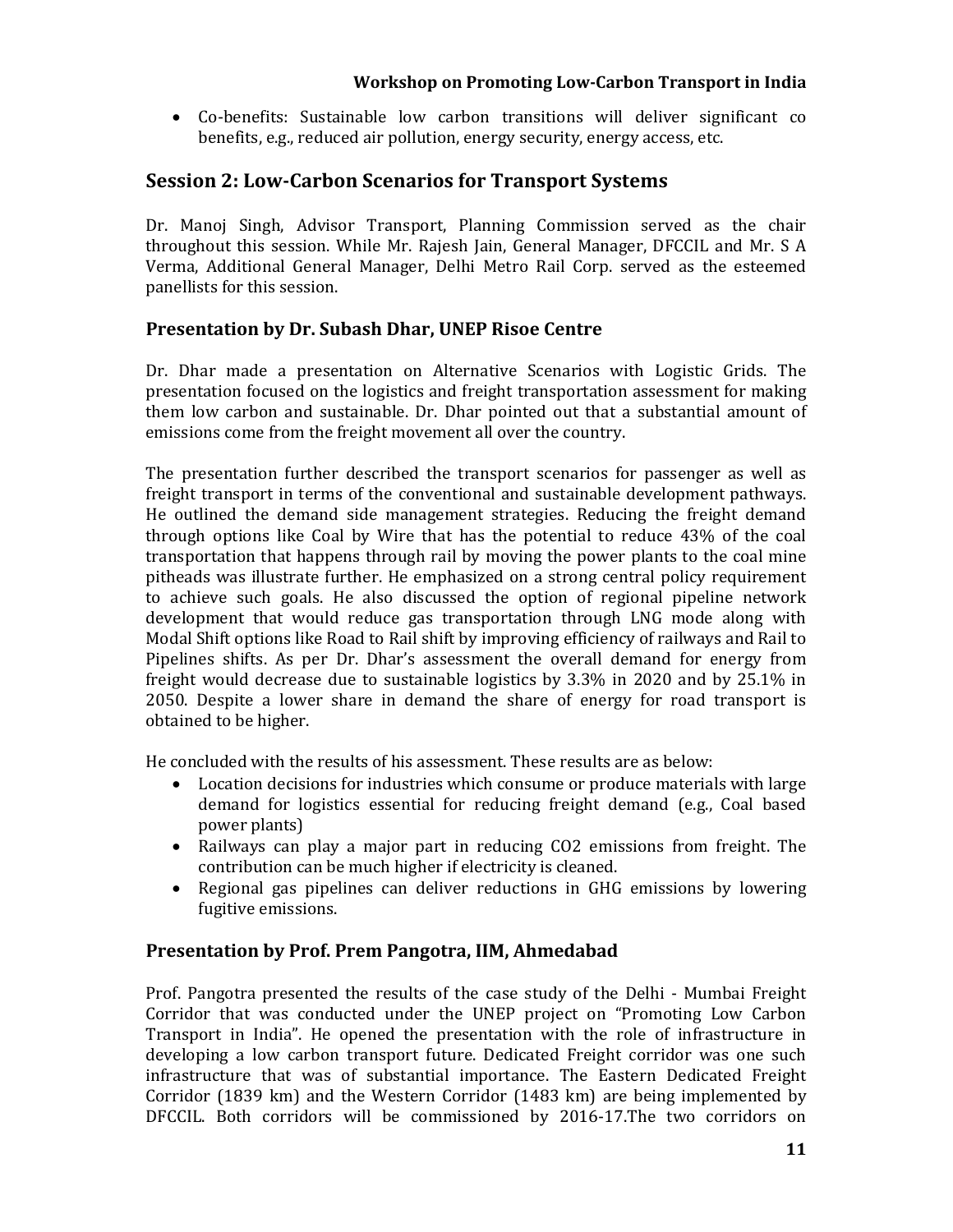completion would cost about Rs. 80,000 crore in 2016-2017. Funding is through combination of debt from bilateral/multilateral agencies, equity from Ministry of Railways and Public Private Partnerships.

He further outlined the scope and premises of the case study that was conducted by IIM Ahmedabad. This study provides  $\log$ -term assessment of CO2 emissions during the operations phase of the project over a 30-year time period. Two business-as-usual (BAU) scenarios based on continuation of current trends of freight movement, technologies and energy mix at the national level. Third scenario based on a low-carbon (LC) pathway at the national level, supported by a carbon tax, aimed at achieving the global CO2 stabilization target (corresponding to  $2^{\circ}C$  global average temperature rise until the year  $2100$ )

The key findings of the study suggest that by 2046-47, the Western DFC project would reduce annual CO2 emissions by nearly 81% under the business-as-usual scenario and by 97% under the low-carbon scenario compared to the level of emissions in the absence of the DFC. Compared to the BAU (Without DFC) scenario, cumulative emissions are expected to reduce by 77% under BAU (With DFC) and by 92% under the LC (With  $DFC$ ) scenario. The maximum cumulative reduction expected from the six proposed DFCs, over the 30-year period, is  $1168$  million tons of CO2. This could be used to leverage substantial climate financing. The decomposition analysis explaining the difference in annual  $CO<sub>2</sub>$  emissions between BAU (Without DFC) and BAU (With DFC) scenarios revealed that almost 87% of the difference in 2046-47 can be attributed to the modal shift from rail to road in the scenario without DFC, because of the saturated line capacity in the existing rail network.

The presentation wrapped up with the policy recommendations for the policymakers as follows: 

- The project has the potential to generate large  $CO<sub>2</sub>$  reductions with significant cobenefits. Ensure time bound completion.
- Matching support infrastructures, such as freight terminals, special wagons, stack containers etc., should be adequately provided and become part of a comprehensive plan.
- Concurrent implementation of the DMIC project would maximize secondary development benefits.
- Accelerated implementation of the remaining five DFCs would yield maximum economic returns in the long-run.
- Long-range planning to make the national freight transport system low-carbon and conducive to sustainable development.

# **Presentation by Prof. Amit Garg, IIM, Ahmedabad**

Prof. Amit Garg made a presentation on Vulnerability and Impact Assessment and Management Framework for Long-life Assets: A Case of Konkan Railways (KRCL). This case study focused on the Climate Change risks on the infrastructure. According to his presentation, huge investments are being committed in new infrastructure projects in developing countries. Infrastructures are long-life assets and are designed to withstand normal variability in climate regime. The presentation listed out the uncertainty and risks for the infrastructure sector. As per the presentation, there are two types of risks. One being implementing safety works for an event that does not eventually occur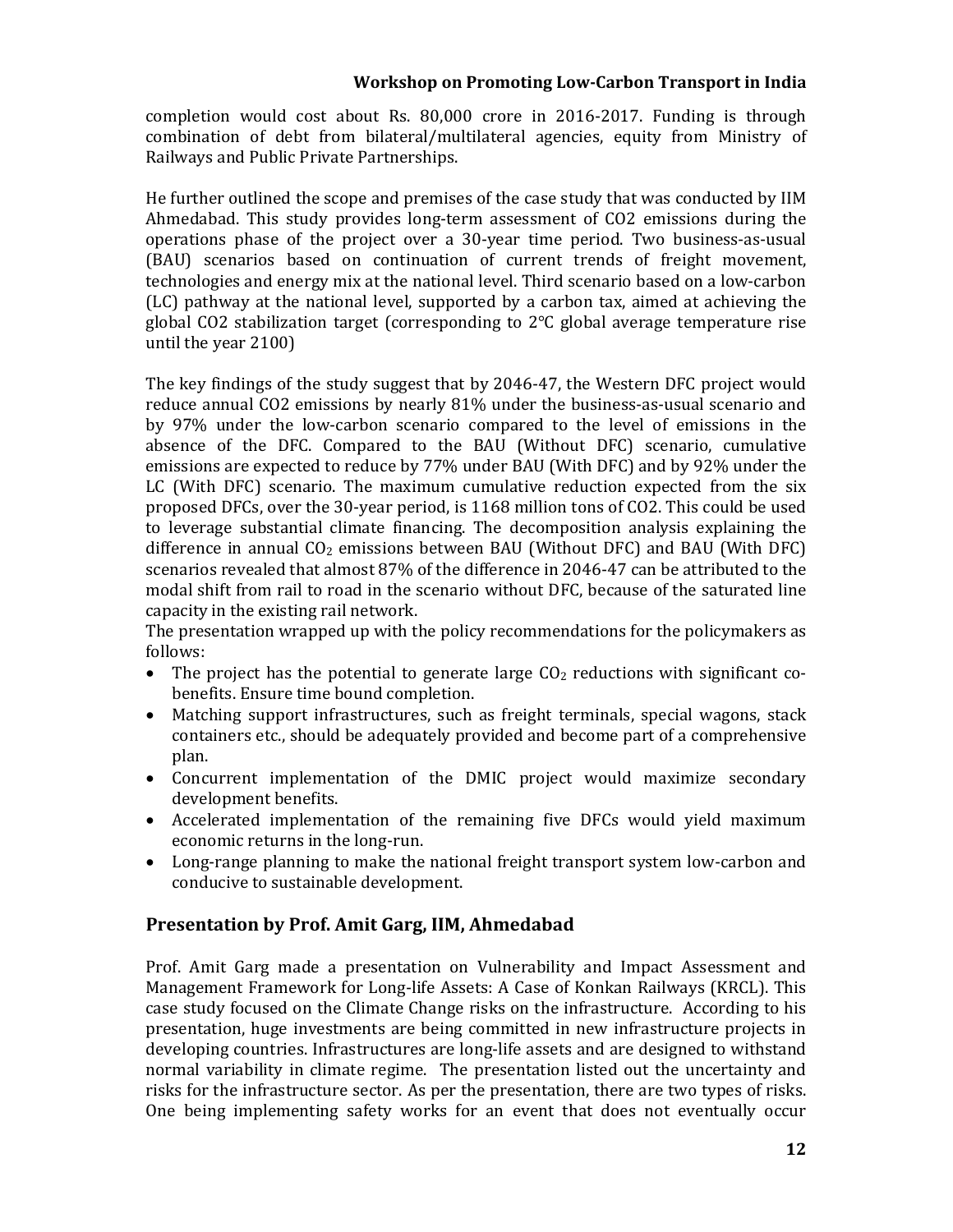translating into excessive safety measures and wasted expenditure on it labelled as the Type-1 error. While the other is about not planning for an extreme event which eventually occurs rendering into lower adaptation of safety measures and exposing passengers and goods to risks called the Type-2 or beta error.

The recently constructed Konkan Railway has met with two major accidents after its inception due to bad weather conditions. This case study presents a framework for assessing the likely climate change impacts on long-life assets using a methodology of reverse matrix for climate change impact analysis. The framework links climate change variables (temperature, rainfall, sea level rise, extreme events, and other secondary variables) and sustainable development variables (technology, institutions, economic, and other policies).

Climate Change uncertainty therefore creates:

- Risk of unwanted events happening
- Costs required to avoid them (Preventive)
- Costs to restore the system, in case events do occur (Palliative)
- Costs of insurance against (un-covered) events
- How much Safety works are adequate to manage climate change risks?
- Can we, and should we, climate proof every railway line? What are the costs?
- Are there any instruments that could take care of un-covered risks?

He noted that KRCL had already spent over Rs. 280 crore on additional safety works since 2001 (excluding development costs of Raksha Dhaga etc) and had plans to invest another Rs. 340 crore in next 5 years, mainly to reduce risks of boulders falling and soil slippage. About  $20\%$  of their annual engineering maintenance expenditure was due to weather related events. This turned out to be almost  $15\%$  (converted to constant prices) of its total construction cost of about Rs. 3500 crore. He emphasized on the development of risk estimation, risk valuation and damage function estimates for the new infrastructure. 

### **Panel Discussion**

### **Mr. Rajesh Jain, General Manager, DFCCIL**

Mr. Rajesh Jain raised the issue of challenges that need to be faced while taking up any project as the system is not isolated from the political circumstances and equations in the real world. According to him some of the major challenges that DFCCIL faces is that of land acquisition. He informed the participants that DFCC has successfully completed almost 90% of the land acquisition for their stretch from Baroda to Revadi and the loans had also been tied up for that phase. They had started working on the Revadi to Dadri phase. While the next phase in pipeline was Ludhiana to Bhavpur. He pointed out that the phasing of the project was based on the funding phases that they will be receiving from Government of Japan.

He informed that participants that taking cue from the KRCL and the accident events that have happened so far, the DFCC has been designed such that they will have only 1 major tunnel of 1km length and a few viaducts rendering most of the section on plain lands. DFCC is also looking forward to achieving energy efficiency through technology improvements in their locomotives, the signalling system and by having  $2 \times 25$  KV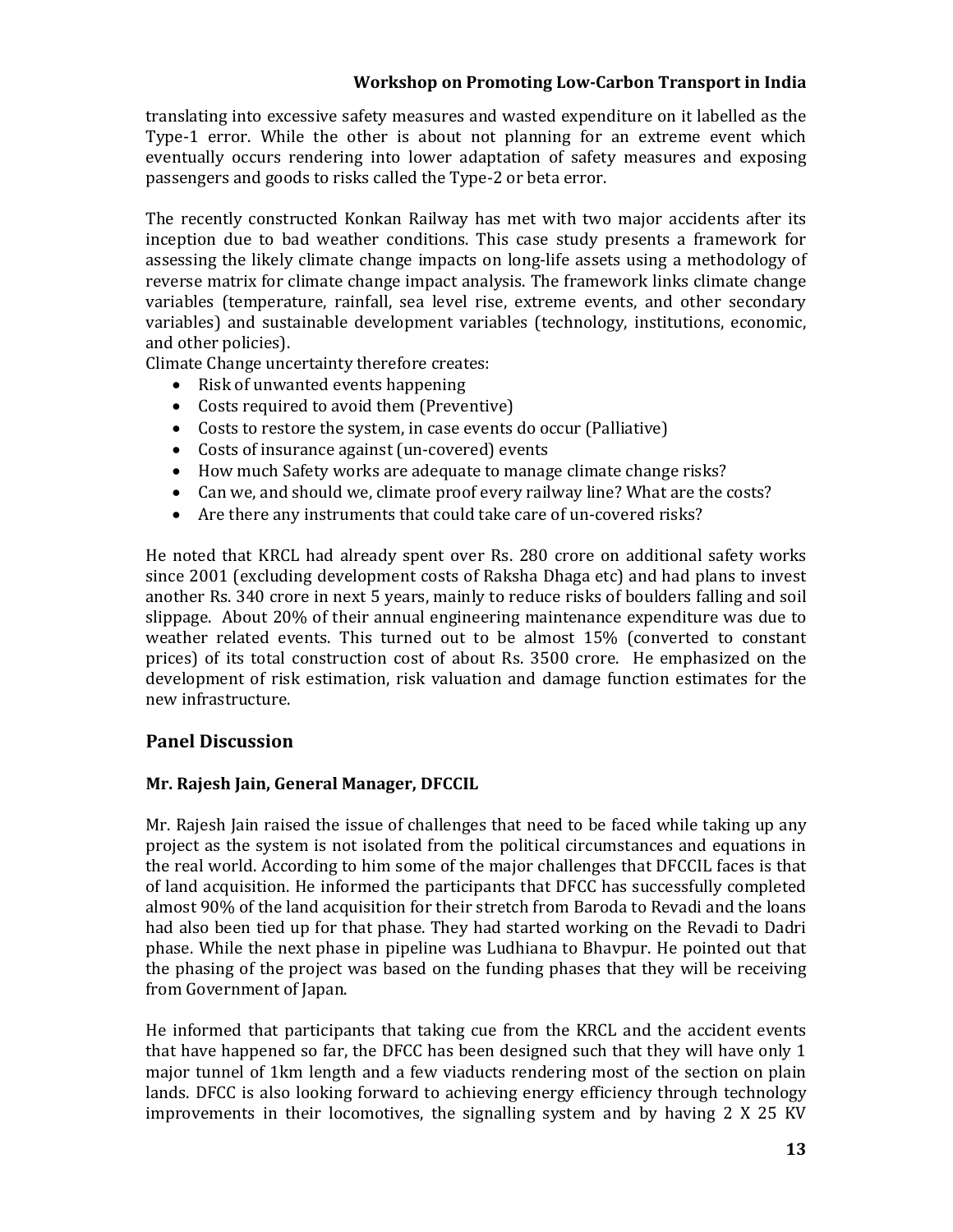electrical systems. He concluded by remarking that the Indian Railways will be a cobeneficiary of the project since their will an increase in the existing passenger capacity on the route. The Indian Railways is already planning to upgrade the passenger services on the Delhi-Mumbai route. According to him even the achievement of as low as  $50\%$ made a great sense environmentally and commercially.

### **Mr. S. A. Verma, Additional General Manager, Delhi Metro Rail Corporation Limited**

Mr. S. A. Verma said that the Environment Impact Assessments (EIA) that has been mandated by the MoEF need to be looked at in a new light based on Prof. Garg's presentation. He referred to a MTA, USA study that had mapped the co-benefits of investing into transport infrastructure. The authors of the study had looked at the transit effect multiplier in terms of benefits from modal shift, change in trip length and land use change. According to them the benefits were around 8.24 units.

Mr. Verma also highlighted the importance of carbon finance as a source of good money. He added that the revenue that DMRC earns from the Phase-II is a good supplement to the operating expenses. The management needs to be proactive about this and should be able to provide verifiable and authentic long-term data about the project. He noted that 90% of the CDM certified projects belong to the private sector as maintain proper data records in one of the major criteria. He also pointed out the need for modifying the  $CDM$  methodologies that exist while acknowledging the fact that there are very few success stories in the transport sector as far as CDM was concerned. He informed the participants that DMRC had developed a methodology got it approved, developed the project, validated and registered it and it is now at the verification stage of the CDM cycle. He concluded with a remark that the carbon financing would a blessing for a huge project like the DFC.

# **Summary and Comments from the Floor**

# **Session Chair: Dr. Manoj Singh, Advisor, Transport Planning Commission**

Dr. Manoj Singh, the session chair, summed up the session for the participants and also moderated the questions for the session.

The questions that were discussed included the issue on coal transport versus having power plants at the coal mine pithead that was mentioned in Dr. Dhar's presentation. Dr. Singh informed the participants that the Rakesh Mohan committee was the planning commission sub-group on bulk transportation as a part preparation of the  $12<sup>th</sup>$  five year plan. The gains that could be made by going for such an option have already been assessed through extensive analysis and the have been presented to the main committee. There were a lot of techno-economic issues involved and need to be addressed. Dr. Dhar clarified that it was one of the scenario situations that he had foreseen while creating his scenario storyline for the assessment of freight transport. Prof. Dinesh Mohan further pointed out that the coal import projections for 2030 are around 2 million tons which is almost 6 times than today. While the states and government are not willing to agree that any power station should be depending on more than 30% of imported coal due to the energy security concerns. Also the electricity costs at pithead and the other transmission costs when worked out do not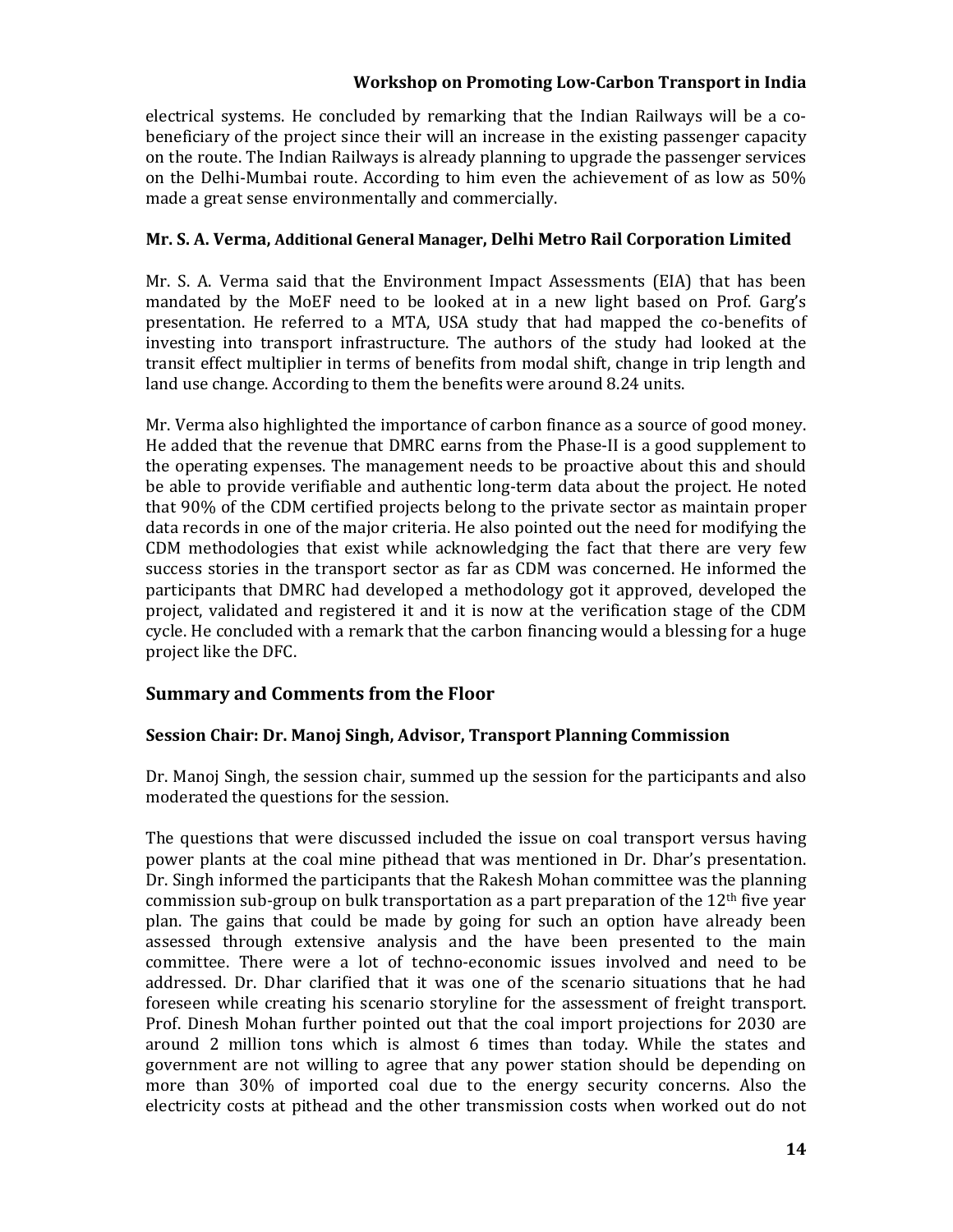turn out the way we anticipate them. The other major concerns are the issue with forests and reserved areas near the coal mines. The other idea put forth was of shipping coal to ports and coastal areas which was efficient as compared to hauling the coal by rail. Dr. Dhar pointed out that there is not much advantage by moving power stations to pitheads as far as the delivered price of electricity was concerned but the overall cost to benefit was substantially better.

Dr. Sudhir Sharma further pointed out that the model scenarios project the 'what if' questions. He wanted to further explore the budgetary aspects of the same. Prof. P R Shukla was asked for his opinion on the same. He pointed out that there would be quiet a few impacts in terms of the environmental conditions and the local economic development. Also, since the global agreement was towards a  $2^{\circ}C$  global temperature rise, there were very many impacts on the budget for India when this target was backcasted for the country. A global CO2 price would have to be applied in all sectors under this situation and a lot of financial and technology transfers would be required. He also remarked that different sectors respond in a different manner and that the elasticity of the transport sector is comparatively low making it more rigid and slow at changes. A long horizon needs to be considered in case of imposing a huge burden on the transport sector. A series of models need to be run for the long-term and cannot be sliced into short-term assessments.

Dr. Singh concluded the session pointing out that the  $12<sup>th</sup>$  plan is looking forward to increase the share of railways by  $2\%$  in the coming 5 years. It will be putting major thrust on improving the share of railways and waterways in the national transport system. He informed that China had dedicated passenger corridor lines of 8000kms in form of high speed rails, while India was trying to come up with the dedicated freight corridors. He said that these high speed rails could prove to be very costly and that the freight corridors may have much more economic value as compared to the passenger corridors. The planning commission under the  $12<sup>th</sup>$  plan will be taking up 1 line of high speed passenger rail corridor between Ahmedabad and Mumbai along with the 15 lines that will be added to the Himalayan states as discussed in the Rajyasabha. They were looking at railway capacity expansion versus the line expansion. The Bilaspur to Jammu  $450$ kms railway line will be costing  $4000$  crores. Thus, funding is a major issue along with the environmental impacts and clearance issues.

# **Session 3: Low‐Carbon Scenarios for Sustainable Vehicles**

Mr. Robertus J Jozef from the UNEP Transport Unit, served as the chair throughout this session. Dr. Sudhir Sharma, UNEP Risoe Centre and Ms. Anumita Roychoudhary, Centre for Science and Environment were invited as the venerated panellists for this session.

# **Presentation by Dr. Subash Dhar, UNEP Risoe Centre**

Dr. Dhar made a presentation in this session on 'Fuel Economy and CO2 emissions at national level'. He opened his presentation by recapitulating the participants with the transportation scenario storylines with emphasis on passenger transport systems and its future. He discussed the cross country market segmentation of passenger cars to highlight that by the year 2011 India has highest share of small cars and the share of medium size cars was growing the fastest in the country as compared to the other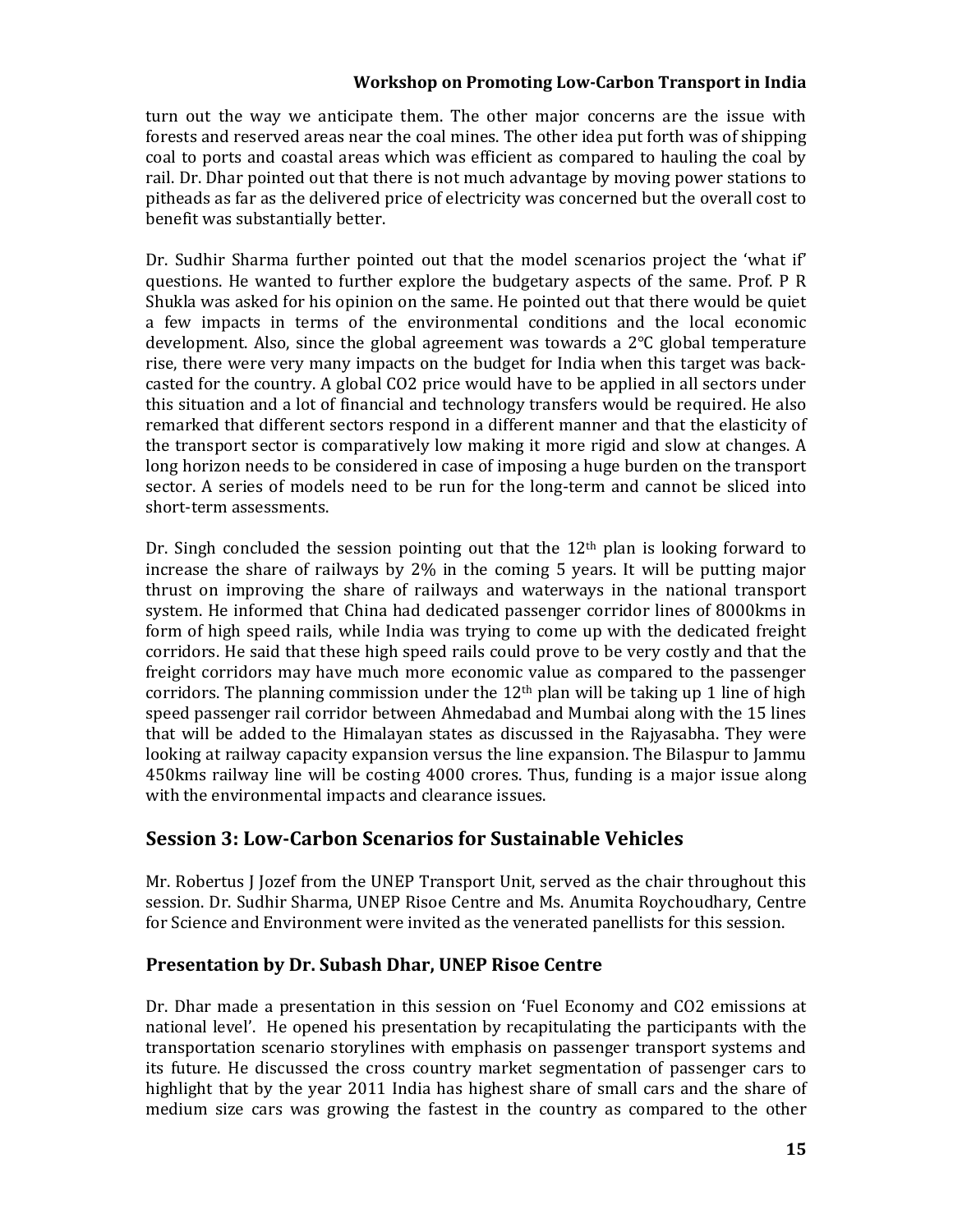countries. This shift in the vehicle size was reducing the overall fuel economy. A lot of things need to happen in the field of the vehicle technology at global level and not just India. He also noted that the domination of small cars and vehicles is there but the stock is quiet efficient.

He further discussed a BEE consultation paper from October 2011 that has been approved by the Prime Minister's Office in August 2012. The paper is one of the fuel economy improvement initiatives in India and deals with the programme of labelling cars in India based on their weight categories. The maximum stars achievable under this scheme are 5 stars. There are 2 different standards under this scheme for years 2015 and 2030. The labelling also specifies the average fuel efficiency (in  $\text{Itr}/100 \text{km}\text{s}$ ) as a parameter along with the weight categories to earn the stars. The 2030 GFEI vision scenario considers 4ltr/100km. But such efficiencies can not be delivered by conventional drive train technologies and rather it is technologies such as hybrids which would be required for this scenario especially if vehicle weights increase. The improvements in engine technologies for cars also diffuse into 2 wheelers and buses. He emphasized on these additional efforts in order to change the baseline scenario.

His analysis suggested that the overall demand for energy in transport would reduce by 8.2% from BAU in 2020 and 9.1% from BAU in 2050. Also the Cumulative reductions of GHGs from transport would be between 2010 and 2050 are 1,696 Million tones. He concluded the presentation with the observations that i) Vehicle labelling can help in improving average efficiency of vehicles ii) Additional efforts towards technology improvement would be required for 4 lit  $/$  100 km target for 2030 and iii) Post 2020 efficiency improvements will necessitate a greater role for hybrids, etc although the hybrids are really costly currently and thus maybe people are forced to buy conventional small cars.

# **Presentation by Prof. Dinesh Mohan, IIT Delhi**

Prof. Dinesh Mohan presented on "Characteristics of Vehicle Technologies within Indian Cities". He opened with the remarks on requirement to reduce fuel consumption in today's world and the challenging need for hybrids. He listed out India's options and likely adoptions by 2030 for future fuel and emission reduction. He emphasized on the need for improved and efficient internal combustion engines. He also noted that weight of a vehicle goes a long way in reducing the fuel consumption and that safety is not where co-related to the weight of the vehicles. He also suggested de-linking the safety features from the model and making it mandatory. India has increased its fleet efficiency by almost 15% over the last 5 years and the planning commission is looking forward to around 30% savings from fuel efficiency in the next 5 years. He also put forth the need to have common fuel standards for all the cities unlike different standards of today along with putting up a policy that encourages the oil companies and refiners to provide cleaner fuel. At present, the 20 major cities are receiving Bharat IV (50-ppm sulphur) fuel supply. MoPNG has announced plans to supply BS IV fuels to a total of 50 cities soon. The emission standards also need to be uniform all over and Bharat -6 norms need to be implanted in very near future. A differential taxation for small and big cars should also be implemented. He further outlined the current data collection that is underway. The parameters they are looking at are:

• Speeds by mode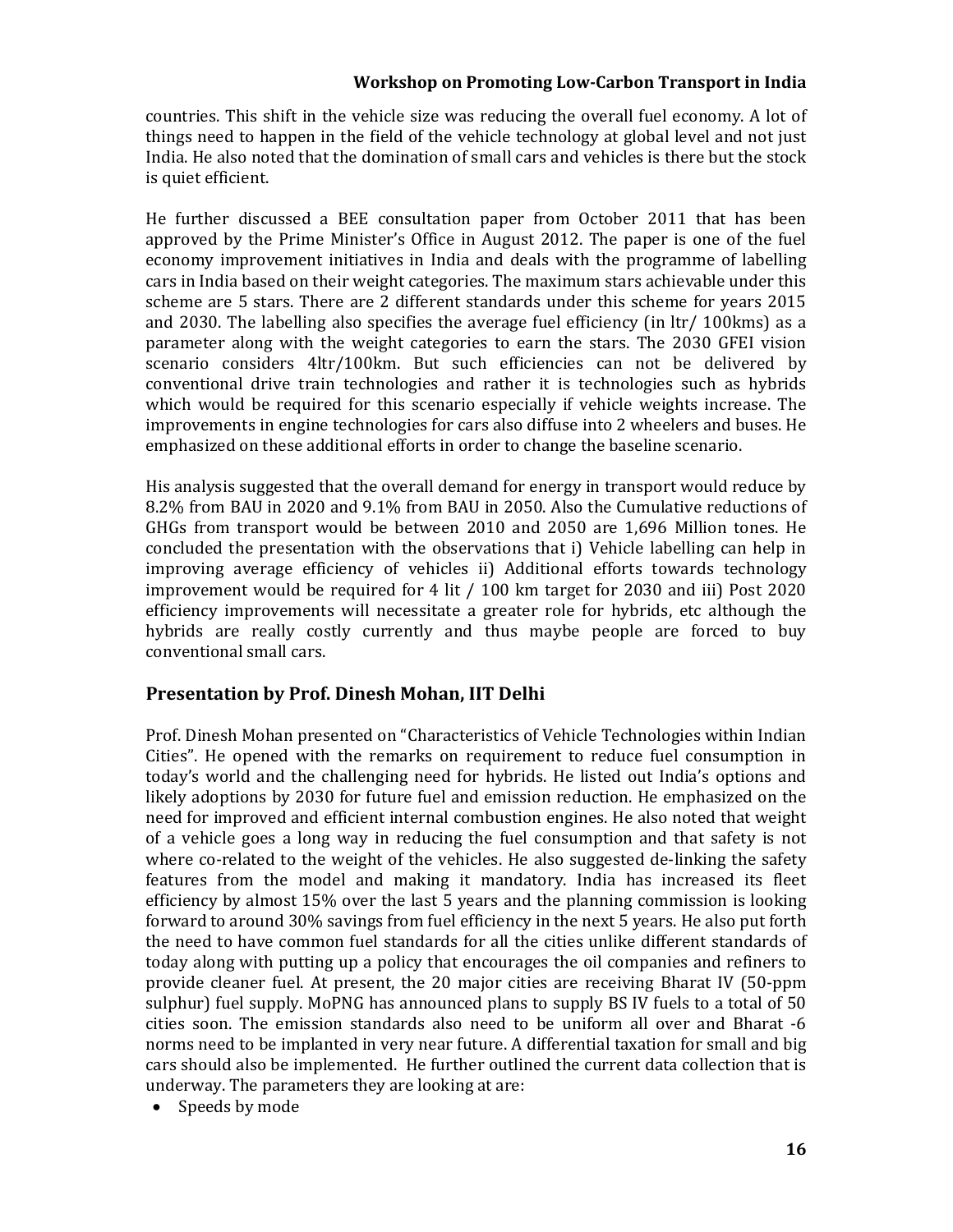- Cars, Motorcycles, Buses, and 3-wheelers
- Approximately 2,000-3,000km of travel time is expected from each mode to generate the sample
- Age distribution of vehicles
- Fuel consumption and emissions
- Trip characteristics by income groups

Some of the inferences from the data analyzed so far say that the average life span of a car is around 18-20 years which is almost the same as that in Europe. The old car runs much less than the newer cars. More than 50% vehicles travel less than 10 kms a day and very few travel for 15 kms.

### **Panel Discussion**

### **Dr. Sudhir Sharma, UNEP Risoe Centre**

Dr. Sudhir Sharma noted that it was important to understand the vehicle and travel characteristics in terms of ownership and use and their implications on efficiency. There should an assessment of inherent improvements with in the country. He raised his concerns on whether the standards remain the same beyond 2020. From a policy making point of view, vehicle ownership segregation by size, weight etc have a lot of impact on the emissions. He also suggested studying the implications of increasing and decreasing efficiencies and hoped to see a post 2010 emission standards roadmap.

# **Ms. Anumita Roychoudhary, CSE**

Ms. Roychoudhary expressed her pleasure to see that the fuel efficiencies standards were being set for the first time. Her opinion was that while looking at CO2 emissions, a focus on the people rather than vehicle becomes important. Motorization has large impacts on public health as well. The Mexico BRT had become a pollution corridor as well until a fuel shift to cleaner diesel took place. She remarked that India had the initial advantage of the small cars but Indian small cars are still more inefficient as compared to French small cars. If a stronger regulation doe not come in the diesel fleet will keep expanding at the Euro 3 standard level. According to a statistics she quoted, more than 40% of diesel cars sold have more than 1500cc engines. She stressed on the fact that the automobile industry needs to base its technology choices on efficiency and emission goals. The 2-wheelers give an efficiency of  $60-70 \text{ km/litre}$  but a new 2-wheeler emits more NOx and PM as compared to a new car. She highlighted the importance of cobenefits that the low carbon pathways need to ensure. A uniform fuel quality and technology road map for the entire country is the need of the hour.

# **Summary and Comments from the Floor**

### **Session Chair: Mr. Robertus J Jozef, Head Transport Unit, UNEP**

Mr. Jozef, the session chair, open the session for the questions and summed up the session for the participants.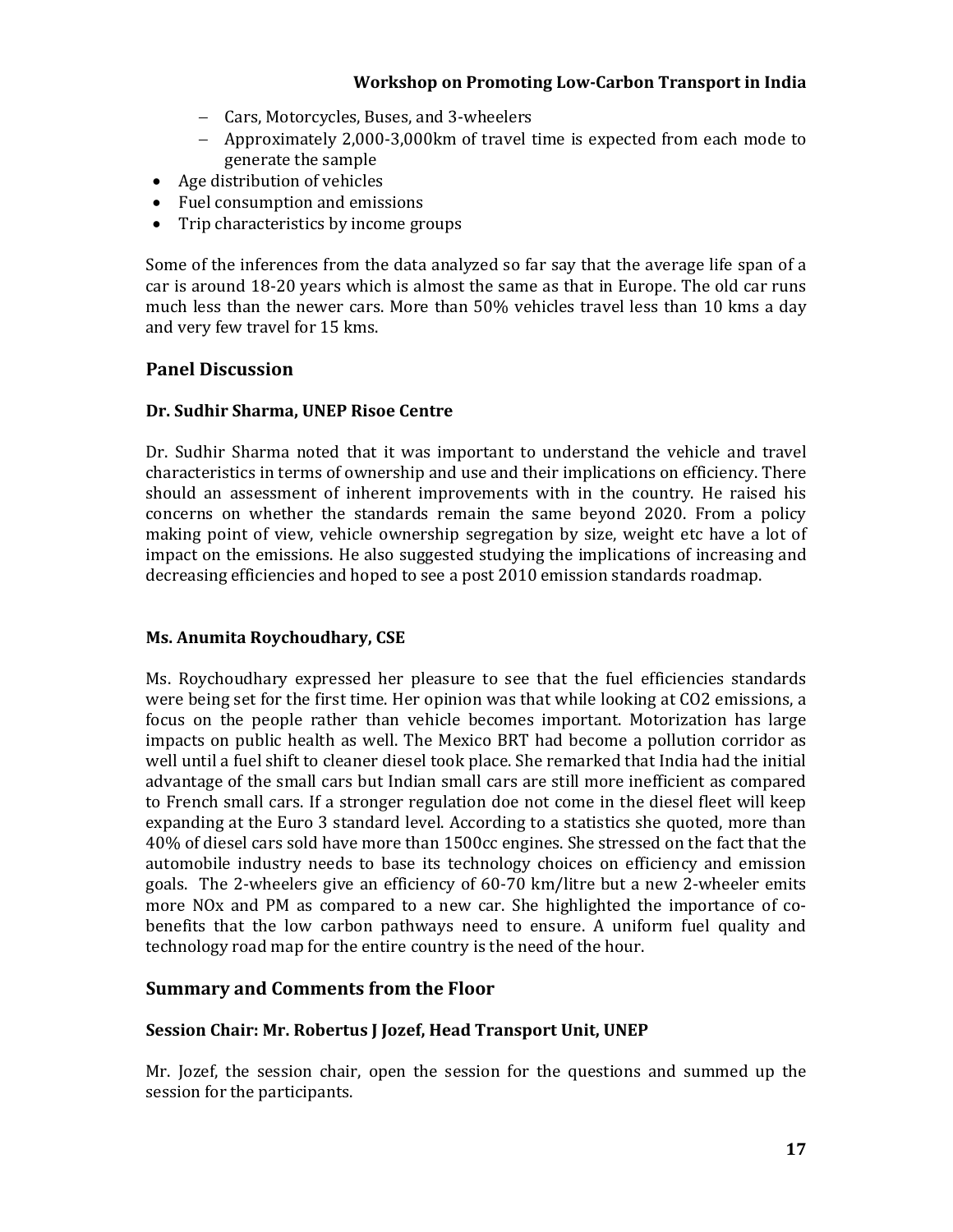The first question to be talked about was on the consideration of para-transits in the discussion. Mr. Ravi Gadepalli pointed out that 20% of the trips in small cities happen through the auto-rickshaws and they need to be a part of the discussion to which Ms. Anumita responded saying innovations in the para-transits are quite limited to electric 3-wheelers while the transition from 2 stroke 2-wheelrs to 4 stroke 2-wheelers has been very quick. In case of auto rickshaws, the affordability, ownership and maintenance become the detrimental hurdles. A policy thrust on innovation and design of the vehicle may be needed since a mere conversion to  $CNG/$  LNG would not give enough positive results.

Mr. Jozef summarized the session indicating that fuel economy was one part of the overall solution. He stressed on the importance of the fuel quality and requirements of low-sulphur fuel. His core message was that India has a very good base situation but if things are not come now, the advantage will be lost. A win-win for both vehicle technology and clean fuel is a good way to go about it. According to him there has been a  $2.7\%$  improvement every year from 2010. In the developing countries the hybrids and electric vehicles may not make as huge an impact as the improvements in the internal combustion engines might have. He suggested setting the base of the industry at the latest standards since it will take time to really make an impact. This is because any car sold today will be around for next 15-20 years.

# **Session 4: Low‐Carbon Scenarios for Sustainable Mobility**

Prof. Prem Pangotra from the Indian Institute of Management Ahmedabad, served as the chair throughout this session. Prof. Dinesh Mohan and the representatives of the cities served as the distinguished panel for this session.

# **Presentation by Prof. P R Shukla, IIM, Ahmedabad**

Prof. Shukla in his presentation on "Sustainable Mobility and Passenger Transport" talked about the inter-city and intra-city sustainable mobility scenarios. For the intercity travel, he described the business-as-usual (BAU) scenario as:

Modal Shift to Rail by improving attractiveness of existing rail corridors is the policy objective, achieved by varied interventions, e.g.;

- $\bullet$  By increasing travel speeds to enable maximum speed of 160-200 km/hr.
- Introducing High Speed Train Corridors on select corridors
- By improving coach services through better amenities
- Constraints Financial and revenue rationalization constraints

Where as he described the sustainable mobility scenario as:

A major shift towards rail for intercity transport is realized due to relaxing financial constraints which enable

- Adequate investments for improving attractiveness of rail through incremental approaches (speed and quality of services)
- Creation of High Speed Corridors (Max. Speed > 300 km/hr) beyond current proposals leading to increase in share of Rail from  $14.5\%$  in 2010 to 30% in 2050. (Overall travel demand for intercity travel kept unchanged)

He similarly gave away the details of the intra city scenarios for BAU and Sustainable mobility. He further discussed the inferences drawn from the analysis. According to the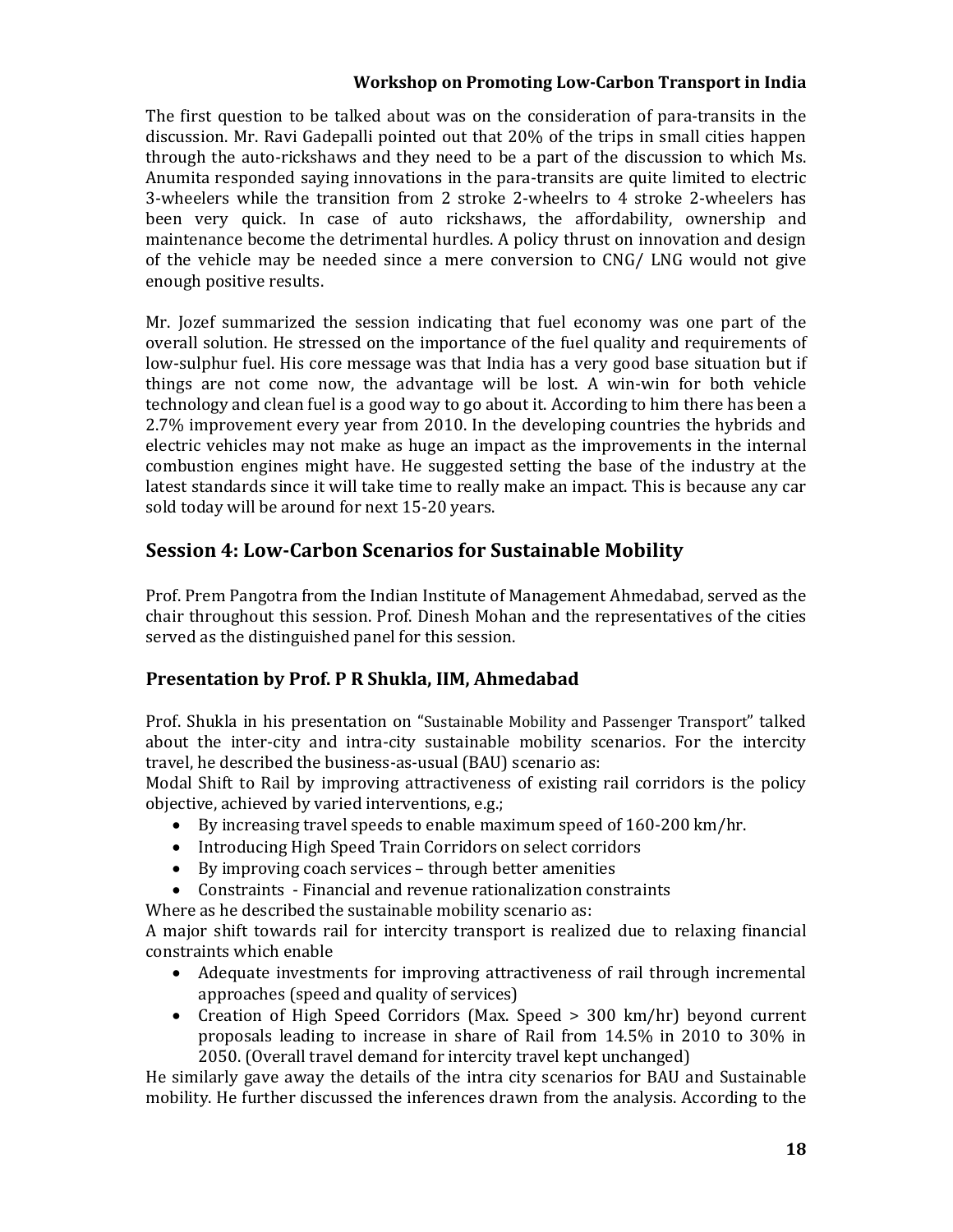results, in terms of the overall energy demand from the transport sector would reduce. In 2020 the Oil demand would be less by  $2.6\%$  and by 2050 by 19.9%, where as the electricity demand would be however higher by  $11.9\%$  by 2050. But the emission intensity of the grid is suggested to go down from  $0.99$ tCO2 / GWh in 2010 to 0.69 in 2050. He concluded the presentation with the following major inferences from the exercise: 

- Sustainable Mobility strategy will require major changes in infrastructures and urban design.
- Sustainable mobility strategy can deliver reductions in  $CO<sub>2</sub>$  emissions, but would fall short of what is needed for efficient response to achieve  $2^{0}C$  global climate stabilization target.
- Sustainable low carbon mobility would require alteration in fuel mix, especially clean electricity supply.
- A portfolio of options is needed to achieve low carbon mobility transformation in India.

# **Presentation by Prof. Geetam Tiwari, IIT, Delhi**

Prof. Tiwari opened her presentation on "Low Carbon Mobility Plan for Indian Cities: Data Requirement and BAU Scenario" with identifying the captive users of the public transport systems and non-motorized transport (NMT). She discussed the expected outcomes of the low carbon mobility plans (LCMP). The data in order to model the travel behaviour in existing situation, BAU and alternate scenarios is required to be collected carefully and thus, she further discussed the data collection strategy and sampling methodologies. After describing the particulars of the BAU scenario, she proceeded to present the results of two case studies, one of the Delhi Metro and the other of a NMT. Her observations about the revenue generation and costs for Delhi metro were:

- Fare-box contributes less than 50 percent of total revenue of Delhi metro
- Dependence of metro systems on real estate development and hence a permanent change in the city's structure.
- DMRC has a current debt of \$3 billion and the annual interest and financial charges reached more than  $$36$  million for 2011
- With increasing cost of operations and debt repayment with an increasing network size, the cost burden of Delhi metro is going to increase significantly

Also, according to the results, more than 80 percent of all the respondents travelled more than 10 km of distance on metro while only 17 percent of trips are more than 10 km long in Delhi. The lifecycle GHG emission from CNG buses was much less than that of Delhi metro but the local pollutant emissions was higher. The impacts of the metro on the human health were also on the higher side as compared to the CNG buses. She noted that the number of bicycle users increased by 70% in Delhi. But still there are barriers in realizing the full benefits from NMT infrastructure in Delhi as the road space has been encroached by Cars, two-wheelers, construction materials etc.

# **Presentation by Prof. Rutul Joshi, CEPT Ahmedabad**

Prof. Joshi presented on the subject of "Inclusive Transport for Cities". He started with the Ivan Illich, quote from 'Energy and Equity', 1973. While describing the inclusive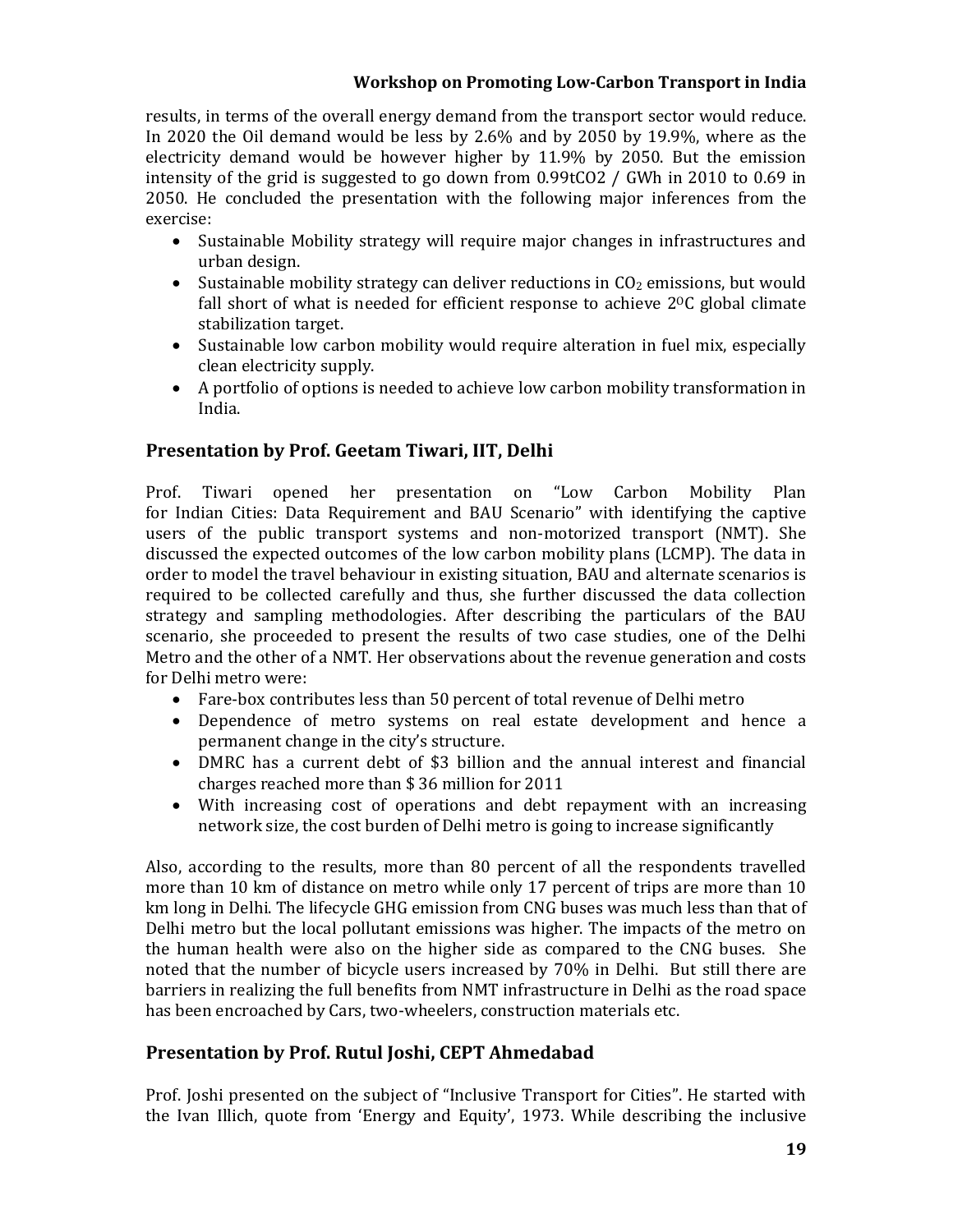transport planning process, he emphasized that the LCMPs should not only measure 'mobility' but also analyze 'mobility constraints' like lack of accessibility, affordability and locational issues, social groups (gender, caste etc.), occupation (i.e. on-foot street vendors etc.) and travel modes (walking, cycling). He further while describing the case study of Ahmedabad BRT pointed that multiplicity of agency is not a problem as the municipal Corporation is the sole co-coordinating body there. The issue with inclusivity in Ahmedabad includes minimal or no usable space for cycle tracks and walking paths, relocation and rehabilitation issues with the displacement taking place due to building of new wider roads, etc. He observed that the people travelling by the BRT have a substantially increased trip length and the sustained ridership has not vet been reached. He further observed that all the modes favourable to the poor (walking, cycling, shared auto rickshaws, public buses) seem to be not being planned or implemented properly leading to the fund from InNURM not facilitating the needs of urban poor.

He concluded the presentation with policy recommendations. According to the case study the first level of issues is the implementation of the BRT projects

- lack of interest in the city administrations to implement such complex projects on a long-term basis
- lack of coordination amongst various government agencies
- lack of effective monitoring from the national government

Second level of issues are building selective infrastructure.

- BRT as a system of low-carbon mobility consisting of walking, cycling infrastructure and parking management not only as a central verge infrastructure.
- How to move towards low-carbon mobility?
- The foremost policy recommendation is to actively follow and implement the objectives of the National Urban Transport Policy (NUTP).

# **Summary and Comments from the Floor**

### **Session Chair: Prof. Prem Pangotra, IIM Ahmedabad**

Prof. Pangotra concluded the session by inviting questions from the participants.

There was a question of induced trips to Prof, Joshi to which he answered that there were 13% induced recreational trips due to the Ahmedabad BRT and that putting it in the lo carbon paradigm was a challenging task. Also, on a separate note, Prof. Tiwari pointed out that comparing BRT with the metro system was comparing apples to oranges due to service level disruptions in both the systems. Also, for upto less than 6kms of total travel distance, metro proved to be the slowest mode. The representative from Udaipur noted that the population of the city was around 5 lakh and the area was 90 sq. kms. They face the constraints in implementing the BRT system due to private operator monopoly and the existing alternate system of auto rickshaws. In order to solve the congestion problem they were looking forward to bicycle services. On the concluding note Prof. Dinesh Mohan observed that cities like Melbourne, London, Boston etc have been design in a way that there is forced car ownership and we should look forward to similarly have forced public transport ownership.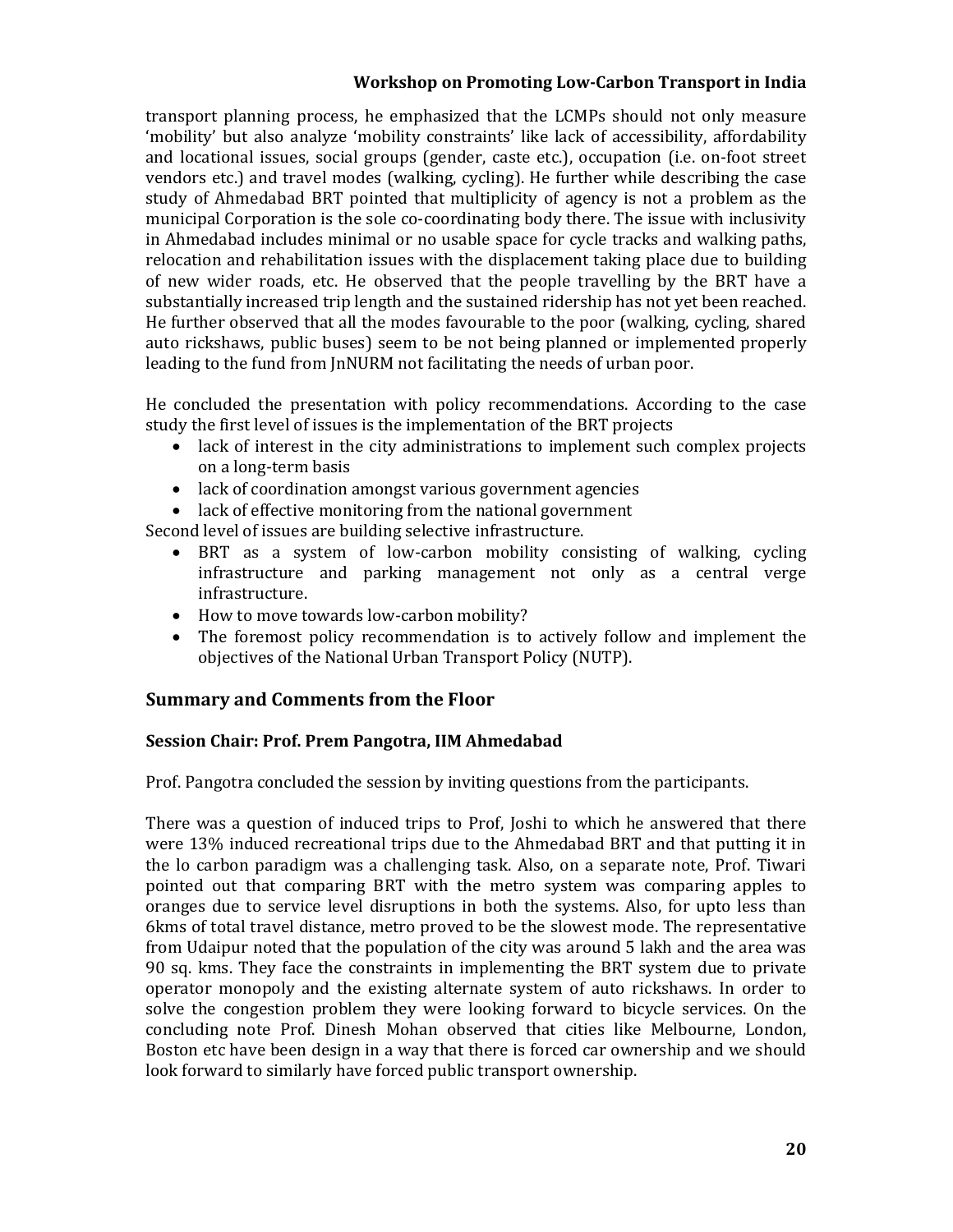# **Day 2: 25th August, 2012**

# **Project Workshop on Low Carbon Mobility Plan for selected cities**

The second day of the workshop was titled as 'Project Workshop on Low Carbon Mobility Plan for selected cities'. Thus, the discussions on the second day revolved around the development of low carbon mobility plans for the three selected cities namely Rajkot, Udaipur and Visakhapatnam.

# **Session 1: Review of interim outputs from cities**

Mr. B I Singal, Director General, Institute of Urban Transport served as the chair throughout this session. Prof. Geetam Tiwari from IIT Delhi welcomed the participants and opened the second day of the workshop by inviting the cities to present their cases.

# **Presentation by Prof. Talat Munshi, CEPT**

Prof. Talat Munshi presented the case of the city of Rajkot. He informed the participants of the progress done on the project till date. He described the tasks already completed and the nature of information that CEPT had collected till date. He also suggested a revised work plan for the LCMP preparation of Rajkot. He familiarized the participants with the city geography and demography along with the administrative boundaries of the Municipal Corporation and the Urban Development Authority. A temporal analysis of the special growth of the city from the 1820 AD to present day suggested that the city was growing in all directions and the growth was very fast in western direction, rapid industrial development was in southern direction while the low Income housing was booming in the North and Eastern directions. An analysis of the regional setting implied that it was well connected to the surrounding cities and ports in the region since it is an important commercial hub of Saurashtra Region. The urban structure of the city was composed of mostly high density low rise development.

He noted that the road network formed a Ring-Radial pattern. The average trip length of the city was observed to be 3.71 kms (including walk) and  $4.75$  kms (excluding walk). For the pre-feasibility study for the transportation sector of the city, the old RUDA (Rajkot Urban Development Authority) had been considered and the time horizon was taken to be from 2006 to 2011. Traffic and Transportation Improvement Plan had been prepared with the object of identifying short, medium and long term transport improvement measures and prepare detailed improvement plans considering the RMC boundary and some outside village boundaries for a horizon of 20 years upto 2021. This consisted of 76 Traffic Analysis Zones (TAZ) for analysis. He informed the participants that they had studied the landuse and occupation pattern for the city from the building footprints in order to arrive at the type of development taking place in the city. The TAZs were created keeping in mind the ward boundaries. This was done as per the methodologies suggested under the UNEP project and they could get 190 TAZs inside the RMC boundary while 425 TAZs outside the RMS boundary and inside the RUDA boundary.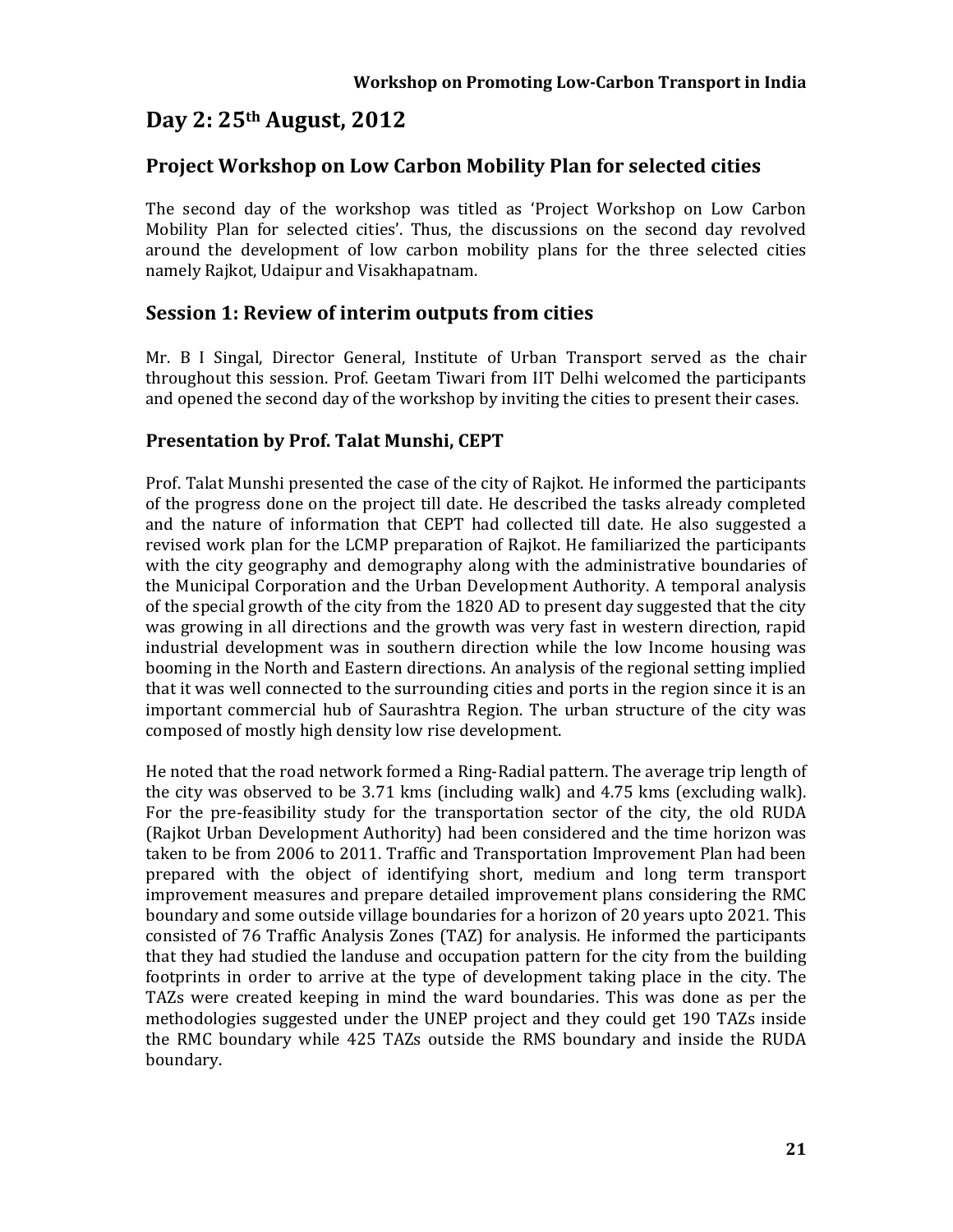A lot of information was available in the digital form still the ground truthing process was taken up. This was done using the GPS enabled devices. During this process the footpath widths, encroachment details were also noted. The aggregate level accident data was available but road-wise details were yet to be obtained from the police department. They had also stated with the household surveys based on the survey performa template decided upon under the UNEP project. Their sample size was 2743 and they were conducting the survey using the stated-revelled preference method. He also noted that it took anywhere from 45 minutes to 1.5 hrs to complete one household survey. The survey data was planned to be fed into the scenario that will be created for the city. His wanted a discussion and a clear understating on how to conduct the household surveys.

### **Presentation by Dr. Anvita Arora, iTrans**

Dr. Anvita Arora presented the case of the city of Visakhapatnam (Vizag). She opened her presentation with an introduction to the city characteristics of Vizag. She further described the time series analysis of the way the city had grown to its present state with specific emphasis on the way the transport sector has taken shape over the years from 1856 to 2005. Dr. Arora presented a framework for the vision for the low carbon mobility plan development for Vizag. The methodology was extremely stakeholder oriented and aimed at understanding the problems faced by the administrators and the citizens. The very first task taken up after this was of delineating the planning area and project boundary. The plan will look forward to 2017 for short term, 2022 for medium term and 2030-2040 for long term perspectives.

The area finally included The City of Visakhapatnam, Gajuwaka, 32 villages in the GVMC area, Visakhapatnam Export Processing Zone and the Industries with a population of 1.73 million. She put in the picture for participants the situation with the under construction BRT corridor. She also noted that the city had 2 vehicle free zones between 5AM and 7.30 AM. Later in the presentation she presented the review of the data collection process and the preliminary observations. The primary data already in progress included the household surveys, traffic volume counts and the Origin-Destination (O-D) survey, while the road inventory, PT and IPT User Profile, freight survey and petrol pump survey were yet to be taken up. The secondary data in terms of the CDP, Master Plan and BRT DPR, GVMC Map with Ward boundaries, Property Tax Data for individual HHs, Annual Budget and accounts data were available with them and they were awaiting information on bus route and operations data, safety data, PT and vehicle inventory from various departments.  $3,000$  households out of  $4,19,343$  in the city  $(0.72\%)$  had been taken as the sample size for HH Interviews out of which 1100 had been collected till date. The 72 wards were divided into 9 zones for the purpose of this exercise. The Rajiv Awas Yojana (RAY) data had been used to validate the information on the slum HHs. The summary of the information based on the 100 analyzed questionnaires turned out to be as follows:

- Avg. HH Size  $-4$
- Avg. HH Income  $-$  Rs. 13,000
- Daily needs dist.  $-1.6km$
- $\bullet$  % Car Ownership 8%
- %2W Ownership  $-51%$
- $\bullet$  % Bicycle Own.  $-15%$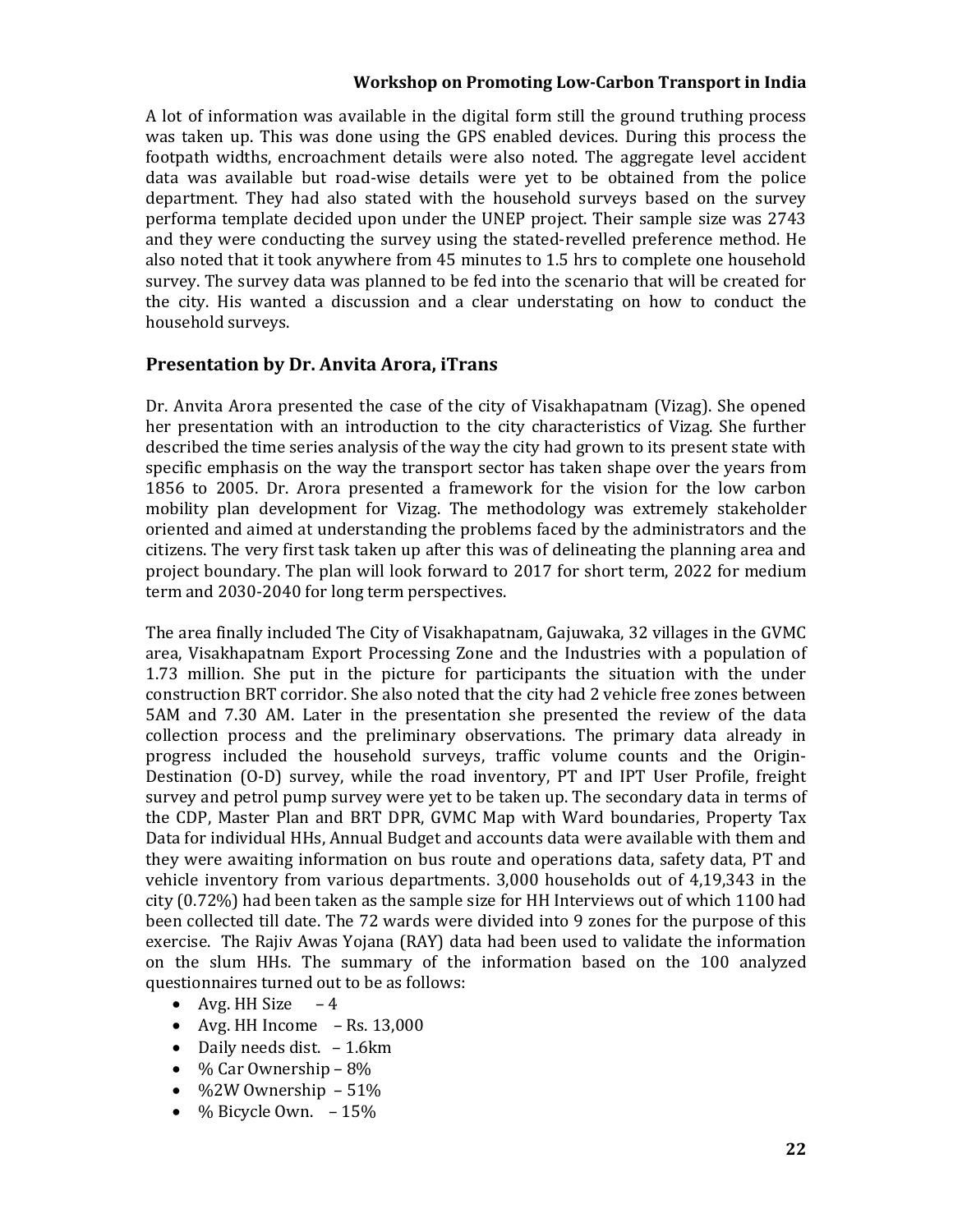Also, the Turning Movement Counts were taken at 7 Outer Cordon points and 13 Screen line points while the OD surveys were carried out at  $4$  outer cordon and  $2$  Point sources namely the Railway Station and the Regional Bus Depot. The challenges face while carrying out the surveys included high floating population of the city due to large industrial and tourist (religious) economy of the city. The revealed- stated preference survey took least 45 minutes to be administered and thus posed to be a great challenge. Initially administering the survey took longer time even though the team carrying out the survey was provided with one week training on the same. The budget analysis for the GVMC gave insights into the expenditure on the transport. It was found that  $21\%$  of the city money went to transport, but not much was being spent on the NMT. She emphasized the need to have stakeholder consultations (like FGDs, Interviews, and Surveys) and the methodology to conduct them. She concluded by presenting the updated work plan for the project.

### **Presentation by Mr. Ankush Malhotra, UMTC**

Mr. Ankush Malhotra introduced the case of Udaipur city with the current status of the project. An approval from the government of Rajasthan had been received on the  $19<sup>th</sup>$ July, 2012 and the project inception meeting was held on the  $22<sup>nd</sup>$  August, 2012. Thus MoU signing was under process. Also, the orientation Workshop with different stakeholders like Urban Improvement Trust (UIT), Udaipur with concerned technical personnel, Town Planning Department, RTO, Udaipur ,Transport Department, Mayor, Municipal Council, Udaipur, Tourism Department, Public Works Department, Udaipur etc. were under progress. The area under the municipal limits was 64 sq. kms and that under the UIT was 350 sq.kms. The area under the municipal area houses a population of 4.8 lakhs as per the 2011 census document. Udaipur is a tourist city with 7 major lakes that attract a lot of national and international vacationers. The tourist population has almost doubled to 1375000 in 2010 from 719580 in 2001. The area that needs to be taken up under the project was not yet decided upon.

The city transport infrastructure consists of 822 kms of road network length. There are 2.98 lakhs (2005-06) registered vehicles that have been annually growing at the rate of 7-10% for cars, 2 wheelers and commercial vehicles. While the Para transit systems are growing at  $6.4\%$ . The city transport system covers around  $44$  routes while the BRTS runs on 16 of the city bus routes.

Mr. Malhotra expressed his concerns over the following data collection issues:

- Socio-Economic data at ward level as TAZ: Sample TAZs? The zones for the analysis of the traffic were not defined for the city and needed to be done.
- Road Network inventory: Sample TAZ wise? Extrapolation?
- Household surveys  $@1\%$  at ward level Survey zones were needed to be fixed for the project on the basis of property tax data like Vizag or on the basis of the way the city has grown and the distances of a locality from the core of the city. Finally the ward boundaries were considered as the zone boundaries for the purpose of the survey.
- State preference surveys: Survey formats and Sample size?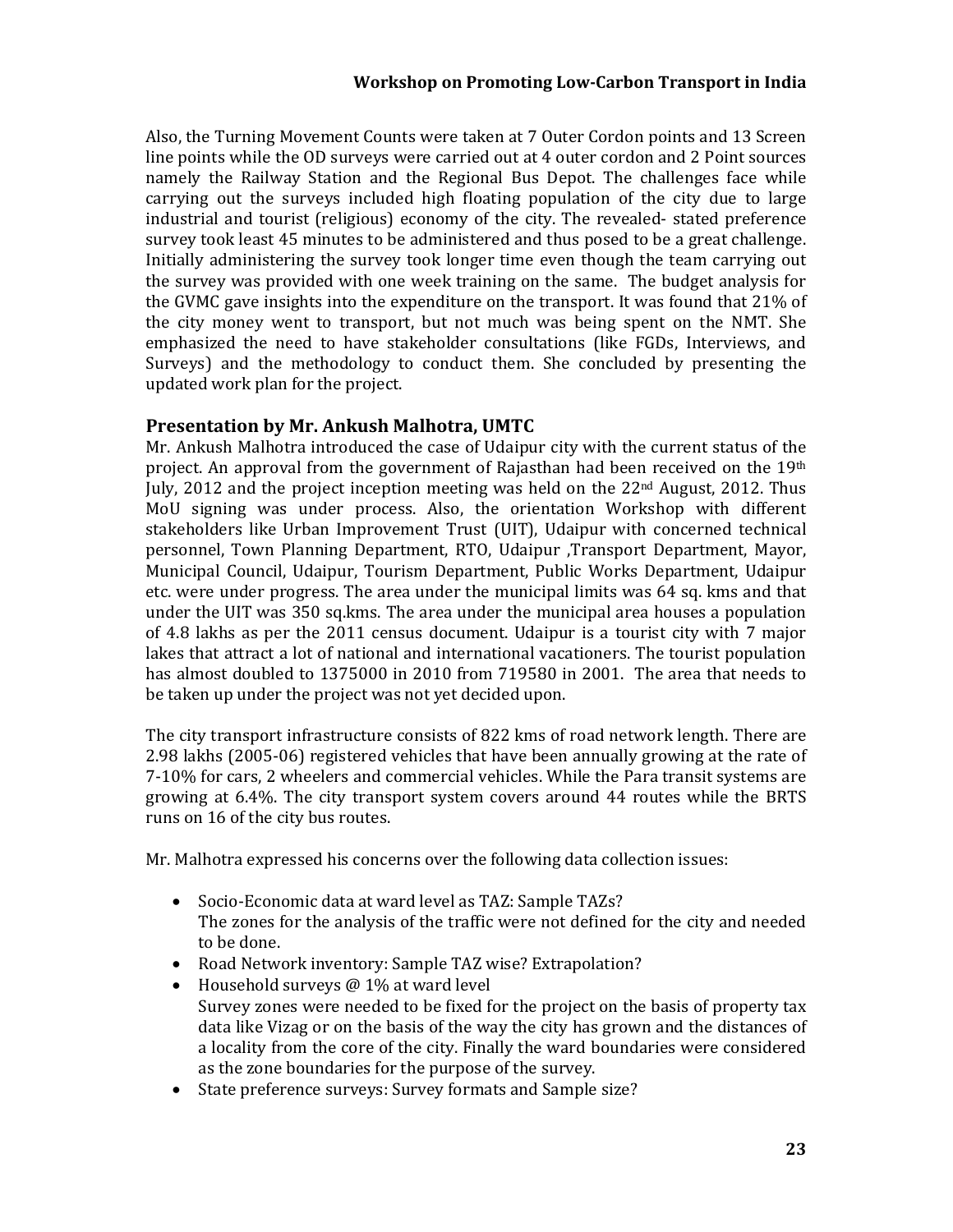Stratified survey data was comparatively easy to get and they had already created their own  $1<sup>st</sup>$  level stratification. The spatial data was not very easily available for the city of Udaipur. Just like the other two partners, he also noted that the survey questionnaire was long. He was looking for suggestions from the participants on how to go about administration of the survey- what kind of questions should be asked first, the transport related or the HH related.

Dr. R P Sharma from the Urban Improvement Trust also presented the case of Udaipur in terms of the projects and programs taken up by in order to revive the city infrastructure. 

### **Summary and Comments from the Floor**

### **Session Chair: Mr. B I Singal, Director General, Institute of Urban Transport**

Prof. Geetam Tiwari put up her views on the apprehensions that Mr. Malhotra had expressed on selecting the project boundary. According to her opinion, the urban development authority boundaries were a good representation of the future situation since the project was looking towards the long-term plans.

The Chair, Mr. Singal, summed up the session by putting forth his views on the discussion. He pointed that congestion was a grave issue that the cities face today and the floating population also has a substantial role to play in this. He noted that setting a boundary for the plan or delineating a study area was also a very important topic to be discussed as it has much influence on the final outcomes of the study. He informed the participants that institute of urban transport along with UMTC were trying to development indicators for the service-level benchmarks across six studies in order to access the how implementable they were and what changes were required. He also suggested the participants to refer to the SFBMs from the ministry before undertaking the study.

# **Session 2: Scenarios for LCMP**

Prof. Geetam Tiwari, Indian Institute of Technology, Delhi served as the chair for this session. 

### **Presentation by Prof. R R Kalaga, IIT Delhi**

Prof. Kalaga presented the experimental design and analysis for the stated preference survey method. The purpose of this study was to evaluate acceptability of innovative modes and services, quantify sensitivity to level of service by varying values of access time, waiting time, travel time, cost etc., and measure willingness-to-pay and to investigate effects of attitudes and perceptions. He emphasized that the stated preference survey method was required in order to estimate the impact of different strategies on the mode choice of the travellers. He also familiarized the participations with the limitations of the survey. According to his experience, it was difficult to obtain sufficient variation in observations to examine all variables of interest and estimate parameters reflecting proper trade off ratios. The survey also could not be used to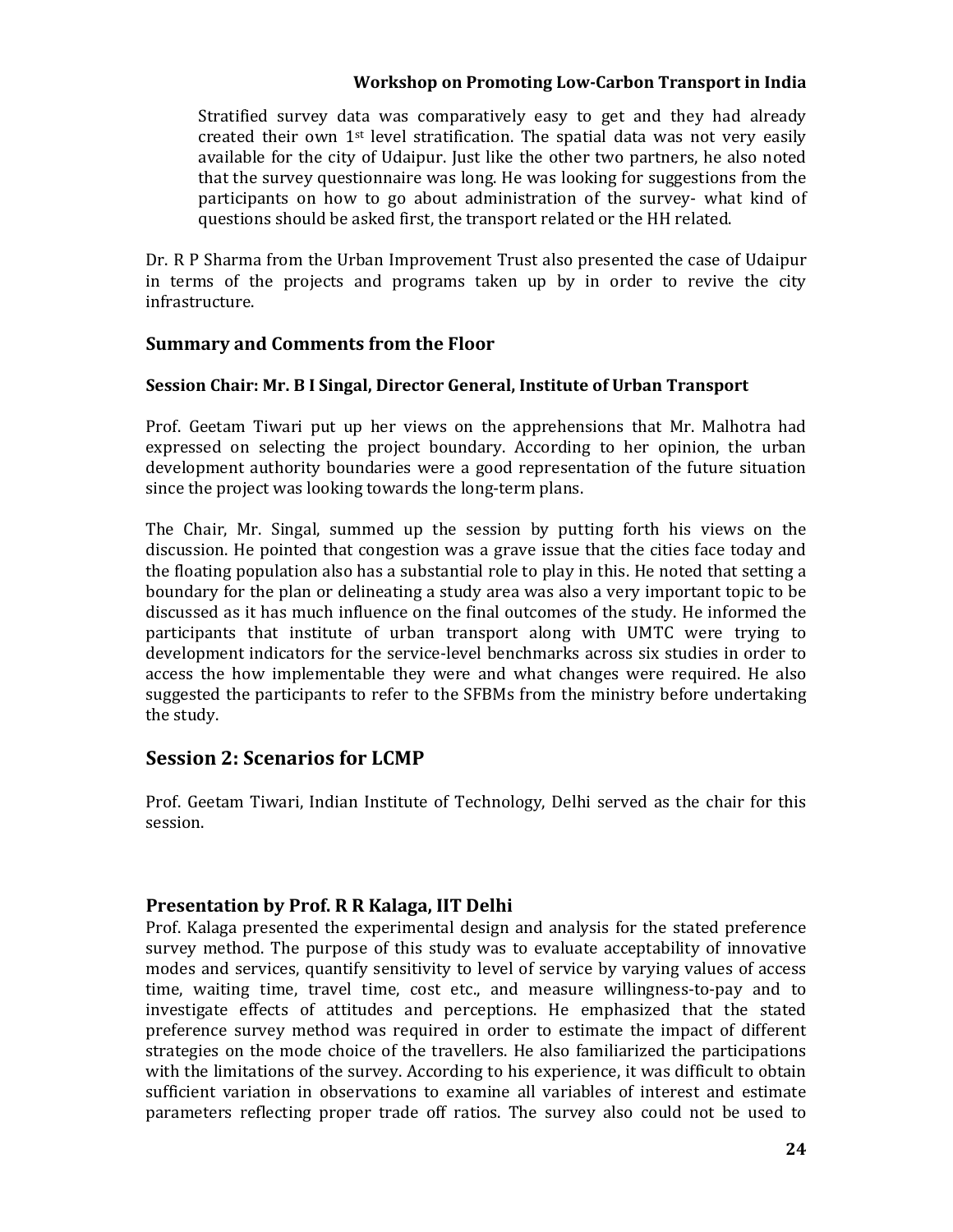evaluate demand in a condition that does not exist. The other major limitation of the method was that it took into account measurable attributes like time and cost, other variables like safety and comfort that cannot be judged.

He further described the steps involved in taking up the survey. The first step is to define the variables or the factors based on the interest area of the study, in this case the attributes that influence the mode choices. These parameters may not be uniform for all the modes. The attributes could be direct as well as indirect. In case of a Revealed Preference Choice Survey, the values of the attributes are known from the existing level of service. While for a Stated Preference Choice Survey, the values vary based on the scenarios in order to capture mode choice variations in different conditions. He also advised the participants about the choice of the experimental design and precautions to be taken by ensuring that choices are not very large and appropriate choice set need to produce meaningful behavioural responses in the context of strategies. While designing the questionnaires, the fractional factorial design methods need to be adopted in order to reduce the size of questionnaire. He also recommended face to face interview method as the most optimal way to go about the survey. He concluded by outlining the analysis techniques. According to him, for stated choice surveys, Multinomial logit (MNL) model and Nested logit models were the most appropriate choices. He further explained the kind of results that the softwares BIOGEME and NLOGIT come up with when such an analysis is taken up using these models. He also described a method to calculate the CO2 emissions. 

### **Presentation by Prof. P. R. Shukla, IIM, Ahmedabad**

Prof. Shukla presented on the Back-casting approach for achieving a climate target. He started with explaining the global low carbon transition pathways and the alternate development perspectives for conventional climate centric as well as sustainable development and climate paradigms. In reference to the sustainable low carbon mobility framework, he explained the Geographical/Temporal scales for various scenarios and roadmaps. He further highlighted the three important models/tools useful in developing the low carbon society scenarios namely AIM/CGE, Extended snapshot tool  $(ExSS)$  and Back-casting model  $(BCM)$ . He then went ahead to explain the process of scenario development which is essentially divided into two stages:

- Stage one: Design of a Low Carbon Society
- Stage two: Construction of a policy roadmap toward the Low Carbon Society

He also spoke about which models need to be applied at what stage of scenario building. He presented the co-benefit analysis framework in terms of regional co-benfits derived from a low carbon society. In order to undertake the assessment, various component models also need to be employed. A cohort component model for population, a household headship rate model for household types, with spatial resolution of provinces, land-use types and climate zones and five family types was developed, and is used to analyze effects of depopulation and changes in family composition on the realization of LCS. Also, a Passenger Transportation Demand Model (PTDM) can simulate transportation demand associated with changes in population distribution, people's activity patterns, modal shares and average trip distances. The demands in this model are divided into two types,

- 1) Intra-regional transportation within the daily living area,
- 2) Inter-region transportation between the daily living areas,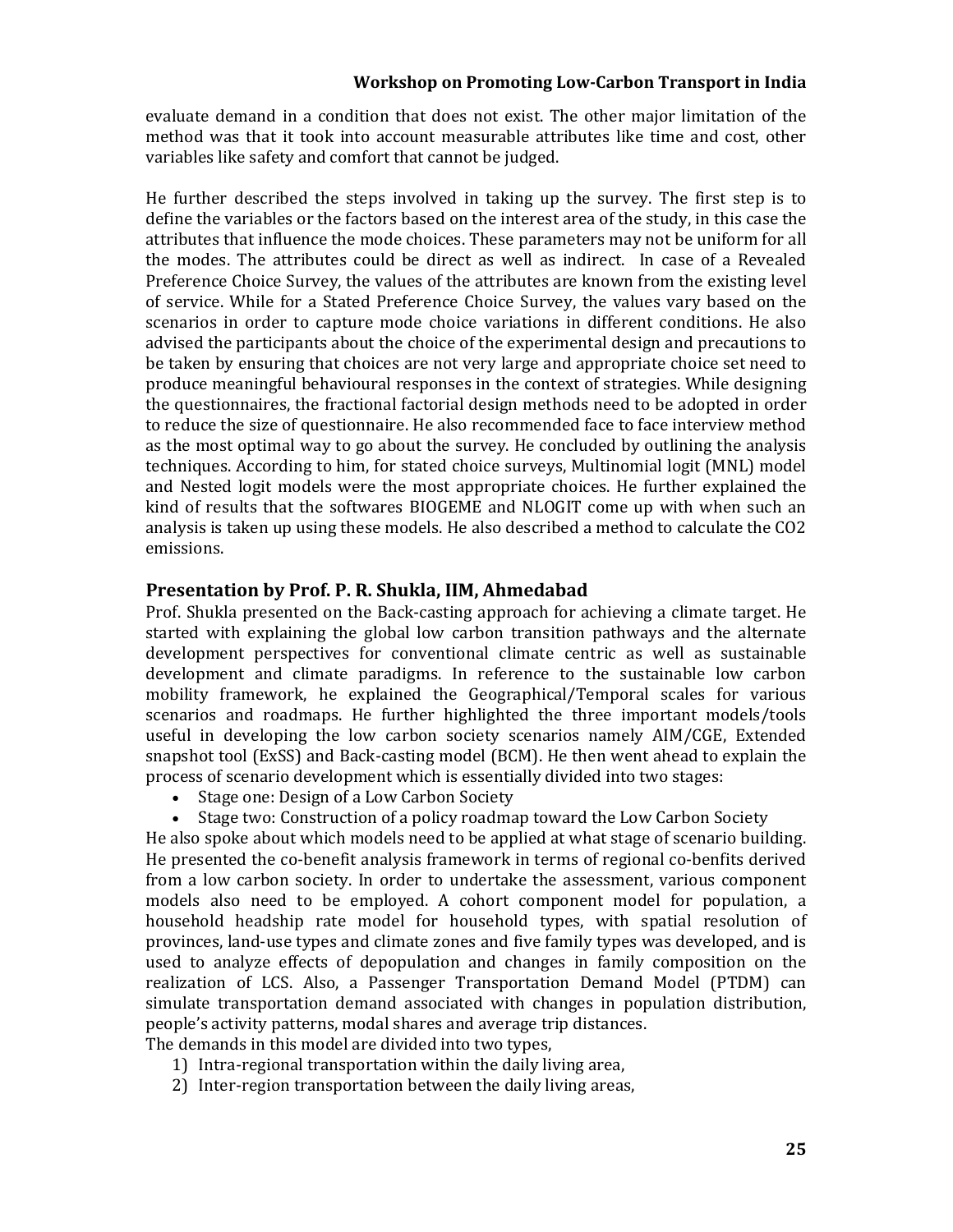He further described how a Soft-Linked Integrated Model System (SLIM), was useful in linking these various model databases. He described the kind of lock-ins the transportation sector can get into and the co-benefits received by avoiding those from a city planning point of view. He outlined some instruments like Perform, Achieve and Trade (PAT) which when implemented have substantial low carbon benefits. He concluded with a slide on the approach towards low carbon society perspective.

### **Summary and Comments from the Floor**

**Session Chair: Prof. Geetam Tiwari, Indian Institute of Technology, Delhi** Prof. Geetam Tiwari, who was the session chair, summed up the session for the participants. 

# **Session 3: Indicators & Benchmarks**

Prof. Darshini Mahadevia, CEPT University, Ahmedabad functioned as the chair for this session. She also made a presentation in the session.

# **Presentation by Prof. Darshini Mahadevia, CEPT University**

In her presentation Prof. Darshini Mahadevia provided an insight into the indicators and benchmarks in order to assess the parameters of mobility and accessibility under the UNEP project. These would prove of importance to the city consultants to come up with an inclusive mobility plan. She presented the parameters and their relevance as far as inclusiveness is concerned. According to her for example a model share by social groups based on average family income or women headed households would state the equity in service levels. It would help to understand whether the low carbon transport is by choice for vulnerable groups of society or not. She also indicated that more travel time for vulnerable groups was an indicator of social exclusion and with the help of disaggregation by trip purposes, specific measures could be taken to increase social sustainability. Trip purpose wise average trip length disaggregated by social groups would help in identifying the required change in land use structure specifically for the different groups of society to attain social sustainability.

She presented some long-term modal share for mid-size cities by activities for nonmotorized transport, public transport and private transport modes. Similarly she noted the long-term model shares for the mid-sized cities by income class like very poor, low, middle and high income. In order to benchmark the travel time, she indicated some typical travel times per modes for a mid‐size city by activities. Accordingly the affordability benchmark for very poor, low income and middle income groups would be 5%, 7.5% and 10% of the income.

### **Presentation by Prof. Geetam Tiwari, IIT Delhi**

Prof. Geetam presented the indicators and present status of infrastructure and landuse. Under the infrastructure quality, ease and comfort the parameters like Average speed on roads for motorized modes (cars, MTW, Bus, three wheelers) on arterial, collector and local roads, Access to public transport for various households bifurcated based on social groups and income levels, Average number of interchanges per public transport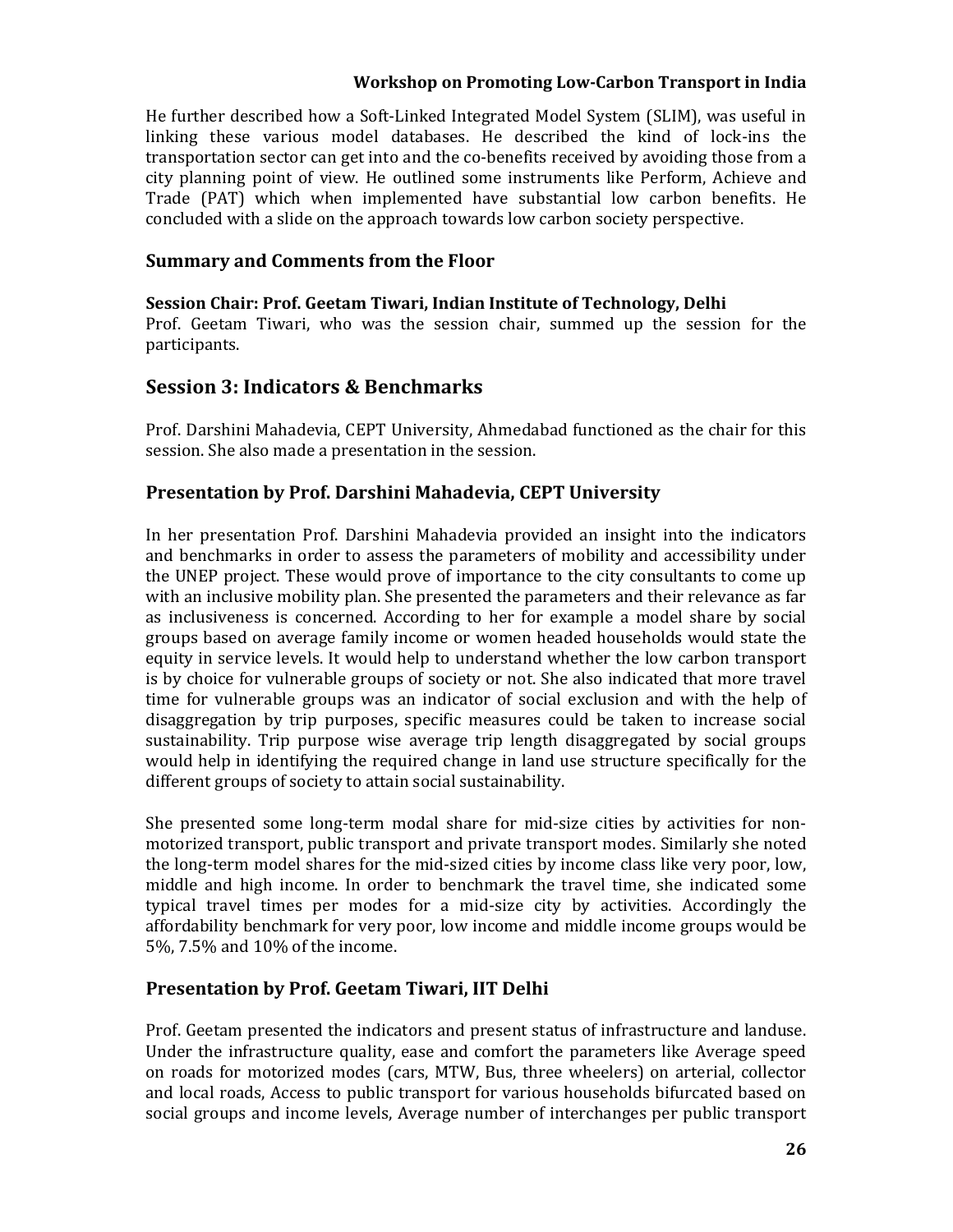trip for the households, Accessibility for disadvantaged by different modes etc need to be looked at. She also informed the participants how these parameters need to be measured and which questions in the reference survey will help them measure the parameters. The affordability indicators like Affordability of PT by social group and cost of commuting were also very important benchmarks for an inclusive low-carbon mobility plan. Investments for development of infrastructure for various modes, Mode wise tax burden and Percentage of subsidies granted to public transport were the economic indicators that she insisted need to be assessed. She stressed on the importance of setting up realistic targets indicator-wise acknowledging the budget constraints. Such phasing of activities will help achieve the targets. She also pointed that there could be jurisdiction issues for taxation and funding from state and central governments. 

# **Presentation by Prof. Dinesh Mohan, IIT Delhi**

Prof. Dinesh Mohan presented the indicators and benchmarks for safety, security and environment for transport systems. He opened the presentation by stating the need for linking-up transport planning and urban design, public health and transport safety, well-being and the built environment. There were concerns of the pedestrian, cyclist, and public transport passenger must be considered at the 'eye-level' of humans in the city. According to him, the key to the LCMPs development approach should be to recognize that walking is the most universal form of transport and all cyclists, public transit riders and motorists begin their journey as pedestrians. Also, the transit and automobile network can only be as good as the pedestrian network that brings them to other modes of transit. He indicated that the planning has to be done for poor keeping in mind that India is expected to have a huge population of poor until medium term. He pointed out that high speed and separated car traffic create a barrier and a no man's land. Thus, along such movement lines and in such spaces, crime and traffic accidents proliferate. The safety indicators could be risk exposure mode wise, risk imposed by modes, overall safety, speed limit restrictions and quality of footpath infrastructure. While percentage of road lighted, percentage of footpaths lighted and percentage of people feeling safe to walk/cycle and use public transport in city by gender were good to measure the security aspects. He listed the environmental impacts, land resource depletion and health hazard indicators as follows:

- Per capita consumption of land for transport activity
- Land consumed for different transport activities
- GHG emissions
- Lifecycle cost of different modes
- Fuel consumption
- Vehicle efficiency by mode and fuel type
- Percentage of population exposed to air pollution
- Percentage of population exposed to noise levels  $> 50$  dB

### **Summary and Comments from the Floor**

### **Session Chair: Prof. Darshini Mahadevia, CEPT University, Ahmedabad**

Prof. Mahadevia, the chair for the session, concluded the session by summarizing the highlights of the presentations for the participants.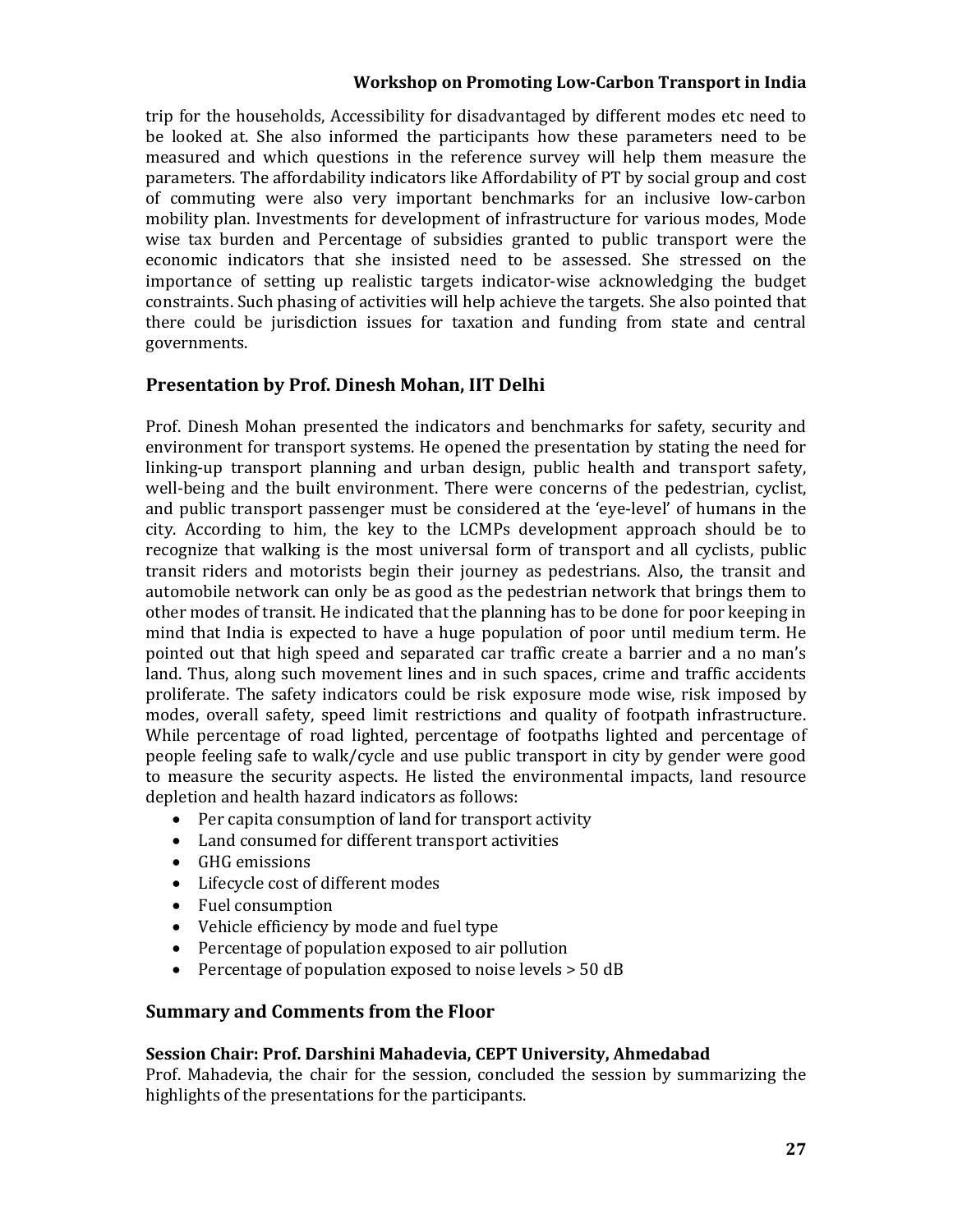# **Session 4: Training on Stakeholder Consultation**

This was the concluding session for the workshop. Dr. Subash Dhar facilitated the discussions on Multi criteria approach for prioritising infrastructures and technologies and Template for LCMP report.

Dr. Subash highlighted that stakeholder consultation is an important component of this project. He highlighted three possible decision points for stakeholder engagement

- Getting buy in for Scenario outputs from modelling exercise
- Valuation for alternative Policy choices
- Project prioritisation

From the discussion that involved inputs of project partners (Prof. Geetam, Ms. Deepty and Prof. Darshini), consultants (Ms. Anvita, Mr. Ravi, Prof. Talat, Mr. Ankush and Mr. Sandeep) and city managers (Mr. Sharma) following points came out:

- Greater buy in the project by the city managers
- Long term sustainability of the project outputs e.g., LCMP plans, project proposals, etc.
- Active citizen involvement

Issues to consider for designing a stakeholder consultation process

- 1. Cultural: A hierarchical society and therefore difficult to do stakeholder consultation. Also if the meeting is chaired by Municipal Commissioner then many stakeholders, NGOs, etc may not voice their opinions freely.
- 2. Institutional arrangement : Cities have their own institutional arrangements for taking decisions and we can not propose a new structure for this project
- 3. Transfers : Key functionaries e.g., Municipal Commissioners transferred frequently and therefore this can affect the continuity of the process
- 4. Include Divisional Commissioner : In project we are working with Municipal Commissioners office however operational responsibility is with DC and therefore need to involve them
- 5. Feedback : The process should have a feedback loop for taking care of inputs received from the stakeholders
- 6. Bias: Many stakeholders may have bias for some options therefore need to highlight costs and benefits clearly
- 7. Selection : Different set of stakeholders required for different discussions, therefore it needs to be clarified as to who are the stakeholders.
- 8. Indicators : The project has come up with indicators and these should be used as a basis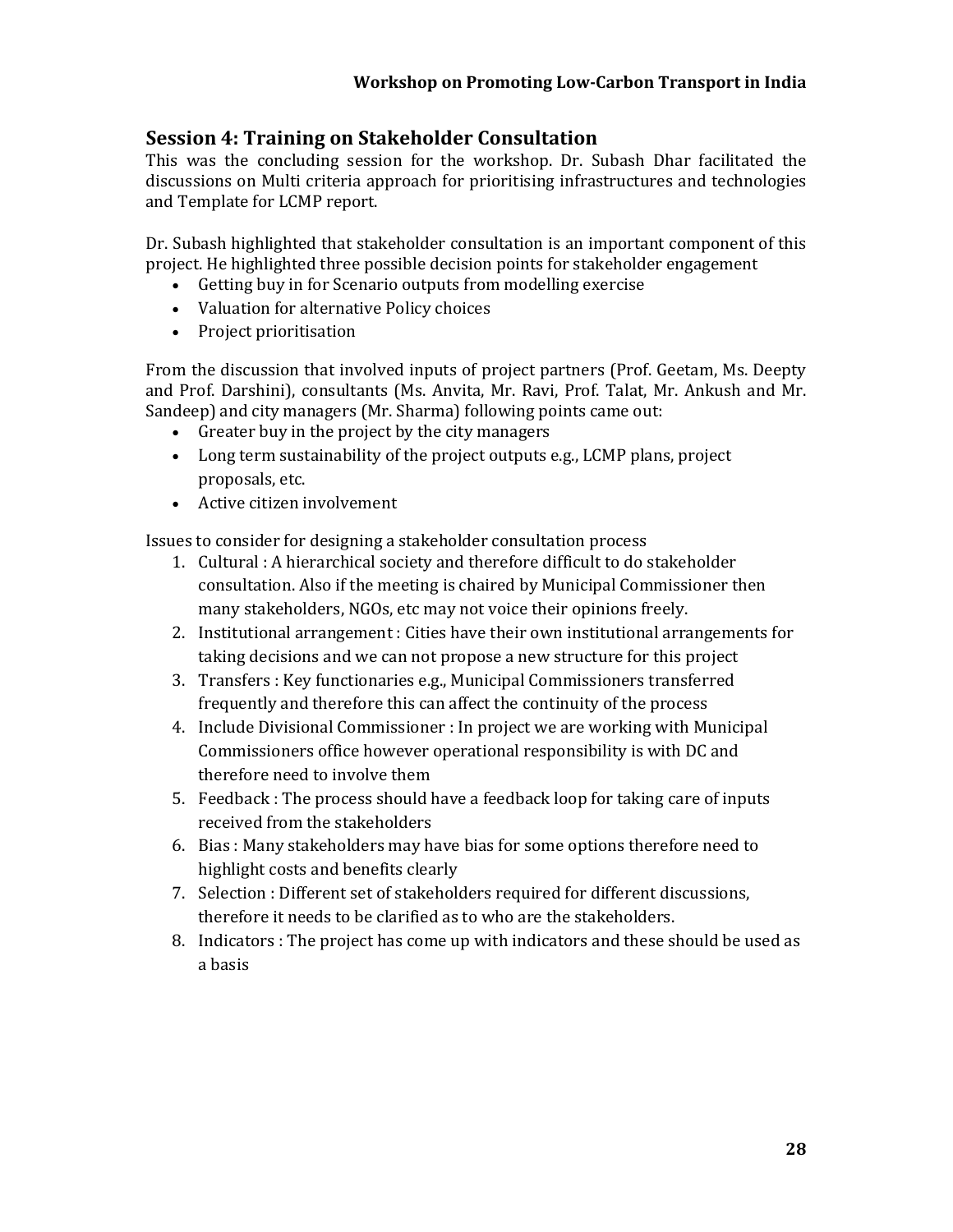# **List of Participants**

Prof. Amit Garg, Professor Public Systems Group, Indian Institute of Management Vastrapur, Ahmedabad‐380015 Email: amitgarg@iimahd.ernet.in

Dr. Anil Singh Transport Planning and Environment Division Central Road Research Institute P.O CRRI Delhi Mathura Road New Delhi 110020 Phone: 011‐26921830 Fax: 011‐26845943 Email:anil.crri@nic.inanilsingh1234@gmai l.com

Mr. Ankur Dahdeech SG Architects New Delhi 

Mr. Ankush Malhotra **Assistant Vice President** Urban Mass Transit Company Limited 5th Floor, A Wing, IFCI Tower 61‐Nehru Place New Delhi 110019 Tel: +91 11 41606074-76, 78 Fax: +91‐01126410763 Email: malhotra.ankush1@gmail.com

Ms. Anumita Roychowdhury Centre for Science and Environment 41, Tughlakabad Institutional Area, New Delhi, Delhi 110062 Phone: 011 2995 5124 Email: anumita@cseindia.org

Dr. Anvita Arora, Director & CEO iTRANS Synergy Building, IIT Delhi Email: anvitaa@gmail.com

Mr. Ashish Khanna Research Analyst India Infrastructure Publishing B-17, Qutab Institutional Area, New Delhi‐110016 Phone: 011 40687314/ 41034600/4601 Fax: 011 26531196 Email: ashish.khanna@indiainfrastructure.com

Mr. Ashish Rao Ghorpade Senior Manager - Urban ICLEI Local Governments for Sustainability Ground Floor, NSIC‐STP Complex, NSIC Bhawan, Okhla Industrial Estate, New Delhi - 110020 Phone: 011 41067220 Fax: 011 41067221 Email: ashish.rao‐ghorpade@iclei.org

Mr. B. I. Singal Director General Institute of Urban Transport Room No- 203, G-Wing, Nirman Bhawan Annexe Maulana Azad Road, New Delhi‐110 011 Phone: 011‐23063498 Email: jutindia@gmail.com

Prof. Bhargav Adhvaryu, Associate Professor Faculty of Planning and Public Policy, **CEPT** University Navrangpura, Ahmedabad-380009 Email: 

Prof. Darshini Mahadevia Professor Centre for Urban Equity; Faculty of Planning and Public Policy, **CEPT** University Navrangpura, Ahmedabad‐380009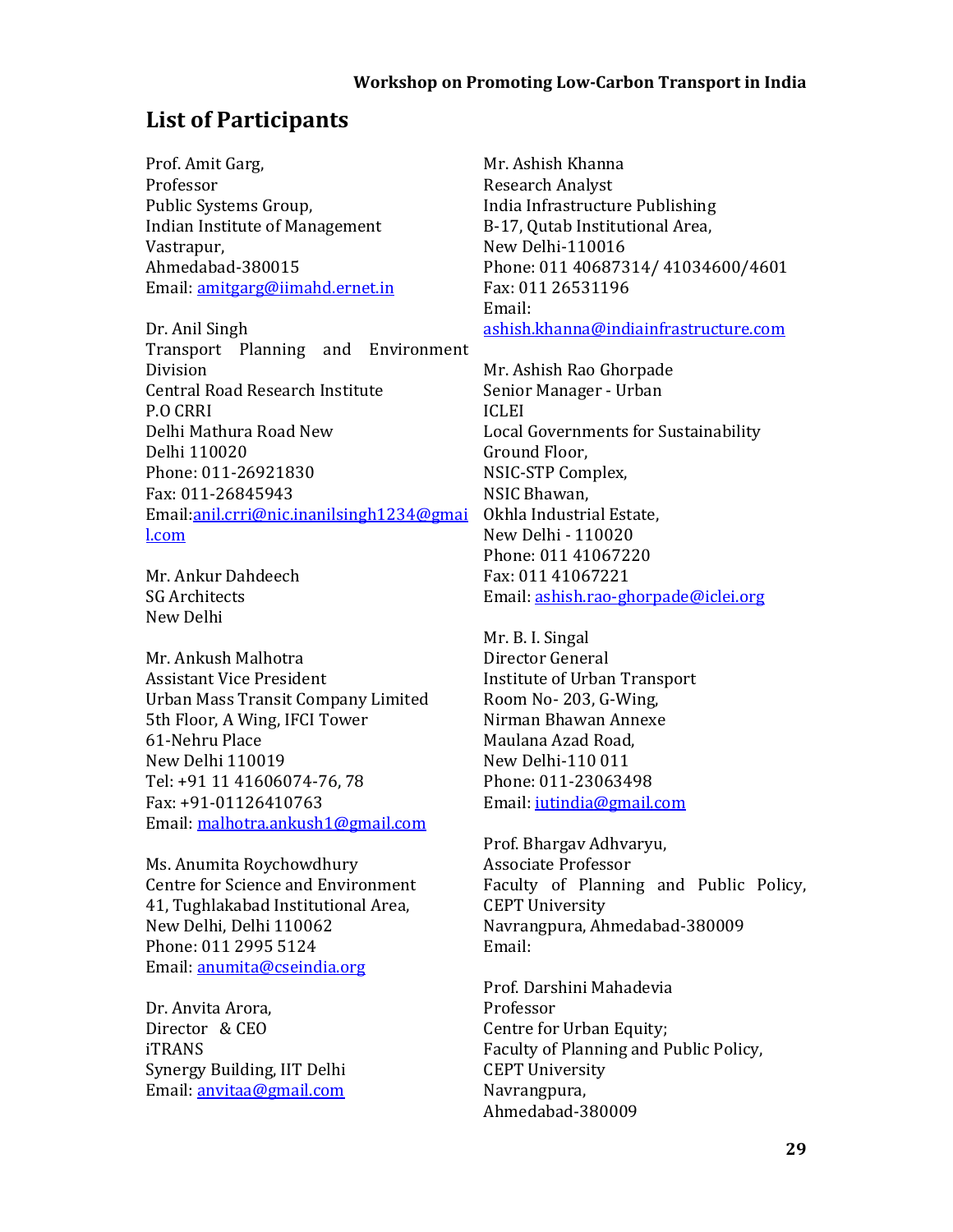### Email: darshini@cept.ac.in

Ms. Deepty Jain Project Scientist TRIPPS, Indian Institute of Technology Hauz Khas, New Delhi

Mr. Devarshi Parihar iTRANS Synergy Building, IIT Delhi

Prof. Dinesh Mohan Volvo Chair Professor Emeritus TRIPPS; WHO Collaborating Centre, Indian Institute of Technology Room 815, 7th Floor, (Main Building) Hauz Khas, New Delhi Phone: 011‐26591147 Fax: 011 26858703 Email: trippdelhi@hotmail.com

Prof. Geetam Tiwari Professor TRIPPS, Indian Institute of Technology Room MS 815 (Main Building) Hauz Khas, New Delhi Phone: 011‐26858703 Email: geetamt@gmail.com

Dr. Inderjeet Singh Senior Manager, Sustainability FAS PricewaterhouseCoopers Pvt Ltd Building No. 10, 17th Floor, Tower-C, DLF Cyber City, Gurgaon‐122002 Phone: 0124 3306000, 0124 3306353 Fax: 0124 3306999 Email: inderjeet1.singh@in.pwc.com Mr. Jaya Theja Addanki iTRANS Synergy Building, IIT Delhi

Mr. K. V. N. Ravi Executive Engineer  Greater Visakhapatnam Municipal Corporation, Phone: 0891‐2568545 Email: eepd2\_gymc@yahoo.co.in

Mr. Kalyan Bhaskar Doctoral Candidate Public Systems Group, Indian Institute of Management Vastrapur, Ahmedabad‐380015 Email: kalyanb@iimahd.ernet.in

Ms. Laasya Bhagvatula ICLEI Local Governments for Sustainability Ground Floor, NSIC‐STP Complex, NSIC Bhawan, Okhla Industrial Estate, New Delhi - 110020 Phone: 011 41067220 Fax: 011 41067221 

Dr. Manoj Singh Advisor (Transport) Planning Commission, Room No. 356, Yojana Bhavan, Sansad Marg, New Delhi - 110001 Phone: 011 23096673, 011 26261364 Email: manoj.singh04@nic.in

Ms. Himani Jain Programme Officer, Transportation Shakti Sustainable Energy Foundation Capital Court, 104 B/1, 4th Floor Munirka Phase ‐III New Delhi 110067" Phone: 011‐47474022 Fax: 011‐47474043 Email: himani@shaktifoundation.in

Prof. P. R. Shukla Professor Public Systems Group, Indian Institute of Management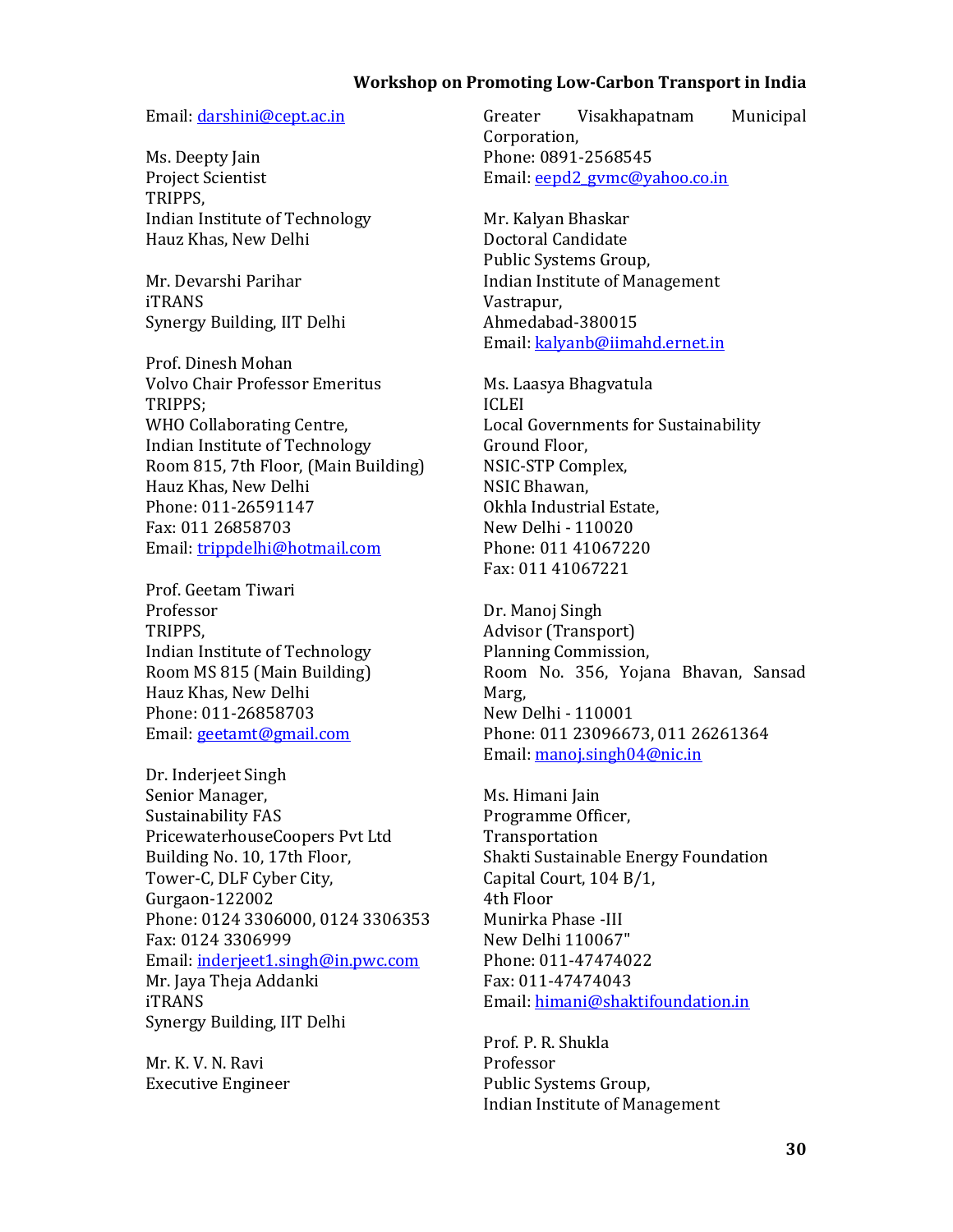Vastrapur, Ahmedabad‐380015 Email: shukla@iimahd.ernet.in

Mr. Parvesh Sharawat iTRANS Synergy Building, IIT Delhi

Mr. Poojan Choksi Doctoral Candidate Public Systems Group, Indian Institute of Nairobi, Kenya Management, Vastrapur, Ahmedabad-380017 Email: pchokshi@iimahd.ernet.in

Prof. Prem Pangotra Professor Public Systems Group, Indian Institute of Management Vastrapur, Ahmedabad‐380015 Email: pangotra@iimahd.ernet.in

Ms. Priyanka Kataria **Assistant Manager** RITES - Urban Transport Email: priyanka.archi@gmail.com

Ms. Purnamita Dasgupta Institute of Economic Growth New Delhi Phone: 011-27666364 /6367, 27667101 /7288/7365 /7424 Email: purnamita.dasgupta@gmail.com

Dr. R.P. Sharma Secretary Urban Improvement Trust Udaipur Phone: 2413735 (0), 2413841 (R) Email: secretary@uitudaipur.com

Dr. R. R. Kalaga Indian Institute of Technology Email: rrkalaga@civil.iitd.ac.in

Mr. Rajesh Jain General Manager DFCCIL 

Ms. Ranjana Menon iTRANS Synergy Building, IIT Delhi

Mr. Robertus J Jozef Head, Transport Unit Division of Technology Industry and Economics United Nations Environment Programme (UNEP), PO BOX 30552 00100 Phone: 254‐20‐7624184 Email: rob.jong@unep.org

Prof. Rutul Joshi Assistant Professor Centre for Urban Equity; Faculty of Planning and Public Policy, **CEPT** University Navrangpura, Ahmedabad‐380009 Email: joshirutul@gmail.com

Mr. S. A. Verma, Additional General Manager Delhi Metro Rail Corporation Ltd. Office of CPM (East), Seed Bed Park, Opp. Gurudwara Shakarpur, Delhi‐ 110092 Phone: 011 22483216/17/18 Extn: 242 Fax: 011‐22483215 Email: saverma@dmrc.org

Mr. S. K. Manglik Vice President Institute of Urban Transport Nirman Bhawan Annexe Maulana Azad Road, New Delhi‐110 011 Email: mangliksk@gmail.com

Mr. S. Shrimali Urban Improvement Trust Udaipur Phone: 2413735 (0)

Mr. S.B. Ravi Gadepalli, iTRANS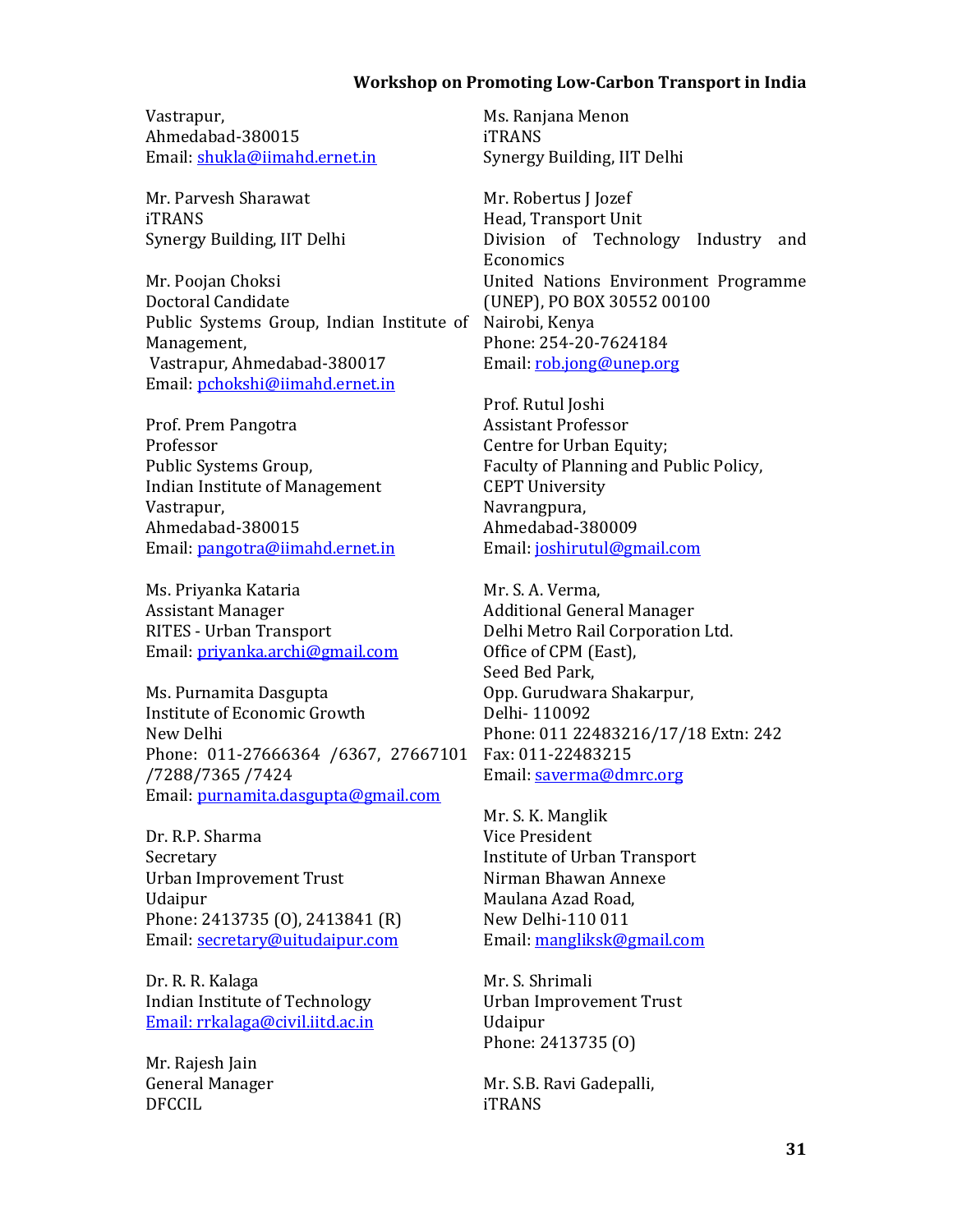Synergy Building, IIT Delhi Email: ravi.gadepalli@gmail.com

Mr. Sandeep Gandhi SG Architects Delhi Email: gandhi.sandeep@gmail.com

Dr. Sandeep Garg Project specialist Energy & Environment Dept. UNDP New Delhi Phone: 011 46532286 Email: sandeep.garg@undp.org

Ms. Shivika Mittal Doctoral Candidate Public Systems Group, Indian Institute of Management Vastrapur, Ahmedabad‐380015 Email: shivikam@iimahd.ernet.in

Ms. Shruti Mahajan, Senior Manager Urban Mass Transit Company Limited 5th Floor, A Wing, IFCI Tower 61‐Nehru Place New Delhi 110019 Tel: +91 11 41606074-76, 78 Fax: +91‐01126410763 

Mr. Siddartha Somayajula iTRANS Synergy Building, IIT Delhi

Dr. Subash Dhar Senior Economist, Systems Analysis Division, **UNEP Risoe Centre** Technical University of Denmark, Risoe National Laboratory for Sustainable Associate Professor Energy, Frederiksborgvej 399, P.O. Box 49, Building 142, DK 4000 Roskidle, Denmark 

Phone: +4546775135 Email: sudh@risoe.dtu.dk

Dr. Subodh Sharma Senior Advisor, Ministry of Environment & Forests, Government of India New Delhi 

Dr. Sudhir Krishna Secretary Ministry of Urban Development, Government of India Nirman Bhawan, New Delhi Phone: 011‐23062377 Fax: 011 23061459 Email: secyurban@nic.in

Dr. Sudhir Sharma Senior Climate Change Expert Systems Analysis Division, UNEP Risoe Centre Technical University of Denmark, Risoe National Laboratory for Sustainable Energy, Frederiksborgvej 399, P.O. Box 49, Building 142, DK 4000 Roskidle, Denmark Phone: 4546775135 Email: sudr@dtu.dk

Ms. Swati Khanna **Assistant Manager** Urban Mass Transit Company Limited 5th Floor, A Wing, IFCI Tower 61‐Nehru Place New Delhi 110019 Tel: +91 11 41606074-76, 78 Fax: +91‐01126410763 

Prof. Talat Munshi Centre for Urban Equity; Faculty of Planning and Public Policy Navrangpura, Ahmedabad‐380010 talat@cept.ac.in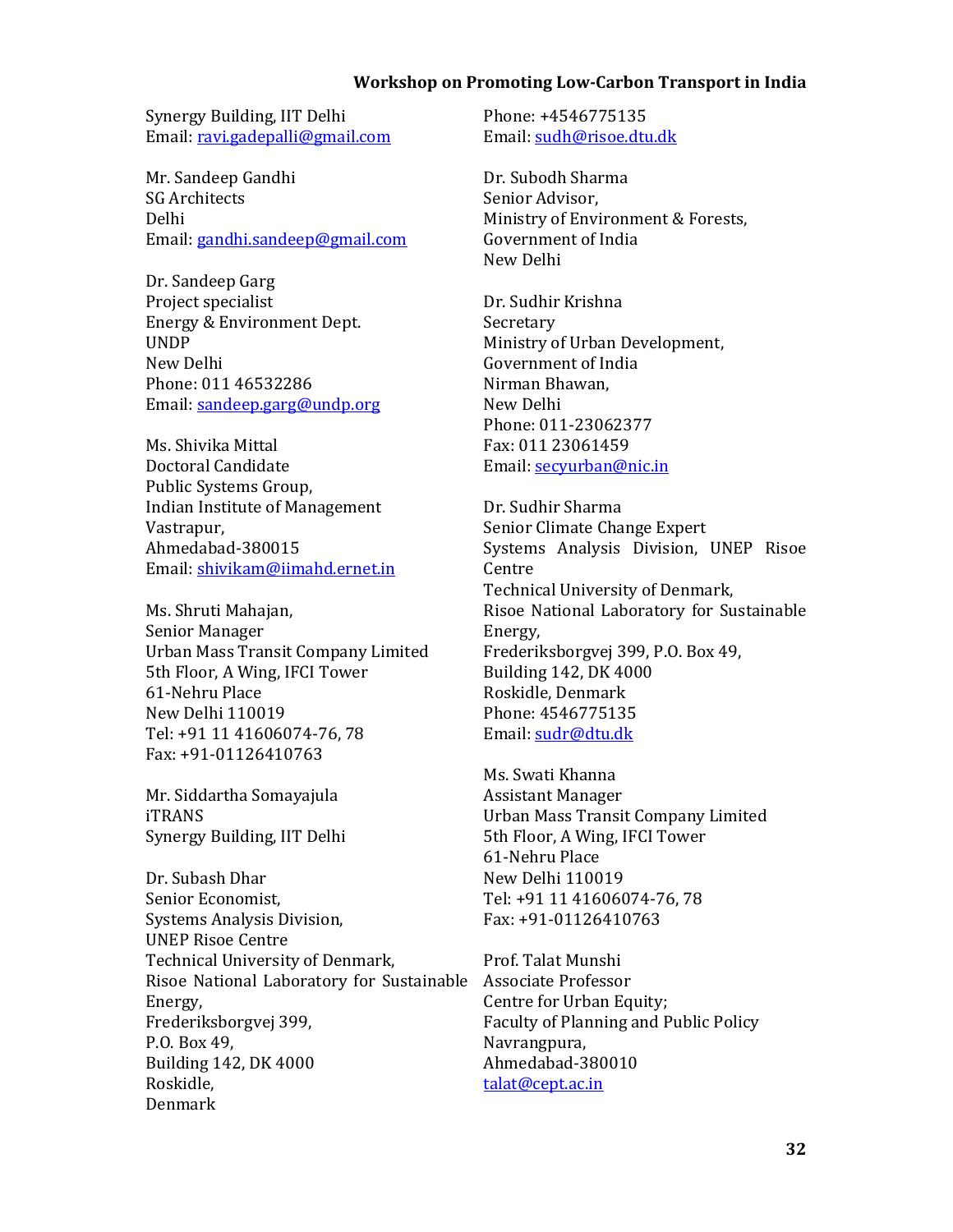Ms. Tejal Patel Centre for Urban Equity; Faculty of Planning and Public Policy, **CEPT University** Navrangpura, Ahmedabad‐380010 Email: tejalraj1412@gmail.com

Prof. Usha Raghupati Officiating Director and Professor National Institute of Urban Affairs Core 4B, India Habitat Centre, Lodhi Road New Delhi 110003 India Phone: +91-11-24643284/24617517 Fax: +91-11- 24617513

Mr. Vedant Goyal Urban Transport Specialist, GIZ, Sustainable Urban Transport Project New Delhi Phone: 01‐ 47773546 

Ms. Vidhee Avashia Research Associate Public Systems Group, Indian Institute of Management Vastrapur, Ahmedabad‐380015 Email: vidhee@iimahd.ernet.in

Prof. Vijay Dhar Professor National Institute of Urban Affairs Core 4B, India Habitat Centre, Lodhi Road New Delhi 110003 India Phone: +91-11-24643284/24617517 Fax: +91-11- 24617513

Mr. Vinaya Bansal India Head- Business Development Emergent Ventures India Pvt Ltd 5th Floor, Universal Trade Tower Gurgaon- Sohna Road, Sector 49 Gurgaon‐122001, Haryana Phone: 0124‐4353100 

Mr. Vivek Dhariwal Business Manager Emergent Ventures India Pvt Ltd 5th Floor, Universal Trade Tower Gurgaon- Sohna Road, Sector 49 Gurgaon‐122001, Haryana Phone: 0124‐4353100 Email: vivek.dhariwal@emergentventures.com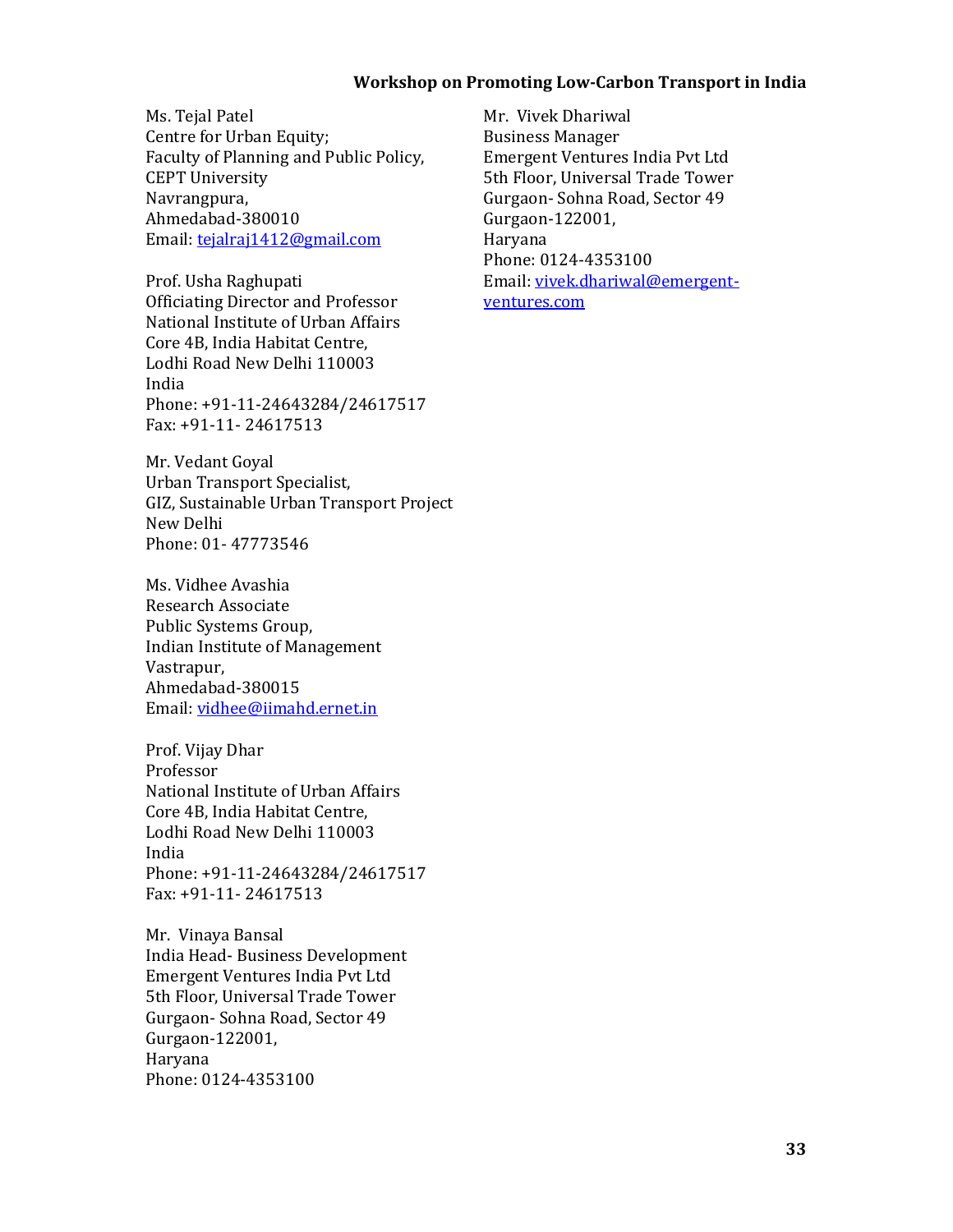# **Annexure‐1**

### **Transcript of Speech by Dr. Sudhir Krishna**

Workshop on Low Carbon transport In India, New Delhi August 2012

It is a privilege for me to be in this workshop of developing policies and strategies for low carbon transport in India. The persons present here, I take that you are the leaders and prime messengers for what we aim at in making lives of people better. I want to suggest to you the importance of your efforts in our country. Probably somebody may appreciate truly and somebody may not. Those who do not appreciate are probably ignorant of the importance of the subject that you are handling. So you pardon them their ignorance and strive to reach the message to them. Not merely feeling bad about them. I myself have learnt so much over the period I have been associated with this sector and I fell so much benefited and I feel that so much is possible. And as our committee said that if we work long enough and....... strong enough then I can move the earth. So much so is the work that you are doing in the development of the country which is why the realization in life. I am sure some of you will agree and some of you would have already felt that.

I want to say that our country should have developed so much more. We got independence along with a series of other countries whether it is Malaysia or Indonesia or China, and so on and so forth. Around the same year. But in the march of development in many parameters we have succeeded but in many parameters we have not been able to keep pace. And the reason is, it appears to me, that we have not kept focus on a clear development paradigm. Our obsession with the rural development, our obsession with the villagers....... republic and our obsession with poverty probably did not let us think in a visionary mode. We could not think beyond our village. And we paid the heavy price. It goes with out saying that I mean those who... empirically, urbanization is equal to development. And empirically I say because if we match the level of urbanization with the development indicators of countries and you yourself see the positive connotation. Within the country the more urbanised states have higher per capita GDP, higher literacy ratio, and so many other development parameters. This is an empirical point and the empirical evidence have to be converted into...postulated into…formulated into a hypothetical….. theory and the theory goes like this. There is nothing magical about the label of urbanization...there is no magic that you put the label urban and everything becomes wonderful. And you put the label of municipality and low and behold it becomes very good. It doesn't work that way. Because it is very fundamental… 

What is urbanization? Urbanization is planned densification of settlements. It is as simple, nothing more than that. It is densification of settlements. That is all. Otherwise rural – urban, all are human beings only. They breed, they eat, they work, and so are people in the cities also. So this fundamental we lost that. And from 1947 to 2007 there were no programmes worth the while for urban development. There was no talk also. We always felt that we must improve our villages. That is not wrong, we must... wherever human beings are living, and we must improve. But it must be a visionary approach for the country as a whole. And somehow so in 2007 the Jawaharlal Nehru Urban Renewal Mission was launched. It is a small step, if I can say a small step for man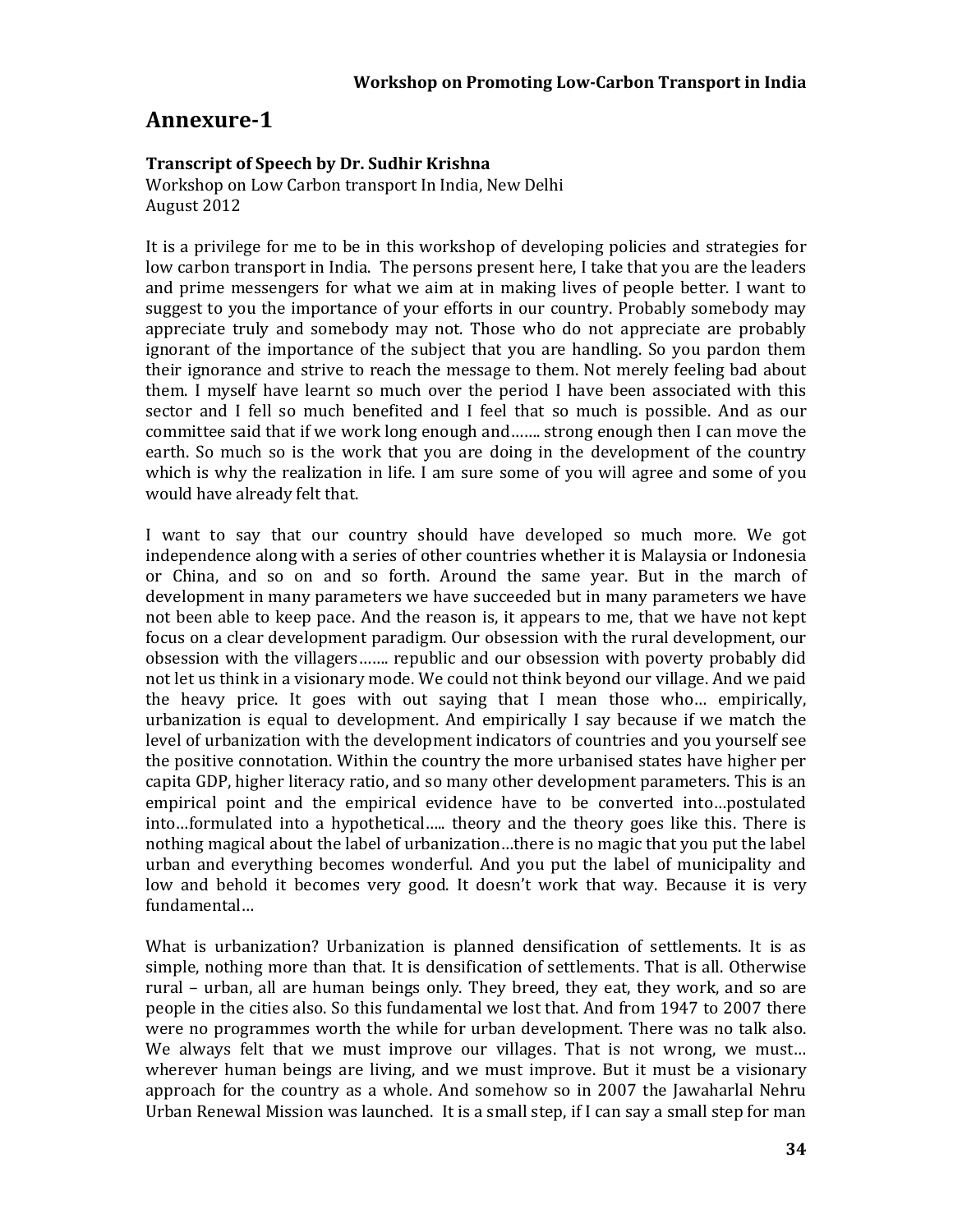and a giant step for mankind, and convert that 'mankind' to the Indian framework only. It's a small step for the people of India but a giant step for the society of India. India as a whole. Small small efforts have changed the lives. I had gone to Agra last, a few days before. The city had changed so much. If you compare with other developed countries in Europe, I don't think we can match. But people like me who have been going from childhood to Agra, and I come from Varanasi so I have gone to these cities and I have seen their march to decay. I was amazed. I went to Varanasi in early June and the city was much cleaner, and I have gone to Agra... because there was pressure... you don't have to explain why it did not improve. But why did it improve, that is the question. So they said it is the InNURM, under which we have developed the solid waste management programme, under which there is a door to door collection, and also there is scientific disposal and so on and so forth.

And of course, managerial issues are also there. If something good is happening as a paradigm, then participants also feel excited here and there to do something better. If something is messy then you don't know where to start. Then you get entangled with distress calls. There is a mess here; there is an outbreak of disease there. But when things are better you start to think how to make things even better. That's how the paradigm of development management is. And so they were so very happy about this, the other day I had a presentation, and others making a presentation in Indore city. They also said that this waste is becoming a wealth. And since we still do not have the confidence to make urban projects bankable, we are not sure of the returns of the projects, so no body prepared the financial viability of the projects. Nobody is admitting that. They are shying away... society must take risk, government must take risk...not taking the bull by horn and the economics of it. And in Indore they proved that everybody is making money, the city corporation is making money and the company which has undertaken the task is also making money. And if they stretch it a little bit even the capital cost can be recovered. And now their operating cost only, they are operating on that model.

So urbanization and this ruralization that we have pursued where we think that only one eye is good enough for us and the second eye we don't care. One eye must be good and what about the second eve. And in the process if someone's one hand is very strong and the other hand is very weak, will you call that person very strong. So, in our path to ruralization, we thoroughly ignored urban issues. That's what happened in the beginning, we could not allow people to come to cities. And even when people were coming there was no plan, no framework in which they could be accommodated. As a result they converted into slums.

We say of and on that 50 percent of Mumbai is slums and Delhi more than 50 percent is slum and so we have forgotten about it. In the process what happened was that people who were coming from urban areas to marginal areas, they did not become very rich or prosperous when they migrated. They were getting 200 rupees in income in rural areas and they were getting 4000 rupees in urban areas. But the only thing is that they do not do odd things in the presence of their relatives and friends. That is one great safety for them. That stigma is not there that I am doing odd job, that I am living in slum. It is a big thing for them. And they are able to send some cash home without indicating all their misery. So it is a big thing for them. And secondly it is like frying pan to fire, there is not much to choose from, so they are slightly better. In this scenario, urbanization has taken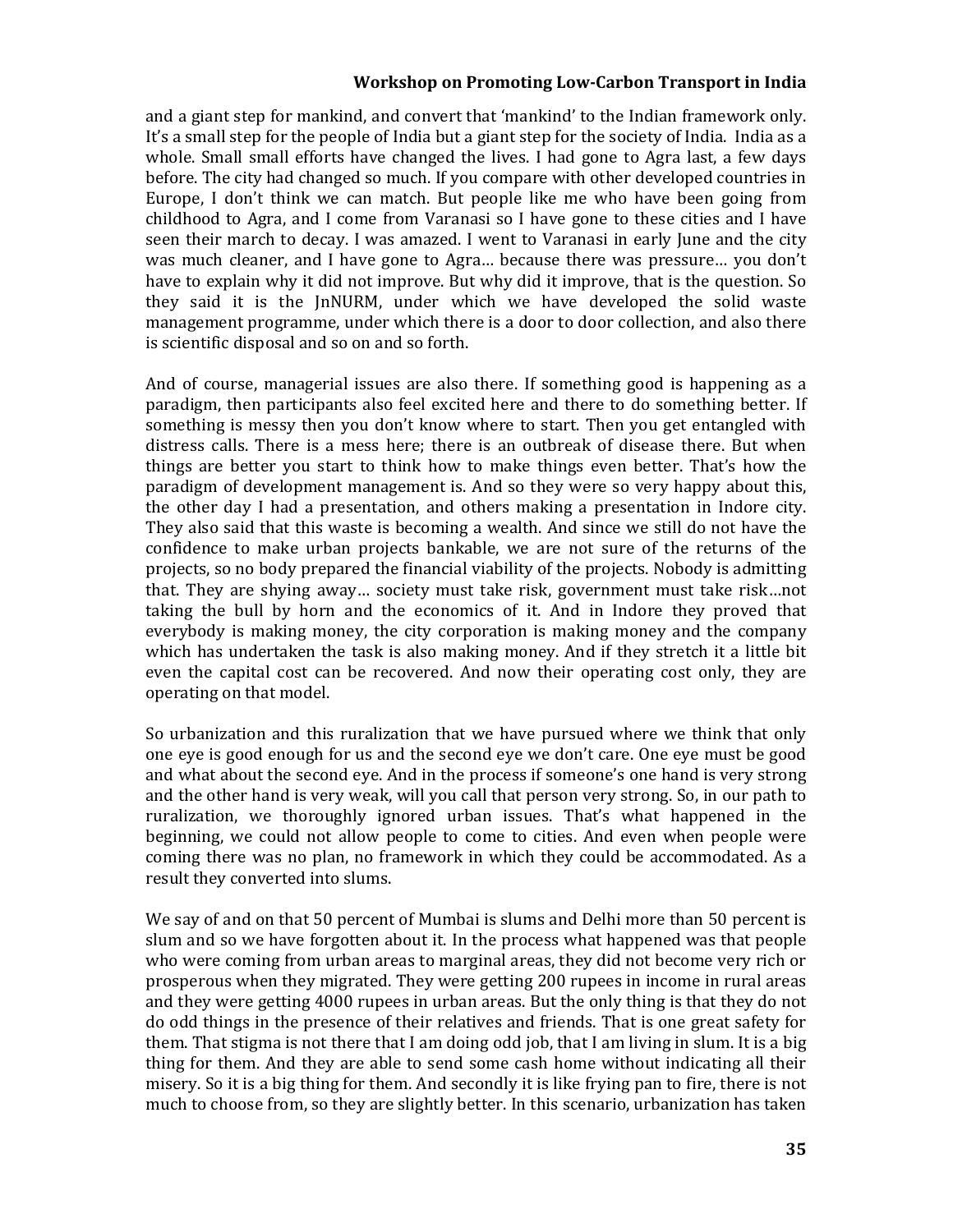place only partially which we cannot be proud of the  $-$  the level of urbanization that we are having. We have to have much faster urbanization and if we are not able to attract the people in a framework of positive development to urban areas, so they don't come...

And look at the land holdings in urban areas. It was 3 hectare in 1971 and it's still higher than when we got independence and today it is only 1 hectare. Two thirds of the population have less than one hectare of land holding and more than two third of them are having dry land holdings. So, it is nothing but a march to pauperization. This ruralization policy has led to pauperization. If common man is impoverished the country will be impoverished. This is simple dynamics of development and so those who are working for urban development are present. If you don't appreciate what they are doing, you are ignorant. Pardon them their ignorance, but work for their enlightenment. Work for their enlightenment with your conviction. That what you are doing is helping the country to march towards development.

So I say that the cities must be developed in a planned manner. Cities must become host to economic activities which is happening worldwide. But our learning in India is happening in villages. We have pushed us into thought process that we could not come out of it. And we created best for the people for whom we directly work and created less for the urban people for whom we never thought. So this is the history which we must not forget. I always say that we must not regret too much history because it is a lesson for the future. That is all the importance of history. When we are proud of history, we are not shy of history. Our history. We should only learn lesson from that. That is all about history. So then I say that cities have to be planned and the planning has to come from a transit oriented plan. The cities must be based on mobility based planning. That is like the backbone...the orthopaedic structure of the city is the transit oriented plan. The mobility oriented plan is the backbone or the solid structure of the city plan.

The next paradigm I am suggesting for your concentration  $-$  People will be able to move from one end to the other end, with out hassle and without compromising on...in fact it must add to the value of their efforts. It must add value to their efforts in terms of their time, their energy, their money, whatever they are investing, it must give them value. And how transit oriented development helps. Very very simple example, right here in Delhi. The detailed project report for Delhi Metro had been prepared and showed that the average travel distance is going to be four to five kilometers. And today the DPR has been proved to be wrong, which many of the DPRs are unfortunately. They are turning out to be wrong off and on. And today it is three times that ...three to four kilometers. The reality is that the average distance travelled by Delhi metro is 15 kilometers. It is not that people love to travel by Metro. It is a simple thing...empirical evidence converted into development formulations and transport models. For better economic opportunities, people travel.

And looking back at my home state Karnataka...Bangalore is my home base. Bangalore is not famous for what it should be famous for, garment industry, but it is famous for IT. But in the base of Bangalore is the garment industry. The feet of Bangalore are in the garment industry but the head is with the IT sector. So you will see the head, you will not see the garment industry. A lakh of people are engaged in the garment industry. So many shirts and things you will get, it often states that it is made in Bangalore. And it heavily employs women. Almost 90 percent of the workforce in the garment industry is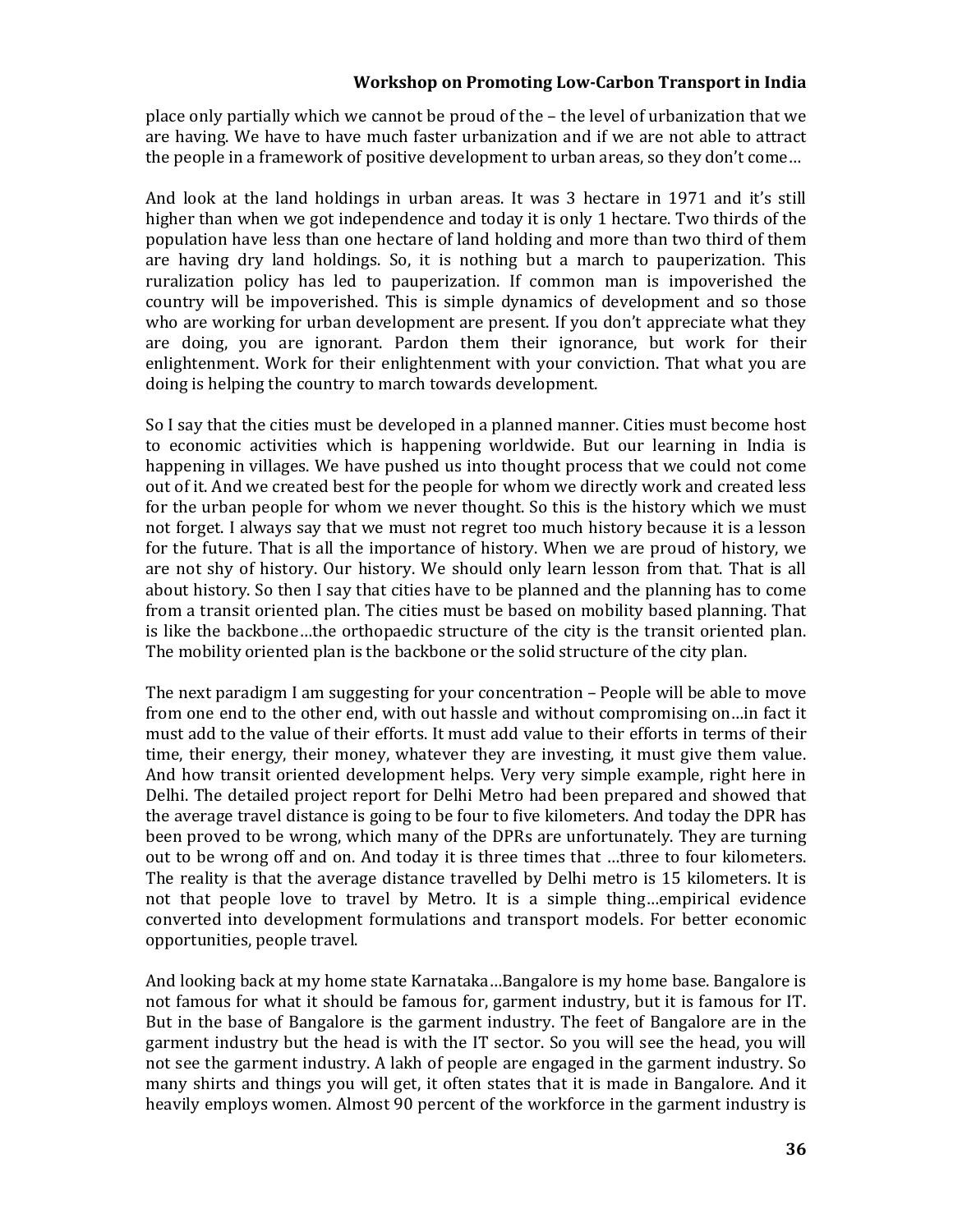women. It is not only that they are adept at it, because you know traditionally men have been tailors for ages for generations. It is because women are prepared to work at lower wages. And of course there are other factors also. One can do research why they are working for little, but what I have come to believe is that it is because women are prepared to work for lower wages. And why they are prepared to work for lower wages is because they are not prepared to commute for longer distances. They are not prepared to spend hours on travelling both ways. Because whatever happens they cannot ignore their household. Whatever salary you may offer, easily they cannot leave their households. Because they cannot commute, because of public transport system and they cannot negotiate the mess on the roads so wherever half kilometer or one kilometer, wherever they get employment they work. It is good for the employer also. But the moment you give public transport facility, they are willing to travel longer distances and get better job opportunities. Safe and convenient public transport and they are willing to commute longer distances.

And in the Bangalore metro they said that there is a high proportion of women travelling in the Bangalore metro. And in the Delhi metro also I am told the proportion of women commuter is more than their proportion in employment...though very reliable statistics, I doubt. So friends, urban mass transit system has a great role in …just as planned urbanization has a great role in the development of the country, transit oriented development and mass transport systems have a very very important role, equally important role in the planned development of cities. And of course the carbon issue etc, they go without saying.

There are a lot of issues which are driving the urban transport sector. We have developed from the Ministry in collaboration with a series of institutions a handbook on service based benchmarks for urban transport and I am sure you must have seen it, I will leave a copy and you can send in requests for more copies of this book. So this covers the bench mark in terms of public transport system in the overall sense, then pedestrian infrastructure facilities I have not gone into details of organized transport which we will discuss later and which are very very important, and the pedestrian infrastructure facilities bench marks are there. Benchmarks for other non motorized transport, level of use of ITS, which is also a very important sector. The ITS facilities, the benchmarking for the travel speed, benchmarking on parking, road safety parameters, pollution parameters, integrated line use transport parameters, and lastly the financial sustainability of public transport, such as by bus. Those indicators are there in this handbook. 

We are developing bench marks on other urban infrastructure like solid waste and sewage and water supply. This was developed in 2011  $-12$  and the one on transport was developed in 2009. So they become the framework for operating our policies. We have our. We are insisting henceforth on all the DPRs to follow these bench marks and all the projects should strive to attain those bench marks and your suggestions in this regard will be very valuable. In our federal structure we have to work in close collaboration with state governments and local government bodies. There are issues at all levels. There are times when we create a paradigm where achievement becomes more difficult than before. For instance for everything we have got a law. And the law creates a paradigm for administering existing laws which depend on other paradigms and other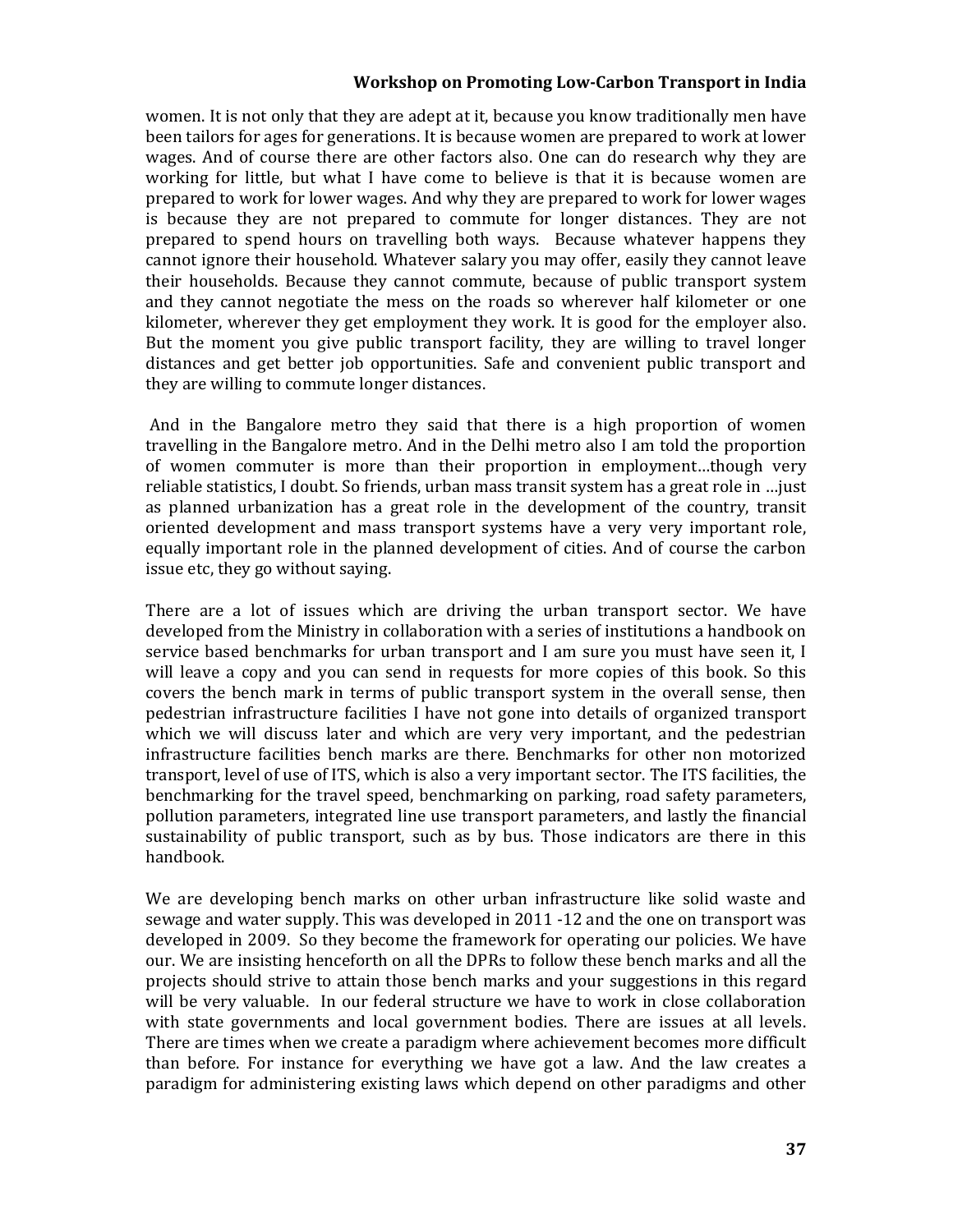laws. So we end up creating a series of administrative systems independent of each other which make it difficult to achieve what we strive to achieve.

Take the case of all our benchmarks for pollution or sustainable environment factors. Each government body has got its own law, environment authority has got its own law, environment authority has got its own law, town planning has got its own law, municipal authority has got its own law; road transport authority has got its own law, and so on and so forth. So each law has got its own authority and each authority has got its own structure of administering the law. So how do you sign a...... So we have to very carefully now see, that while we are trying to rationalise these laws but in the meantime we try to create a managerial paradigm where these laws are synergized so that we can get the best while trying parallely to modify the legislative paradigm. As we say our country is ruled by laws...and as we have a saying in South Delhi that the operation was successful but the patient died. It should not happen that too many laws that are aiming at results...ultimately the patient for whom the laws were made... do not serve the purpose, and ultimately the patient is not able to survive.

So friends were are also having the Urban Mobility in India workshop in December and our partners here and others who are here are welcome to participate in your own way. And we are also partnering with governments at various levels, as I said the centre, state and local bodies, we are also partnering with educational institutions including IIT Delhi, IIM Ahmedabad, IIT Chennai, and CEPT. Most of the institutions. It is a matter of great pride for us at our Ministry that we are partnering with over 50 such institutions in the country and we are proposing to expand the network of institutions to work with us and we hope to increase the collaboration in an increasingly sustainable and expansive way in the future. So I thank Dr. Subodh Sharma and Dr. Shukla and his team for giving me this opportunity and hosting this very important workshop. I wish the event all success.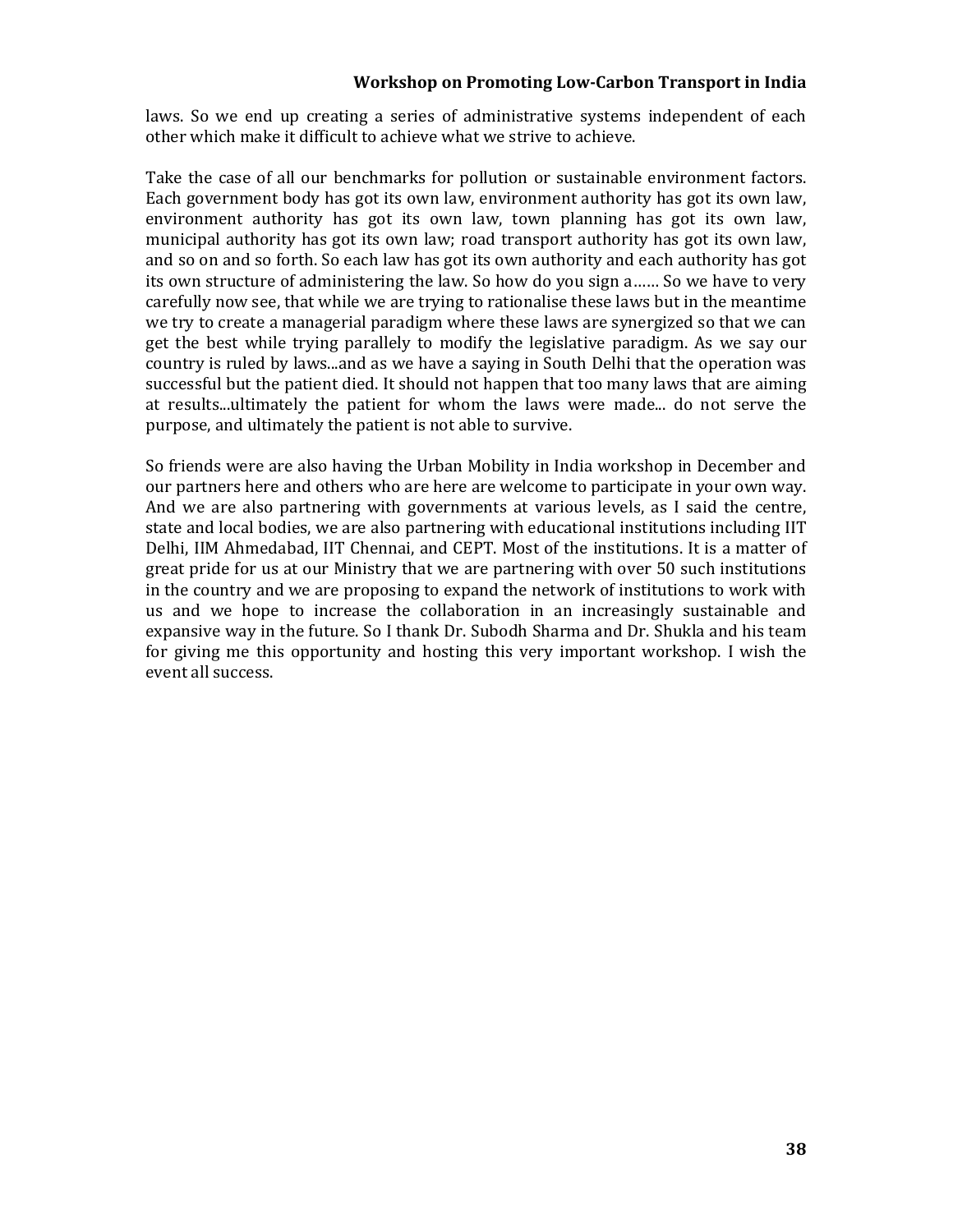# **Annexure‐2 Workshop Pictures**



Photo-1: Participants at the workshop



Photo-2: (L-R) Prof. P R Shukla, Dr. Subodh Sharma and Mr. Robertus J Jozef during the inaugural session